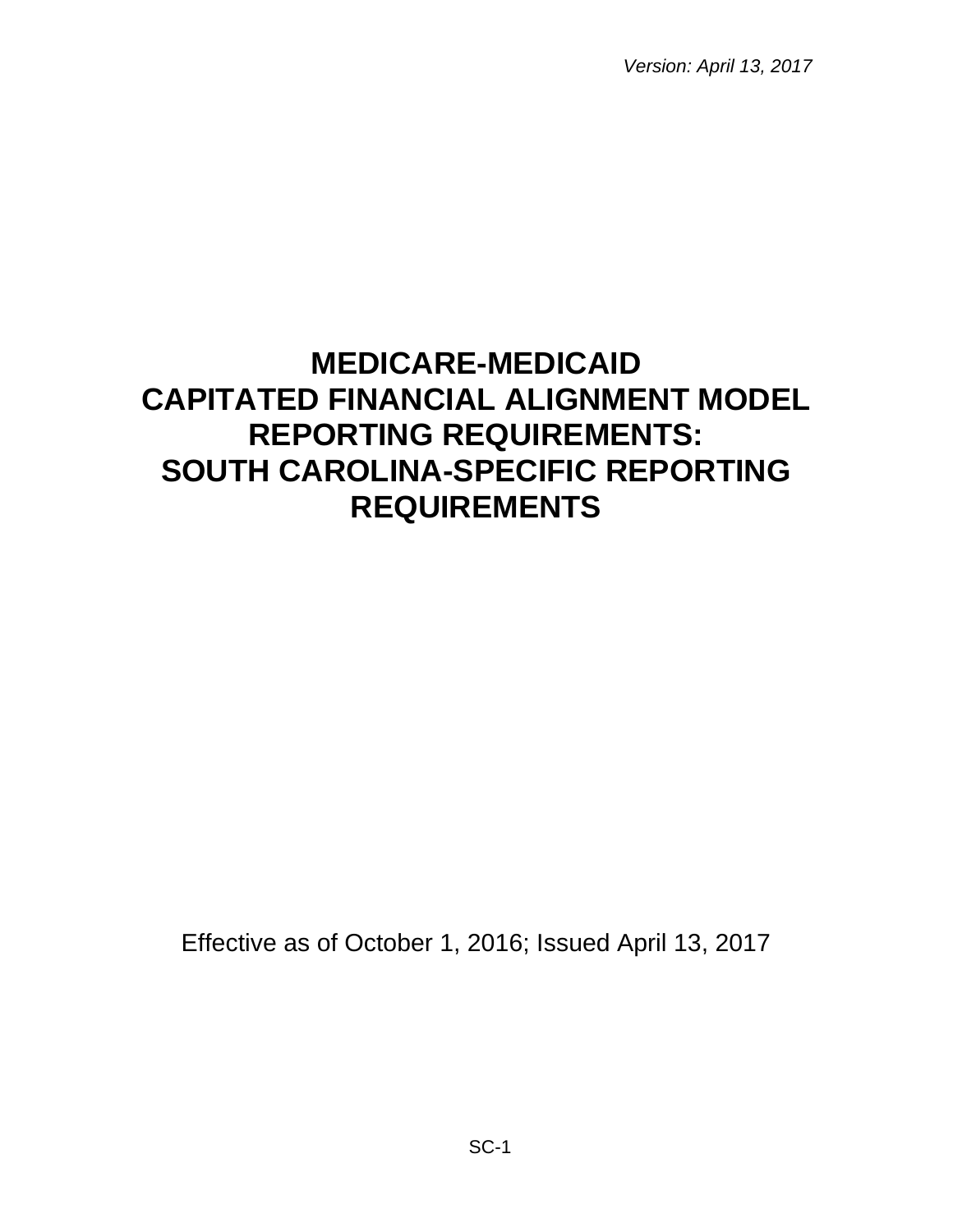# **Table of Contents**

| South Carolina-Specific Reporting Requirements Appendix3           |
|--------------------------------------------------------------------|
|                                                                    |
|                                                                    |
|                                                                    |
|                                                                    |
| Reporting on Disenrolled and Retro-disenrolled Members5            |
| Reporting on Comprehensive Assessments and ICPs Completed Prior To |
| Guidance on Comprehensive Assessments and ICPs for Members with a  |
|                                                                    |
| South Carolina's Implementation, Ongoing, and Continuous Reporting |
|                                                                    |
|                                                                    |
|                                                                    |
|                                                                    |
|                                                                    |
| Section SCIV. Organizational Structure and Staffing  44            |
| Section SCV. Performance and Quality Improvement 46                |
|                                                                    |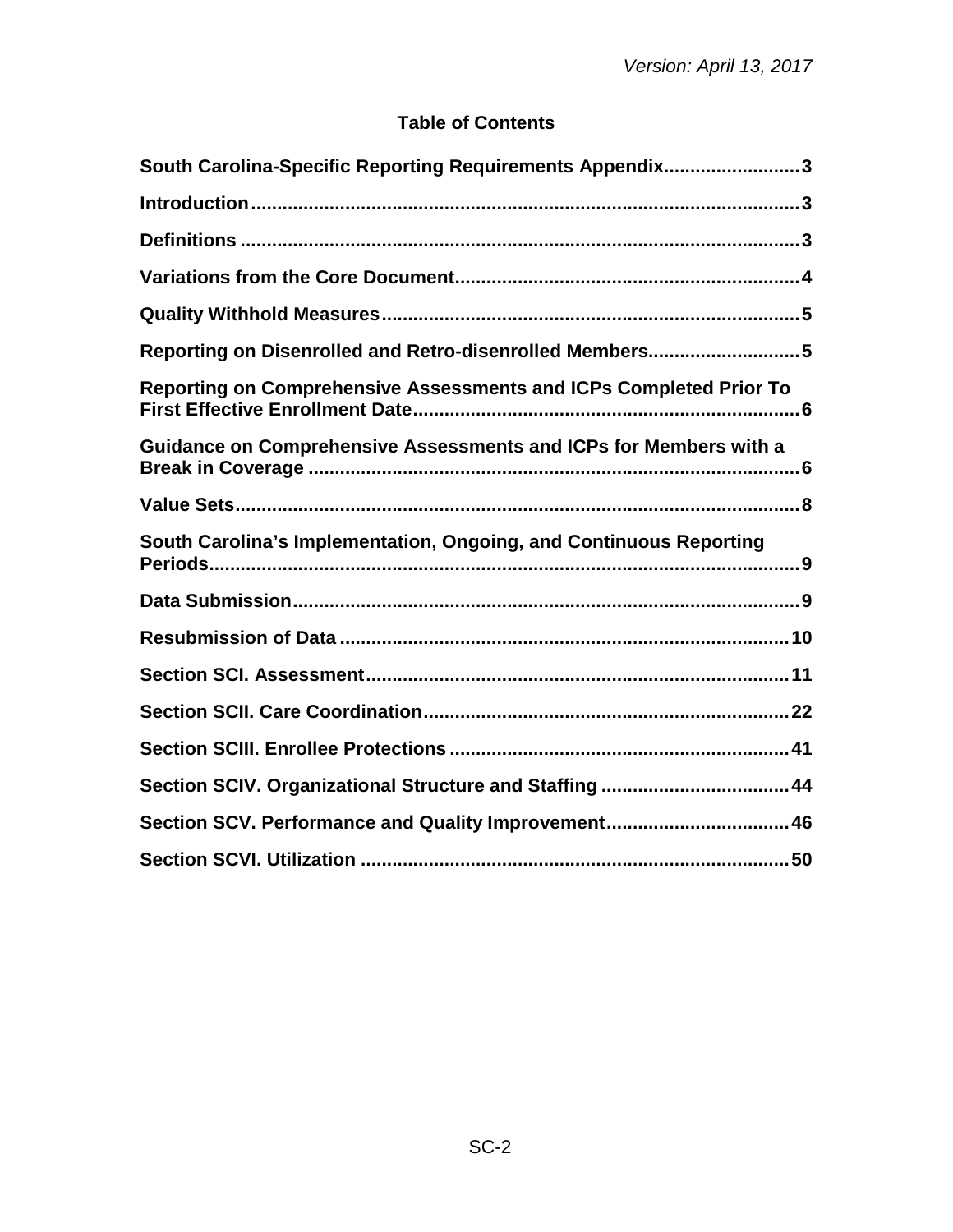# **South Carolina-Specific Reporting Requirements Appendix**

## <span id="page-2-1"></span><span id="page-2-0"></span>*Introduction*

The measures in this appendix are required reporting for all MMPs in the South Carolina Healthy Connections Prime Demonstration. CMS and the state reserve the right to update the measures in this appendix for subsequent demonstration years. These state-specific measures directly supplement the Medicare-Medicaid Capitated Financial Alignment Model: Core Reporting Requirements, which can be found at the following web address:

[http://www.cms.gov/Medicare-Medicaid-Coordination/Medicare-and-Medicaid-](http://www.cms.gov/Medicare-Medicaid-Coordination/Medicare-and-Medicaid-Coordination/Medicare-Medicaid-Coordination-Office/FinancialAlignmentInitiative/InformationandGuidanceforPlans.html)[Coordination/Medicare-Medicaid-Coordination-](http://www.cms.gov/Medicare-Medicaid-Coordination/Medicare-and-Medicaid-Coordination/Medicare-Medicaid-Coordination-Office/FinancialAlignmentInitiative/InformationandGuidanceforPlans.html)[Office/FinancialAlignmentInitiative/InformationandGuidanceforPlans.html](http://www.cms.gov/Medicare-Medicaid-Coordination/Medicare-and-Medicaid-Coordination/Medicare-Medicaid-Coordination-Office/FinancialAlignmentInitiative/InformationandGuidanceforPlans.html)

MMPs should refer to the core document for additional details regarding Demonstration-wide definitions, reporting phases and timelines, and sampling methodology.

The core and state-specific measures supplement existing Part C and Part D reporting requirements, as well as measures that MMPs report via other vehicles or venues, such as HEDIS<sup>®[1](#page-2-3)</sup> and HOS. CMS and the states will also track key utilization measures, which are not included in this document, using encounter and claims data. The quantitative measures are part of broader oversight, monitoring, and performance improvement processes that include several other components and data sources not described in this document.

MMPs should contact the SC Help Desk at [SCHelpDesk@norc.org](mailto:SCHelpDesk@norc.org) with any question about the South Carolina state-specific appendix or the data submission process.

## <span id="page-2-2"></span>*Definitions*

Calendar Quarter: All quarterly measures are reported on calendar quarters. The four calendar quarters of each calendar year will be as follows:  $1/1 - 3/31$ ,  $4/1 6/30$ ,  $7/1 - 9/30$ , and  $10/1 - 12/31$ .

Calendar Year (CY): All annual measures are reported on a calendar year basis. For example, calendar year 2015 will begin on January 1, 2015 and end on December 31, 2015.

Demonstration Year (DY): The unit of time used in calculating savings percentages and quality withhold percentages:

<span id="page-2-3"></span><sup>&</sup>lt;sup>1</sup> HEDIS<sup>®</sup> is a registered trademark of the National Committee for Quality Assurance (NCQA).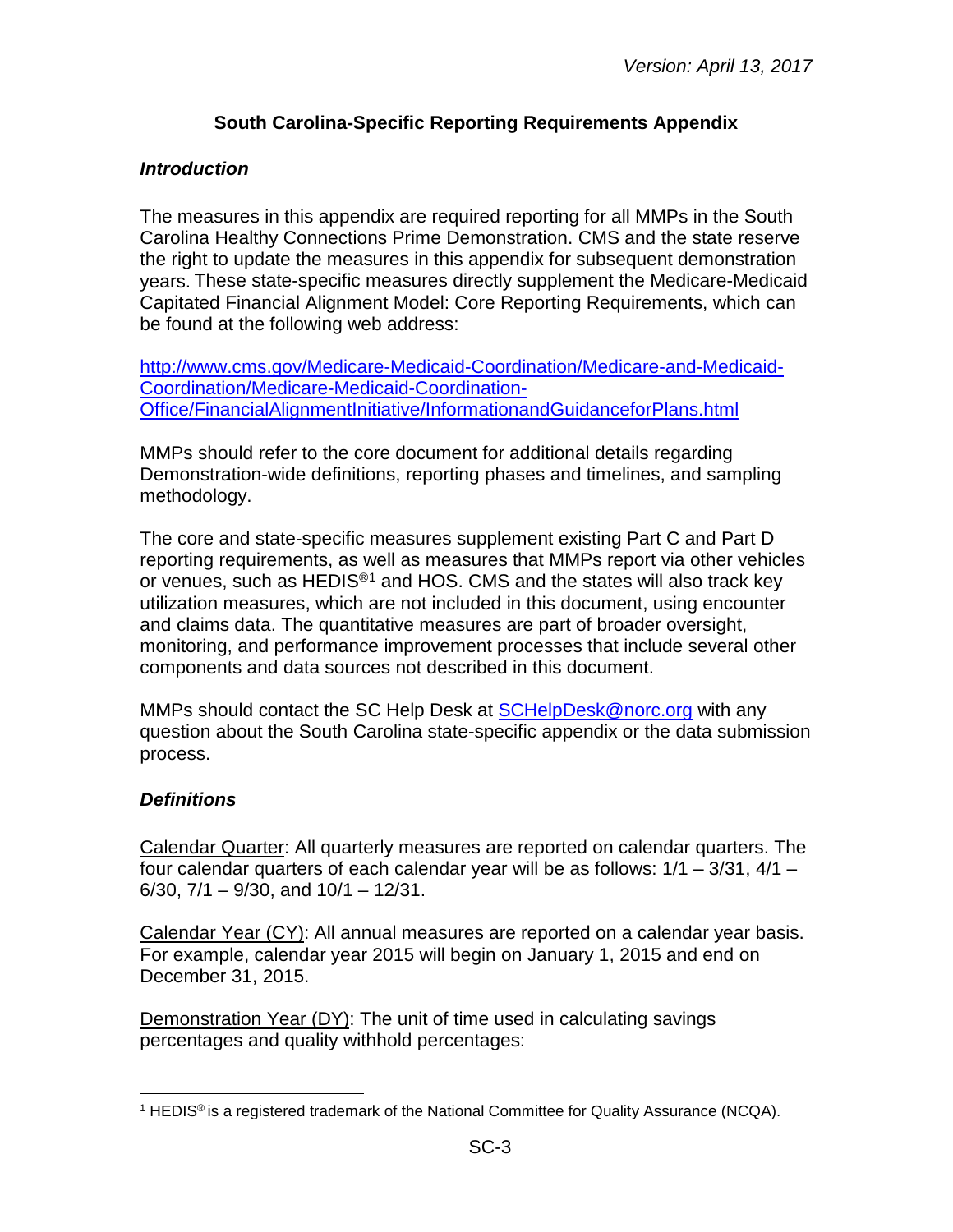Demonstration Year 1: February 1, 2015 - December 31, 2016 Demonstration Year 2: January 1, 2017 - December 31, 2017 Demonstration Year 3: January 1, 2018 - December 31, 2018

HCBS: Waiver-specific services provided to individuals enrolled in the CLTC waiver programs. Services are listed at: [https://www.scdhhs.gov/historic/insideDHHS/Bureaus/BureauofLongTermCareSe](https://www.scdhhs.gov/historic/insideDHHS/Bureaus/BureauofLongTermCareServices/CLTCOverview.html) [rvices/CLTCOverview.html](https://www.scdhhs.gov/historic/insideDHHS/Bureaus/BureauofLongTermCareServices/CLTCOverview.html)

HCBS-like Services: Services typically provided only under the CLTC waiver programs. When these services are provided to individuals who do not meet the level of care requirements to receive these services as part of the waiver, the services are considered "HCBS-like" services. Services are listed at: [https://www.scdhhs.gov/historic/insideDHHS/Bureaus/BureauofLongTermCareSe](https://www.scdhhs.gov/historic/insideDHHS/Bureaus/BureauofLongTermCareServices/CLTCOverview.html) [rvices/CLTCOverview.html](https://www.scdhhs.gov/historic/insideDHHS/Bureaus/BureauofLongTermCareServices/CLTCOverview.html)

Implementation Period: The period of time starting with the first effective enrollment date until December 31, 2015.

Long Term Services and Supports (LTSS): A variety of services and supports that help elderly individuals and/or individuals with disabilities meet their daily needs for assistance and improve the quality of their lives. Examples include assistance with bathing, dressing and other basic activities of daily life and selfcare, as well as support for everyday tasks such as laundry, shopping, and transportation. LTSS are provided over an extended period, predominantly in homes and communities, but also in facility-based settings such as nursing facilities.

Primary Care Provider: Nurse practitioners, physician assistants or physicians who are board certified or eligible for certification in one of the following specialties: family practice, internal medicine, general practice, obstetrics/gynecology, or geriatrics.

## <span id="page-3-0"></span>*Variations from the Core Document*

#### Core 9.2

The following section provides additional guidance about identifying individuals enrolled in the MMP as "nursing home certifiable," or meeting the nursing facility level of care (NF LOC), for the purposes of reporting Core 9.2.

Core 9.2 focuses on "nursing home certifiable" members, defined as "members living in the community, but requiring an institutional level of care" (see the Core Reporting Requirements for more information). SC MMPs should refer to the nursing facility level of care definition in the Division of Community Long Term Care Community Choice Policy and Procedure Manual (available at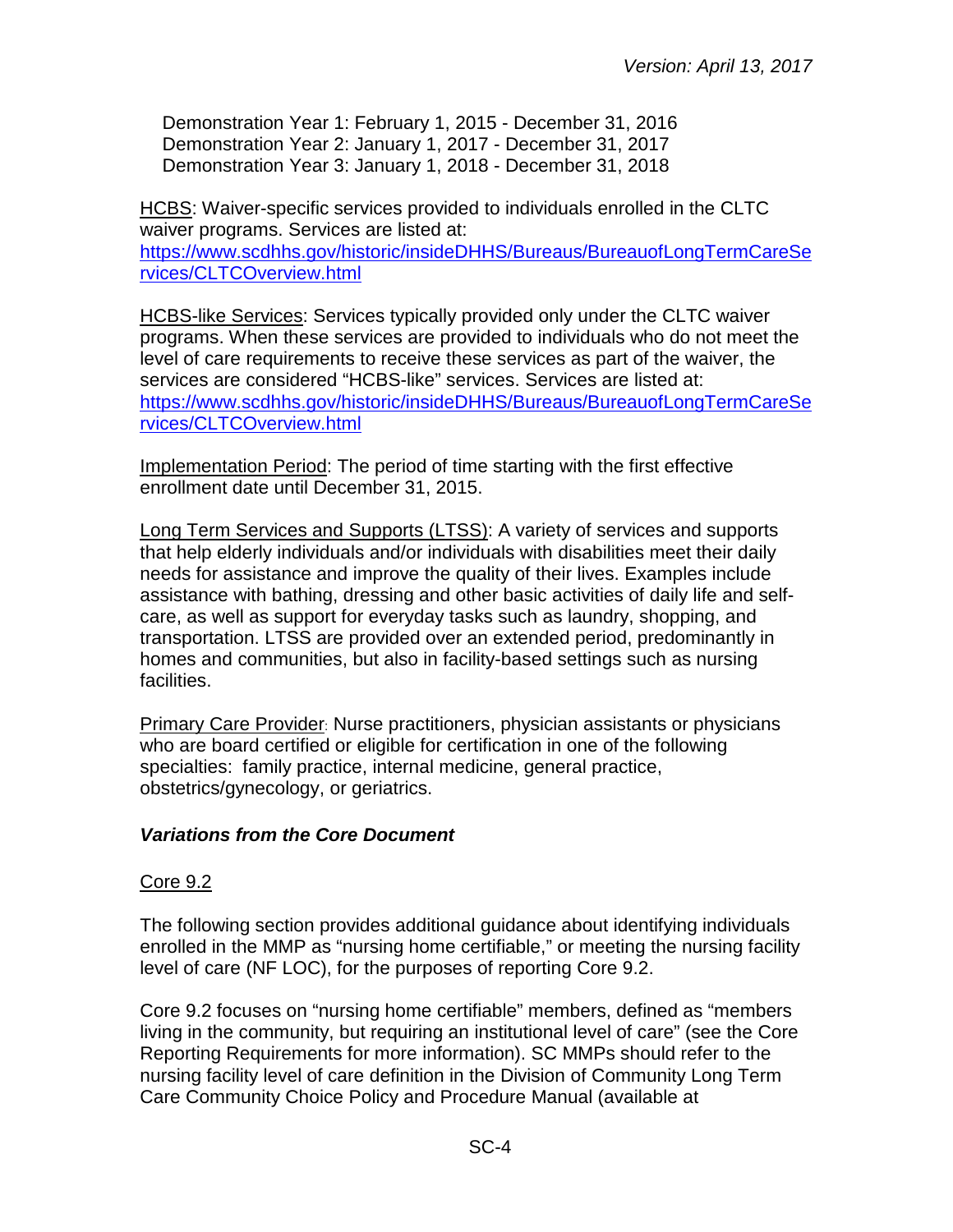[https://phoenix.scdhhs.gov/files/policy/ch\\_3\\_loc.pdf\)](https://phoenix.scdhhs.gov/files/policy/ch_3_loc.pdf). Individuals meeting either the skilled level of care or the intermediate level of care, as described in the chapter, should be reported as meeting an institutional level of care.

For reporting in Core 9.2, MMPs must confirm that such members are living in the community and not in long-term nursing facility stays.

# <span id="page-4-0"></span>*Quality Withhold Measures*

CMS and the state will establish a set of quality withhold measures, and MMPs will be required to meet established thresholds. Throughout this document, statespecific quality withhold measures are marked with the following symbol for Demonstration Year 1: (i) and the following symbol for Demonstration Years 2 and 3: (ii). For more information about the state-specific quality withhold measures for Demonstration Year 1, refer to the Quality Withhold Technical Notes (DY 1): South Carolina-Specific Measures at [http://www.cms.gov/Medicare-Medicaid-Coordination/Medicare-and-Medicaid-](http://www.cms.gov/Medicare-Medicaid-Coordination/Medicare-and-Medicaid-Coordination/Medicare-Medicaid-Coordination-Office/FinancialAlignmentInitiative/InformationandGuidanceforPlans.html)[Coordination/Medicare-Medicaid-Coordination-](http://www.cms.gov/Medicare-Medicaid-Coordination/Medicare-and-Medicaid-Coordination/Medicare-Medicaid-Coordination-Office/FinancialAlignmentInitiative/InformationandGuidanceforPlans.html)[Office/FinancialAlignmentInitiative/InformationandGuidanceforPlans.html.](http://www.cms.gov/Medicare-Medicaid-Coordination/Medicare-and-Medicaid-Coordination/Medicare-Medicaid-Coordination-Office/FinancialAlignmentInitiative/InformationandGuidanceforPlans.html) Additional information on the withhold methodology and benchmarks for Demonstration Years 2 and 3 will be provided at a later time.

# <span id="page-4-1"></span>*Reporting on Disenrolled and Retro-disenrolled Members*

Unless otherwise indicated in the reporting requirements, MMPs should report on all members enrolled in the demonstration who meet the definition of the data elements, regardless of whether that member was subsequently disenrolled from the MMP. Measure-specific guidance on how to report on disenrolled members is provided under the Notes section of each state-specific measure.

Due to retro-disenrollment of members, there may be instances where there is a lag between a member's effective disenrollment date and the date on which the MMP is informed about that disenrollment. This time lag might create occasional data inaccuracies if an MMP includes in its reports members who had in fact disenrolled before the start of the reporting period. If MMPs are aware at the time of reporting that a member has been retro-disenrolled with a disenrollment effective date prior to the reporting period (and, therefore, was not enrolled during the reporting period in question), then MMPs may exclude that member from reporting. Please note that MMPs are *not* required to re-submit corrected data should they be informed of a retro-disenrollment subsequent to a reporting deadline. MMPs should act upon their best and most current knowledge at the time of reporting regarding each member's enrollment status.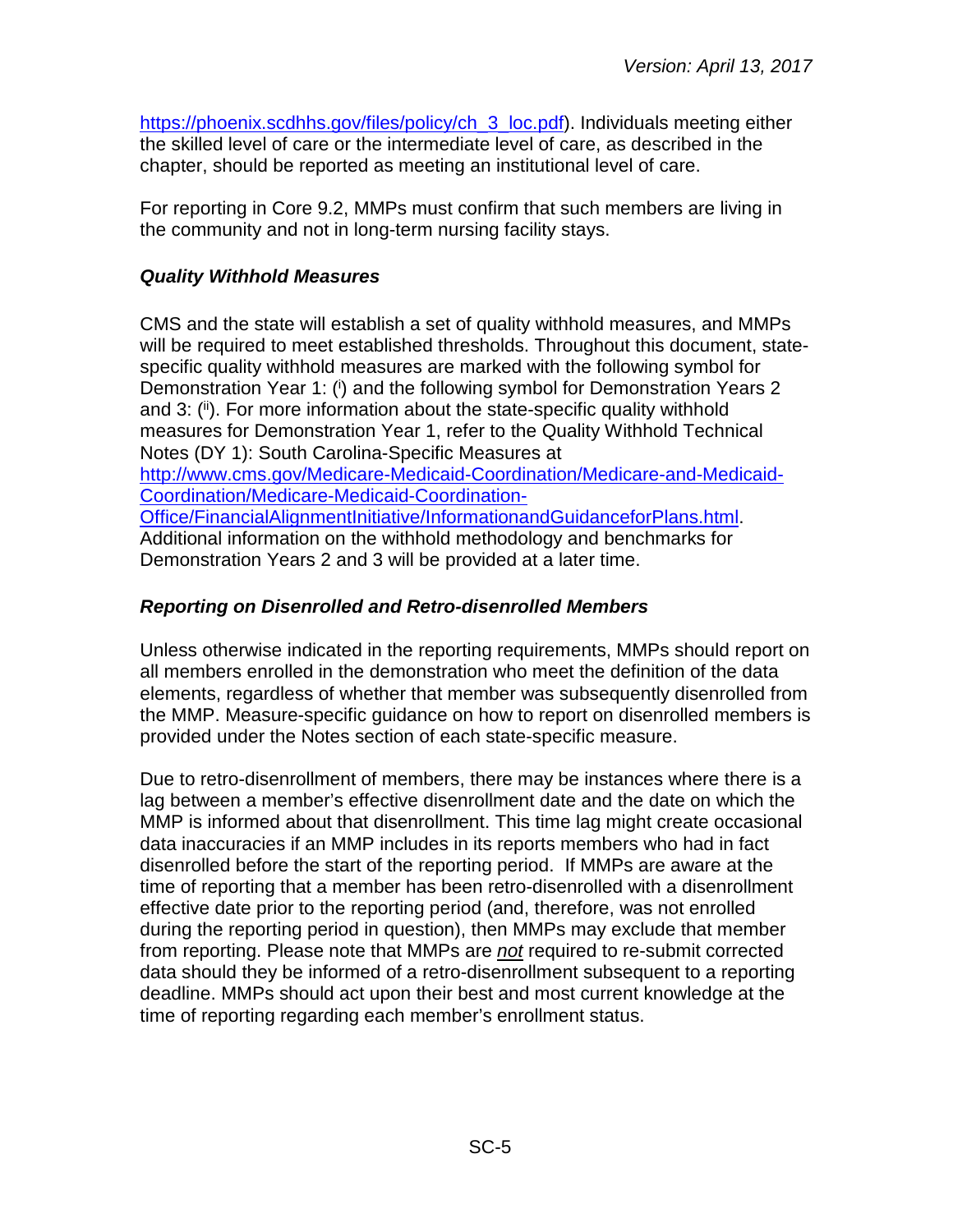#### <span id="page-5-0"></span>*Reporting on Comprehensive Assessments and ICPs Completed Prior To First Effective Enrollment Date*

For MMPs that have requested and obtained CMS approval to do so, comprehensive assessments may be completed up to 20 days prior to the individual's coverage effective date for individuals who are passively enrolled. Early assessment outreach for opt-in members is permitted for all participating MMPs.

For purposes of reporting data on assessments (Core 2.1, Core 2.2 and statespecific measures SC1.1 and SC1.2), MMPs should report assessments completed prior to the first effective enrollment date as if they were completed on the first effective enrollment date. For example, if a member's first effective enrollment date was June 1 and the assessment for that member was completed on May 25, the MMP should report the assessment as if it were completed on June 1.

MMPs should refer to the Core reporting requirements for detailed specifications for reporting Core 2.1 and Core 2.2 and to the state-specific reporting requirements for specifications on reporting SC1.1 and SC1.2. For example, Core 2.1 should only include members whose 90th day of enrollment occurred during the reporting period. Members enrolled into the MMP on March 1, 2015, would reach their 90th day (i.e., three full months) on May 31, 2015. Therefore, these members would be reported in the data submission for the May monthly reporting period, even if their assessment was marked as complete on the first effective enrollment date (i.e., March 1).

MMPs must comply with contractually specified timelines regarding completion of Individualized Care Plans (ICPs) within 90 days of enrollment. In the event that an ICP is also finalized prior to the first effective enrollment date, MMPs should report completion of the ICP (for measures SC2.1 and SC2.2) as if they were completed on the first effective enrollment date. For example, if a member's first effective enrollment date was June 1 and the ICP for that member was completed on May 27, the MMP should report the ICP as if it were completed on June 1.

#### <span id="page-5-1"></span>*Guidance on Comprehensive Assessments and ICPs for Members with a Break in Coverage*

#### Comprehensive Assessments

To determine if an assessment should be conducted for a member that reenrolled in the same or a different MMP, the MMP should first review the member's Phoenix case management record to determine if the member previously received an assessment from any MMP in the Healthy Connections Prime program. If the member did receive an assessment that is included in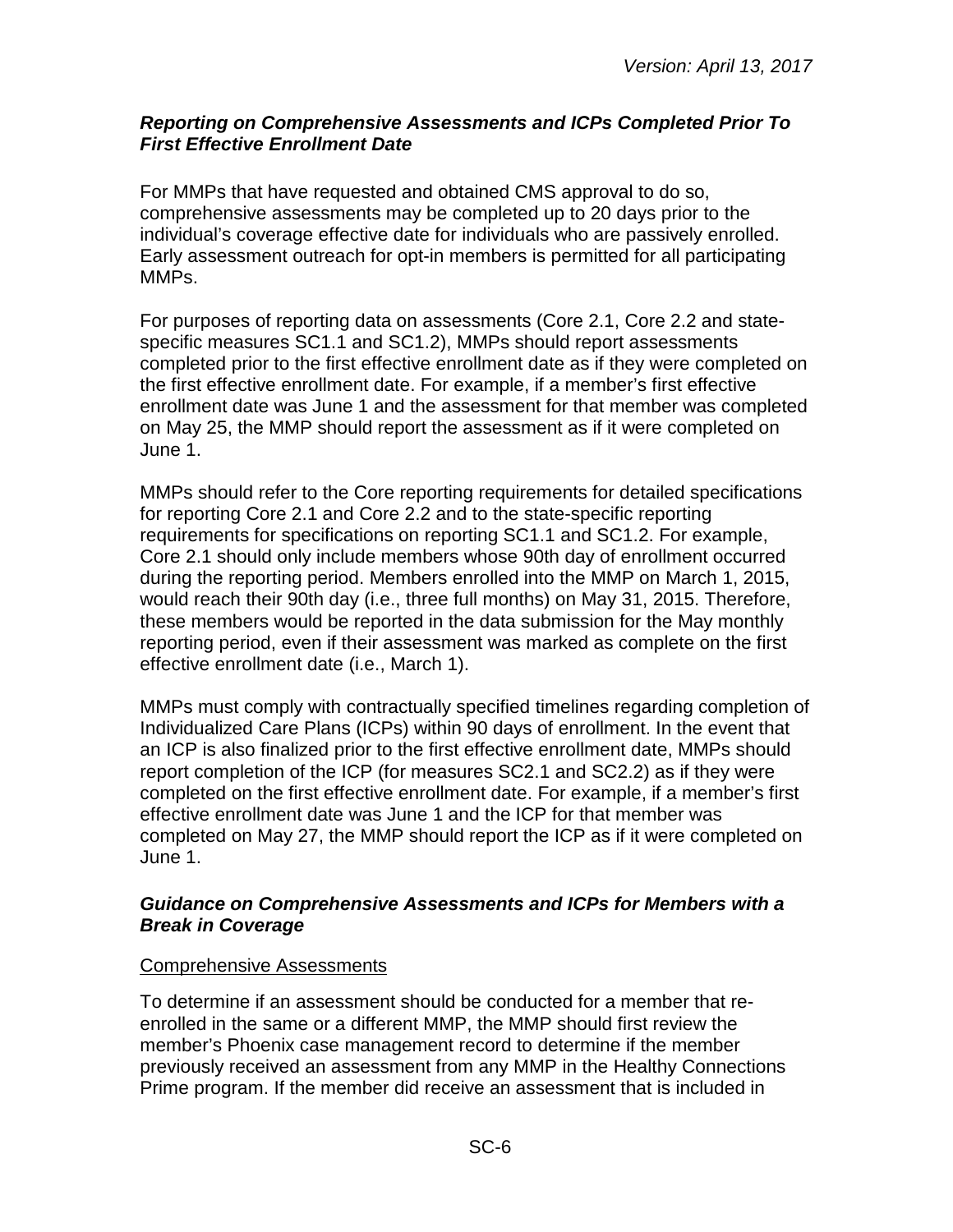Phoenix, and it was completed within one year of his/her most recent enrollment date, then the MMP is not necessarily required to conduct a new assessment. Instead, the MMP can:

- 1. Perform any risk stratification, claims data review, or other analyses as required by the three-way contract to detect any changes in the member's condition since the assessment was conducted; and
- 2. Ask the member (or his/her authorized representative) if there has been a change in the member's health status or needs since the assessment was conducted.

The MMP must document any risk stratification, claims data review, or other analyses that are performed to detect any changes in the member's condition. The MMP must also document its outreach attempts and the discussion(s) with the member (or his/her authorized representative) to determine if there was a change in the member's health status or needs.

If a change is identified, the MMP must conduct a new assessment within the timeframe prescribed by the contract. If there are no changes, the MMP is not required to conduct a new assessment unless requested by the member (or his/her authorized representative). Please note, if the MMP prefers to conduct assessments on all re-enrollees regardless of status, it may continue to do so.

Once the MMP has conducted a new assessment as needed or confirmed that the prior assessment is still accurate, the MMP can mark the assessment as complete for the member's current enrollment. The MMP would then report that completion according to the specifications for Core 2.1 and Core 2.2 (and the applicable state-specific measures). When reporting these measures, the MMP should count the number of enrollment days from the member's most recent enrollment effective date, and should report the assessment based on the date the prior assessment was either confirmed to be accurate or a new assessment was completed.

If the MMP is unable to reach a re-enrolled member to determine if there was a change in health status, then the MMP may report that member as unable to be reached so long as the MMP made the requisite number of outreach attempts. If a re-enrolled member refuses to discuss his/her health status with the MMP, then the MMP may report that member as unwilling to participate in the assessment.

If an assessment was not completed for the re-enrolled member during his/her prior enrollment period in Healthy Connections Prime, or if it has been more than one year since the member's assessment was completed, the MMP is required to conduct an assessment for the member within the timeframe prescribed by the contract. The MMP must make the requisite number of attempts to reach the member (at minimum) after his/her most recent enrollment effective date, even if the MMP reported that the member was unable to be reached during his/her prior enrollment. Similarly, members that refused the assessment during their prior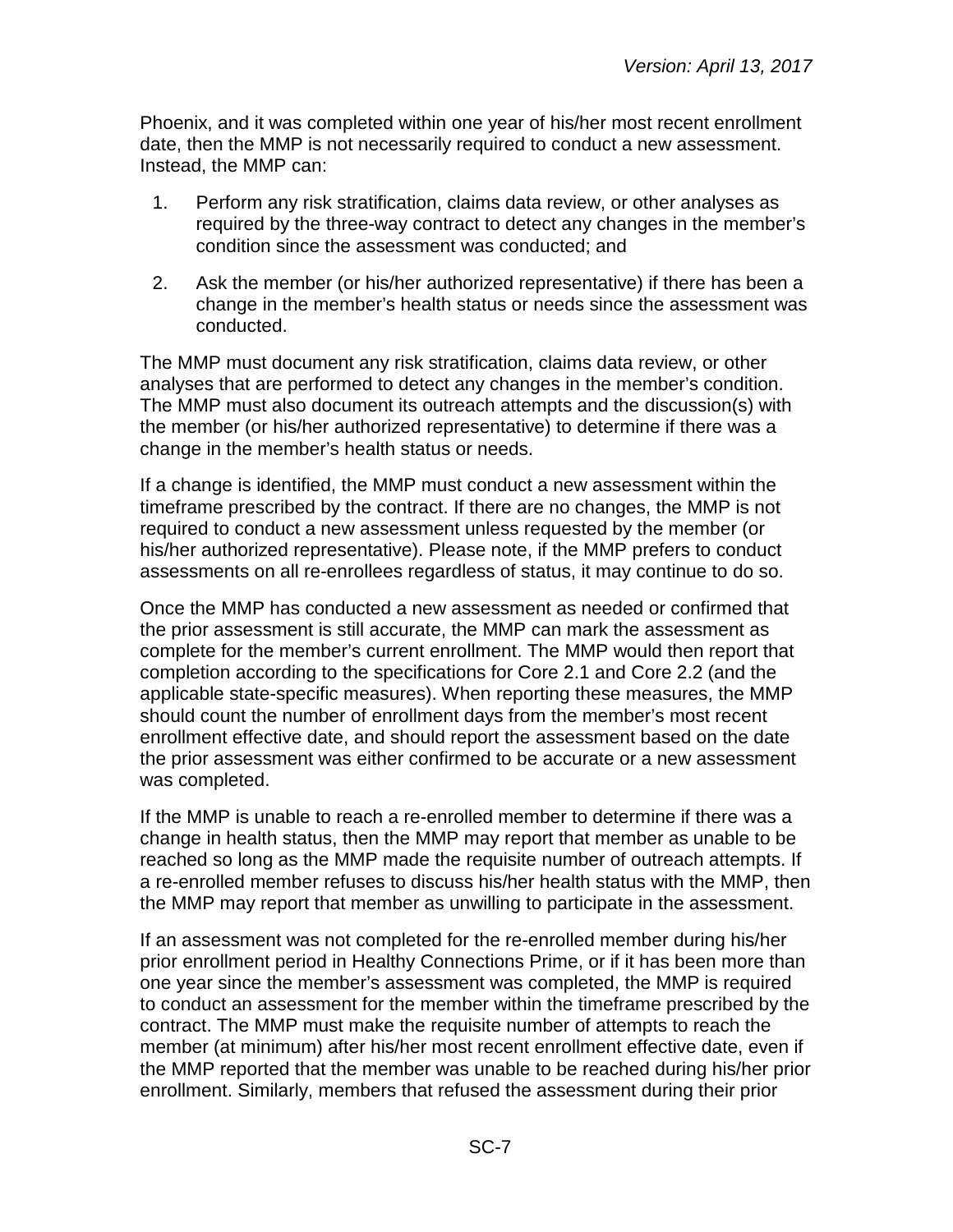enrollment must be asked again to participate (i.e., the MMP may not carry over a refusal from one enrollment period to the next).

# Individualized Care Plans

If the MMP conducts a new assessment for the re-enrolled member, the MMP must revise the Individualized Care Plan (ICP) accordingly within the timeframe prescribed by the contract. Once the ICP is revised, the MMP may mark the ICP as complete for the member's current enrollment. If the MMP determines that the prior assessment is still accurate and therefore no updates are required to the previously completed ICP, the MMP may mark the ICP as complete for the current enrollment at the same time that the assessment is marked complete. The MMP would then follow the applicable state-specific measure specifications for reporting the completion. Please note, for purposes of reporting, the ICP for the re-enrolled member should be classified as an *initial* ICP.

If an ICP was not completed and loaded into Phoenix for the re-enrolled member during his/her prior enrollment period in Healthy Connections Prime, or if it has been more than one year since the member's ICP was completed, the MMP is required to complete an ICP for the member within the timeframe prescribed by the contract. The MMP must also follow the above guidance regarding reaching out to members that previously refused to participate or were not reached.

## Annual Reassessments and ICP Updates

The MMP must follow contract requirements regarding the completion of annual reassessments and updates to ICPs. If the MMP determined that an assessment/ICP from a member's prior enrollment was accurate and marked that assessment/ICP as complete for the member's current enrollment, the MMP should count continuously from the date that the assessment/ICP was completed in the prior enrollment period to determine the due date for the annual reassessment and ICP update. For example, when reporting Core 2.3, the MMP should count 365 days from the date when the assessment was actually completed, even if that date was during the member's prior enrollment period.

# <span id="page-7-0"></span>*Value Sets*

The measure specifications in this document refer to code value sets that must be used to determine and report measure data element values. A value set is the complete set of codes used to identify a service or condition included in a measure. The South Carolina-Specific Value Sets Workbook includes all value sets and codes needed to report certain measures included in the South Carolina-Specific Reporting Requirements and is intended to be used in conjunction with the measure specifications outlined in this document. The South Carolina-Specific Value Sets Workbook can be found on the CMS website at the following address: [http://www.cms.gov/Medicare-Medicaid-Coordination/Medicare](http://www.cms.gov/Medicare-Medicaid-Coordination/Medicare-and-Medicaid-Coordination/Medicare-Medicaid-Coordination-Office/FinancialAlignmentInitiative/InformationandGuidanceforPlans.html)[and-Medicaid-Coordination/Medicare-Medicaid-Coordination-](http://www.cms.gov/Medicare-Medicaid-Coordination/Medicare-and-Medicaid-Coordination/Medicare-Medicaid-Coordination-Office/FinancialAlignmentInitiative/InformationandGuidanceforPlans.html)[Office/FinancialAlignmentInitiative/InformationandGuidanceforPlans.html.](http://www.cms.gov/Medicare-Medicaid-Coordination/Medicare-and-Medicaid-Coordination/Medicare-Medicaid-Coordination-Office/FinancialAlignmentInitiative/InformationandGuidanceforPlans.html)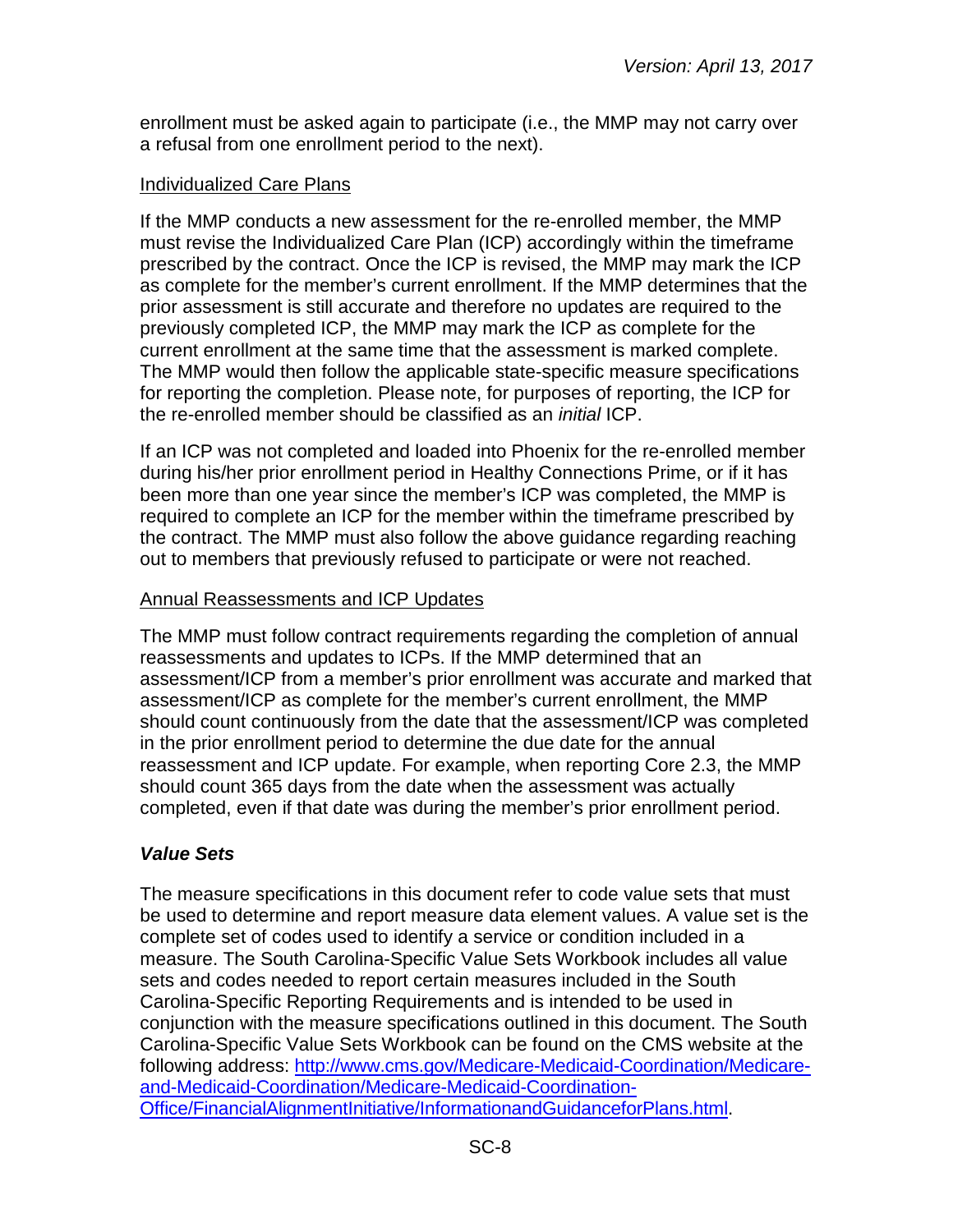| <b>Phase</b>                |                          | <b>Dates</b>                | <b>Explanation</b>                                                                                 |
|-----------------------------|--------------------------|-----------------------------|----------------------------------------------------------------------------------------------------|
|                             |                          | <b>Demonstration Year 1</b> |                                                                                                    |
|                             | Implementation<br>Period | 2-1-15 through 12-31-15     | From the first effective<br>enrollment date through<br>December 31, 2015.                          |
| Continuous<br>Reporting     | <b>Ongoing Period</b>    | 2-1-15 through 12-31-16     | From the first effective<br>enrollment date through<br>the end of the first<br>demonstration year. |
|                             |                          | <b>Demonstration Year 2</b> |                                                                                                    |
| Continuous<br>Reporting     | <b>Ongoing Period</b>    | 1-1-17 through 12-31-17     | From January 1st through<br>the end of the second<br>demonstration year.                           |
| <b>Demonstration Year 3</b> |                          |                             |                                                                                                    |
| Continuous<br>Reporting     | <b>Ongoing Period</b>    | 1-1-18 through 12-31-18     | From January 1st through<br>the end of the third<br>demonstration year.                            |

#### <span id="page-8-0"></span>*South Carolina's Implementation, Ongoing, and Continuous Reporting Periods*

# <span id="page-8-1"></span>*Data Submission*

All MMPs will submit state-specific measure data through the web-based Financial Alignment Initiative (FAI) Data Collection System (unless otherwise specified in the measure description). All data submissions must be submitted to this site by 5:00p.m. ET on the applicable due date. This site can be accessed at the following web address: [https://Financial-Alignment-Initiative.NORC.org](https://financial-alignment-initiative.norc.org/)

(Note: Prior to the first use of the system, all MMPs will receive an email notification with the username and password that has been assigned to their plan. This information will be used to log in to the FAI system and complete the data submission.)

All MMPs will submit core measure data in accordance with the Core Reporting Requirements. Submission requirements vary by measure, but most core measures are reported through the Health Plan Management System (HPMS).

Please note, late submissions may result in compliance action from CMS.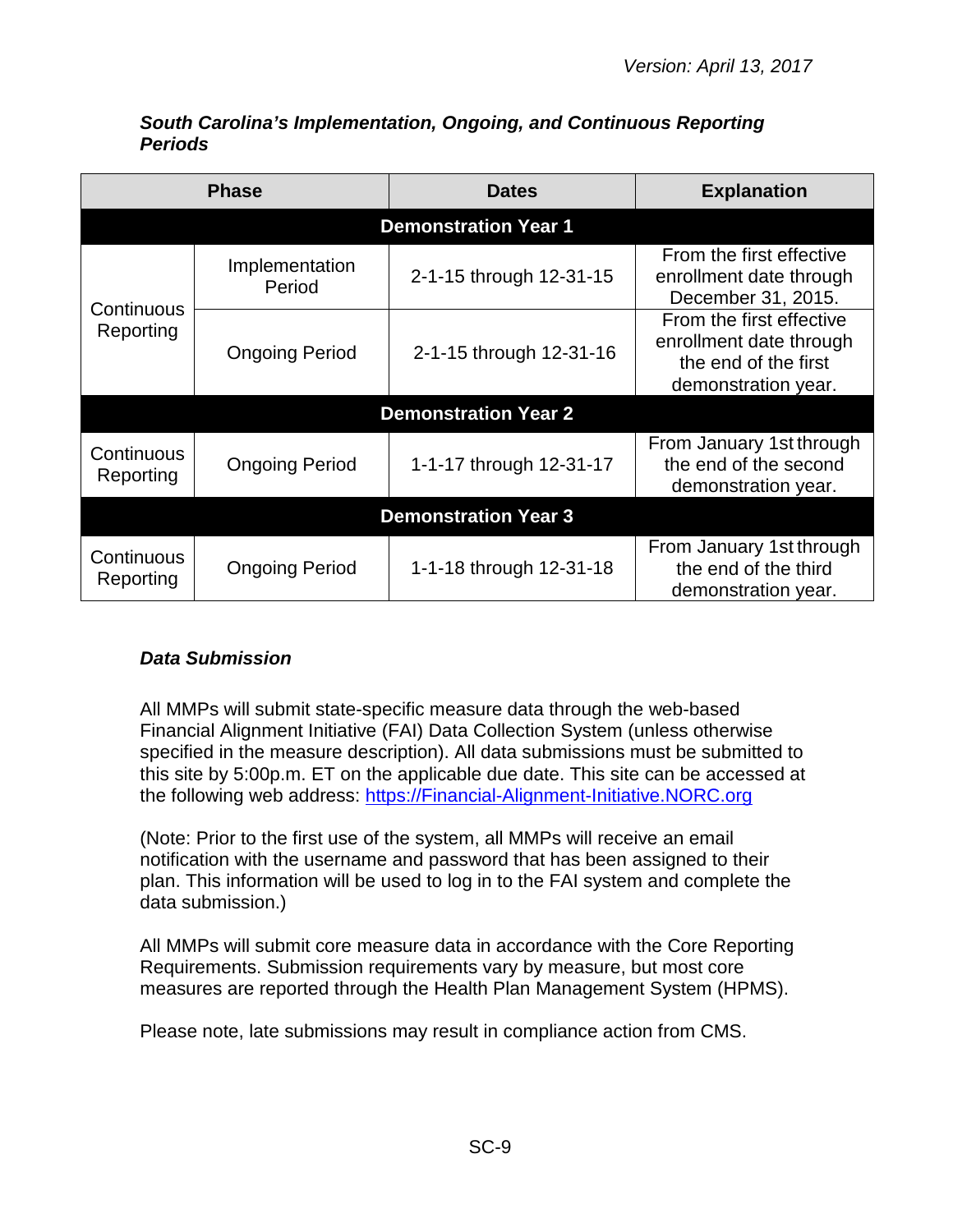# <span id="page-9-0"></span>*Resubmission of Data*

MMPs must comply with the following steps to resubmit data after an established due date:

- 1. Email the SC HelpDesk [\(SCHelpDesk@norc.org\)](mailto:SCHelpDesk@norc.org) to request resubmission.
	- o Specify in the email which measures need resubmission;
	- o Specify for which reporting period(s) the resubmission is needed; and
	- o Provide a brief explanation for why the data need to be resubmitted.
- 2. After review of the request, the SC HelpDesk will notify the MMP once the FAI Data Collection System and/or HPMS has been re-opened.
- 3. Resubmit data through the applicable reporting system.
- 4. Notify the SC HelpDesk again after resubmission has been completed.

Please note, requests for resubmission after an established due date may result in compliance action from CMS.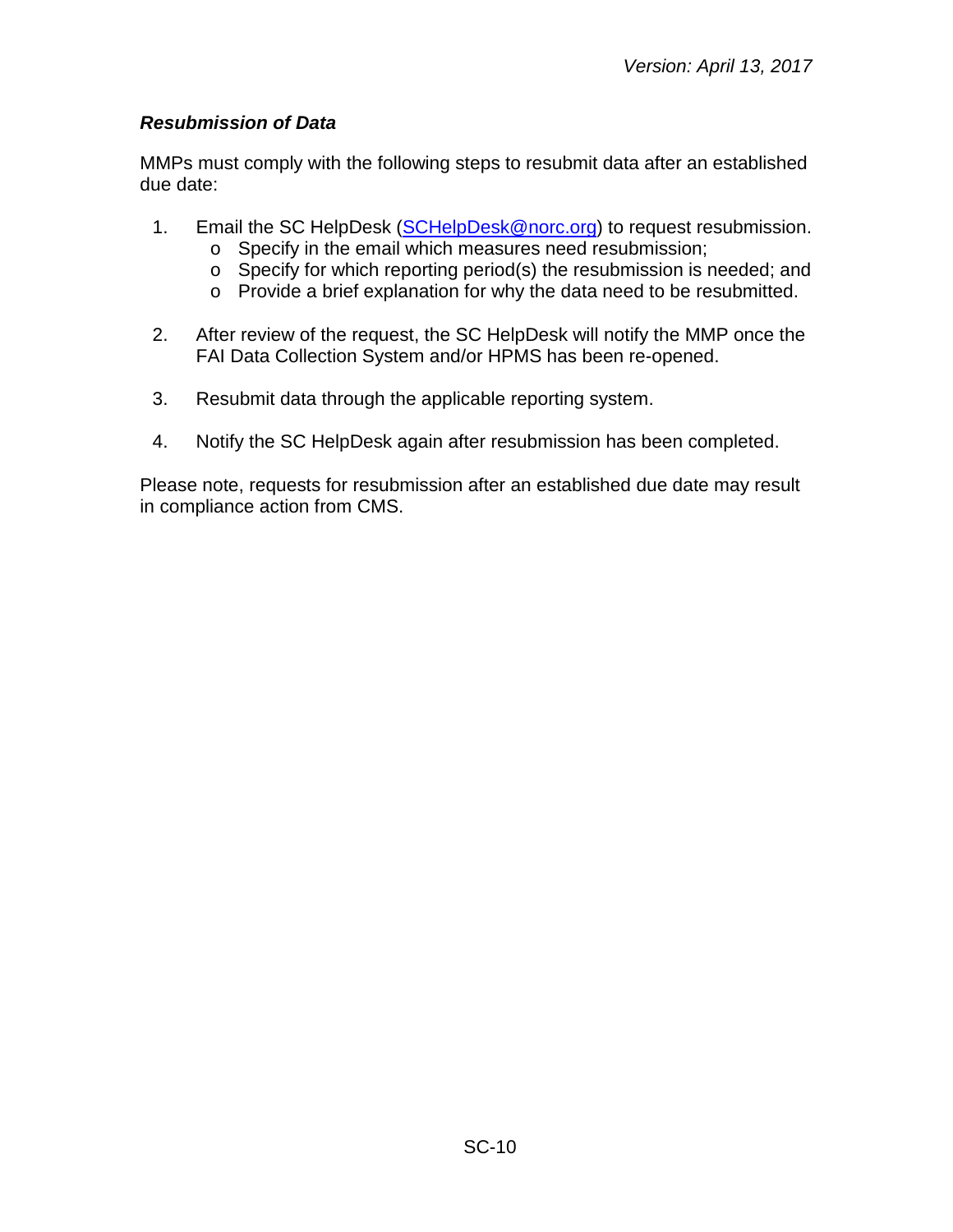# <span id="page-10-0"></span>**Section SCI. Assessment**

| <b>IMPLEMENTATION</b>              |                                        |          |                                                                                                     |                                                                                           |  |
|------------------------------------|----------------------------------------|----------|-----------------------------------------------------------------------------------------------------|-------------------------------------------------------------------------------------------|--|
| <b>Reporting</b><br><b>Section</b> | <b>Reporting</b><br><b>Frequency</b>   | Level    | <b>Reporting</b><br><b>Period</b>                                                                   | <b>Due Date</b>                                                                           |  |
| SC <sub>1</sub> .<br>Assessment    | Monthly,<br>beginning after<br>90 days | Contract | Current<br>Month<br>Ex:<br>$1/1 - 1/31$                                                             | By the end of the<br>month following the<br>last day of the<br>reporting period.          |  |
|                                    | <b>ONGOING</b>                         |          |                                                                                                     |                                                                                           |  |
| <b>Reporting</b><br><b>Section</b> | <b>Reporting</b><br><b>Frequency</b>   | Level    | <b>Reporting</b><br><b>Periods</b>                                                                  | <b>Due Date</b>                                                                           |  |
| SC <sub>1</sub> .<br>Assessment    | Quarterly                              | Contract | Current<br>Calendar<br>Quarter<br>Ex:<br>$1/1 - 3/31$<br>$4/1 - 6/30$<br>$7/1 - 9/30$<br>10/1-12/31 | By the end of the<br>second month<br>following the last<br>day of the reporting<br>period |  |

SC1.1 Low-risk members with a comprehensive assessment completed within 90 days of enrollment.

| <b>Element</b><br><b>Letter</b> | <b>Element Name</b>                                                                                                                                                    | <b>Definition</b>                                                                                                                                                                             | <b>Allowable Values</b>                        |
|---------------------------------|------------------------------------------------------------------------------------------------------------------------------------------------------------------------|-----------------------------------------------------------------------------------------------------------------------------------------------------------------------------------------------|------------------------------------------------|
| Α.                              | Total number of low-<br>risk members<br>enrolled whose 90th<br>day of enrollment<br>occurred within the<br>reporting period.                                           | Total number of low-<br>risk members enrolled<br>whose 90th day of<br>enrollment occurred<br>within the reporting<br>period.                                                                  | Field Type: Numeric                            |
| B.                              | Total number of low-<br>risk members who<br>are documented as<br>unwilling to<br>participate in the<br>comprehensive<br>assessment within<br>90 days of<br>enrollment. | Of the total reported in<br>A, the number of low-<br>risk members who are<br>documented as<br>unwilling to participate<br>in the comprehensive<br>assessment within 90<br>days of enrollment. | Field Type: Numeric<br>Note: Is a subset of A. |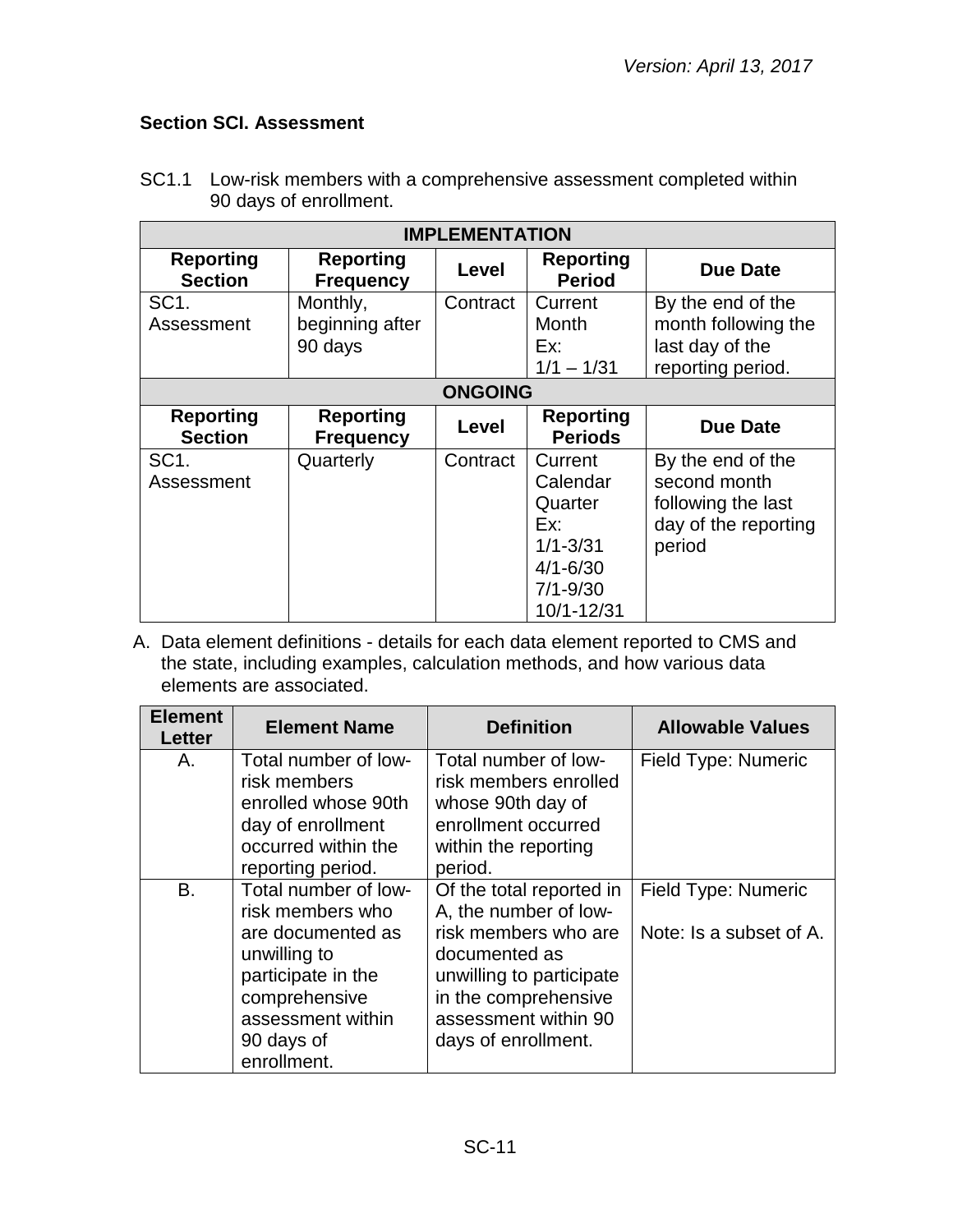| <b>Element</b><br><b>Letter</b> | <b>Element Name</b>                                                                                                                                | <b>Definition</b>                                                                                                                                                               | <b>Allowable Values</b>                        |
|---------------------------------|----------------------------------------------------------------------------------------------------------------------------------------------------|---------------------------------------------------------------------------------------------------------------------------------------------------------------------------------|------------------------------------------------|
| C.                              | Total number of low-<br>risk members the<br>MMP was unable to<br>reach, following<br>three documented<br>attempts within 90<br>days of enrollment. | Of the total reported in<br>A, the number of low-<br>risk members the<br>MMP was unable to<br>reach, following three<br>documented attempts<br>within 90 days of<br>enrollment. | Field type: Numeric<br>Note: Is a subset of A. |
| D.                              | The number of low-<br>risk members with a<br>comprehensive<br>assessment<br>completed within 90<br>days of enrollment.                             | Of the total reported in<br>A, the number of low-<br>risk members with a<br>comprehensive<br>assessment<br>completed within 90<br>days of enrollment.                           | Field type: Numeric<br>Note: Is a subset of A. |

- B. QA checks/Thresholds procedures used by CMS and the state to establish benchmarks in order to identify outliers or data that are potentially erroneous.
	- CMS and the state will perform an outlier analysis.
	- As data are received from MMPs over time, CMS and the state will apply threshold checks.
- C. Edits and Validation checks validation checks that should be performed by each MMP prior to data submission.
	- Confirm those data elements listed above as subsets of other elements.
	- MMPs should validate that data elements B, C, and D are less than or equal to data element A.
	- All data elements should be positive values.
- D. Analysis how CMS and the state will evaluate reported data, as well as how other data sources may be monitored. CMS and the state will evaluate the percentage of low-risk members who:
	- Were unable to be reached following three documented attempts to have their comprehensive assessment completed within 90 days of enrollment.
	- Were unwilling to participate in a comprehensive assessment within 90 days of enrollment.
	- Had a comprehensive assessment completed within 90 days of enrollment.
	- Were willing to participate and who could be reached who had a comprehensive assessment completed within 90 days of enrollment.
- E. Notes additional clarifications to a reporting section. This section incorporates previously answered frequently asked questions.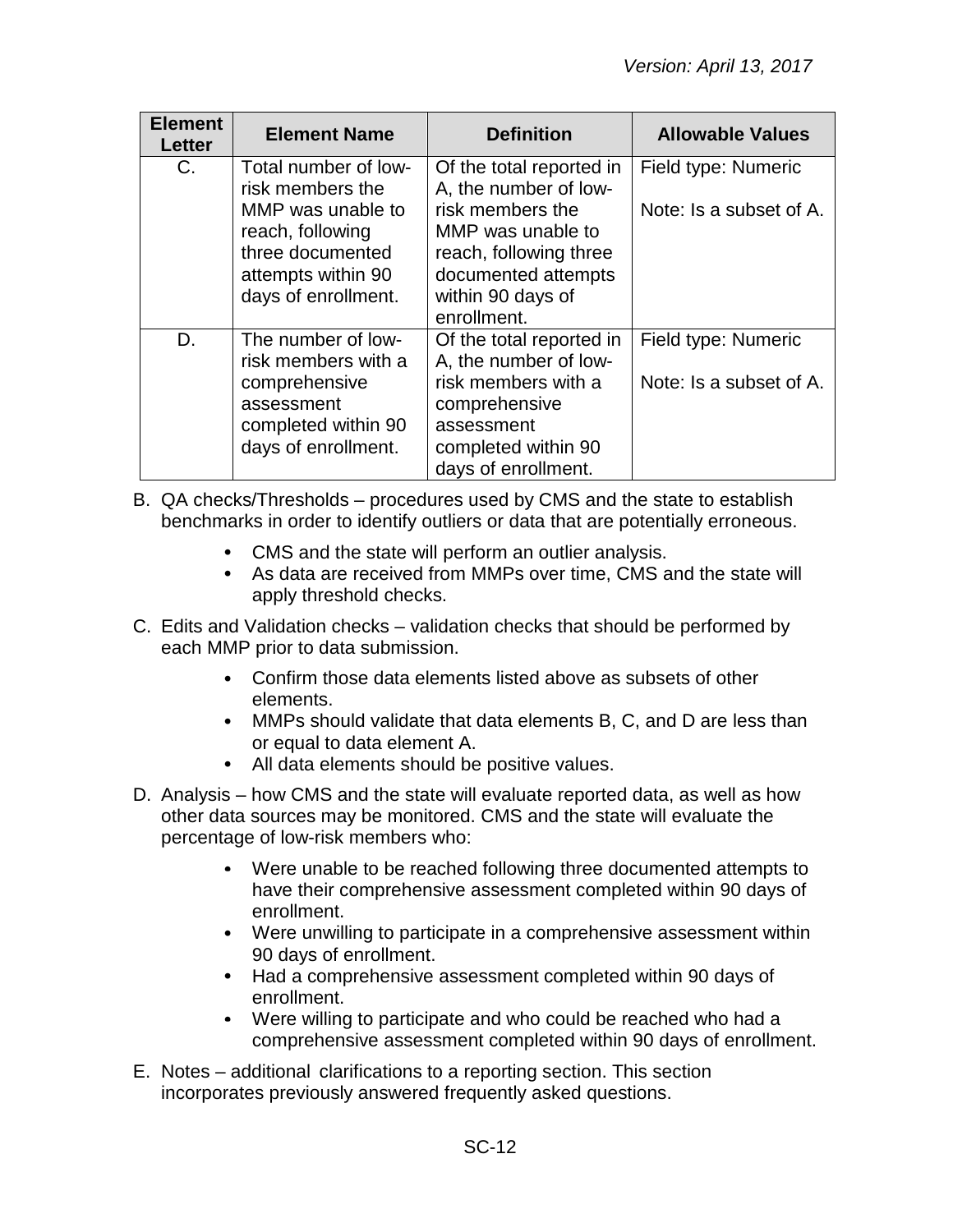- $\bullet$ MMPs should include all members regardless of whether the member was enrolled through passive enrollment or opt-in enrollment. Medicaid-only members should not be included.
- MMPs should include all members who meet the criteria outlined in  $\bullet$ data element A, regardless if they are disenrolled as of the end of the reporting period (i.e., include all members regardless if they are currently enrolled or disenrolled as of the last day of the reporting period).
- The 90th day of enrollment should be based on each member's  $\bullet$ effective date. For the purposes of reporting this measure, 90 days of enrollment will be equivalent to three full calendar months.
- $\bullet$ The effective date of enrollment is the first date of the member's coverage through the MMP.
- $\bullet$ MMPs should include members classified as low-risk on the first effective date of enrollment in this measure, even if the member is reclassified as moderate- or high-risk within the first 90 days of enrollment.
- $\bullet$ Members reported in data elements B, C, and D must also be reported in data element A since these data elements are subsets of data element A. Additionally, data elements B, C, and D should be mutually exclusive (e.g., a member reported in element B or C should not also be reported in element D). If a member could meet the criteria for multiple data elements (B, C, or D) use the following guidance to ensure the member is included in only one of those three elements:
	- o If a member initially refused the assessment or could not be reached after three outreach attempts, but then subsequently completes the assessment within 90 days of enrollment, the member should be classified in data element D.
	- o If a member was not reached after three outreach attempts, but then subsequently is reached and refuses the assessment within 90 days of enrollment, the member should be classified in data element B.
- MMPs should refer to the South Carolina three-way contract for  $\bullet$ specific requirements pertaining to criteria for identifying low-risk members.
- $\bullet$ MMPs should refer to the South Carolina three-way contract for specific requirements pertaining to a comprehensive assessment.
- $\bullet$ For data element B, MMPs should report the number of members who were unwilling to participate in the comprehensive assessment if a member (or his or her authorized representative):
	- o Affirmatively declines to participate in the assessment. Member communicates this refusal by phone, mail, fax, or in person.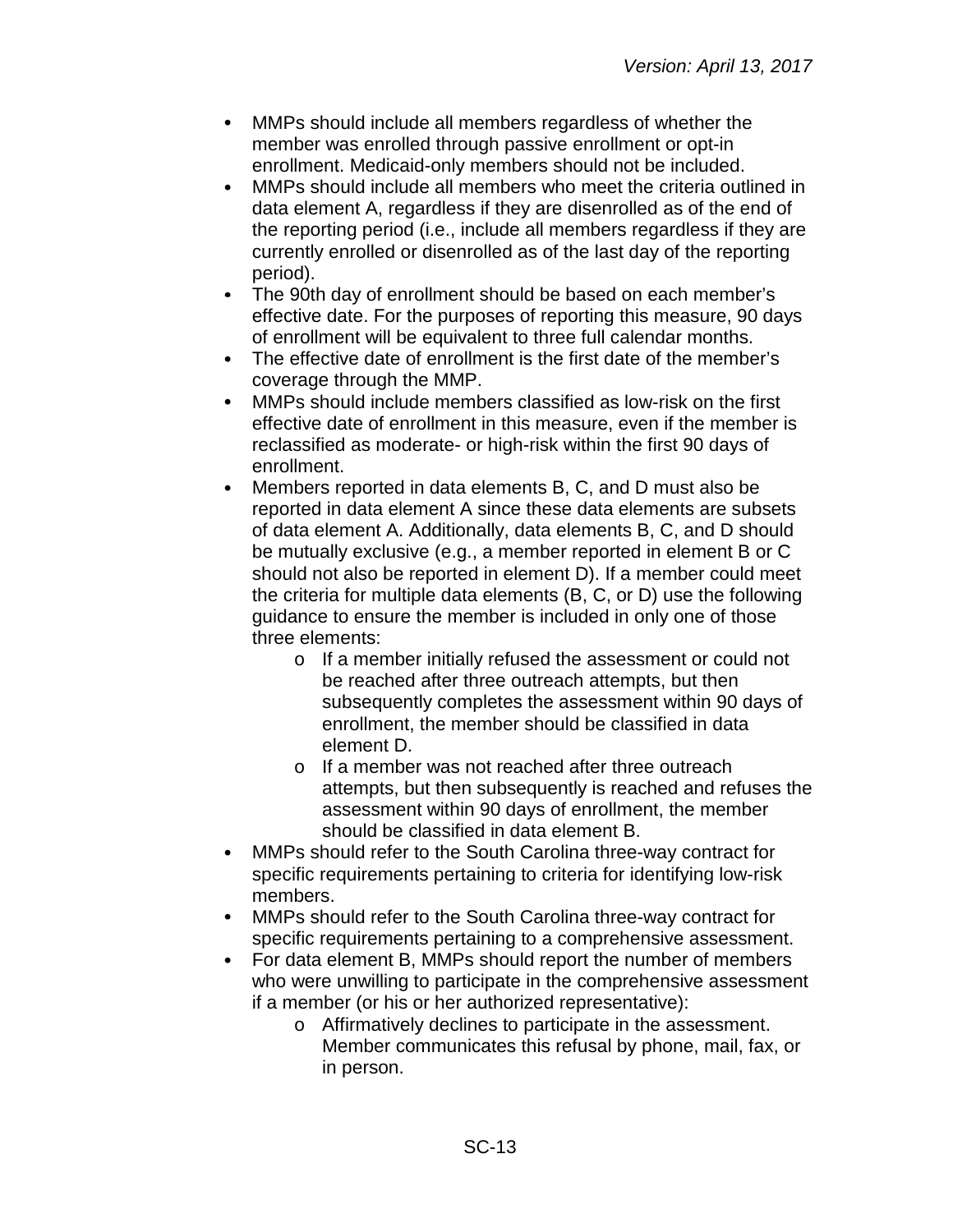- o Expresses willingness to complete the assessment but asks for it to be conducted after 90 days (despite being offered a reasonable opportunity to complete the assessment within 90 days). Discussions with the members must be documented by the MMP.
- o Expresses willingness to complete the assessment, but reschedules or is a no-show and then is subsequently nonresponsive. Attempts to contact the member must be documented by the MMP.
- o Initially agrees to complete the assessment, but then declines to answer a majority of the questions in the assessment.
- For data element C, MMPs should report the number of members the MMP was unable to reach after three attempts to contact the member. MMPs should refer to the SC three-way contract or state guidance for any specific requirements pertaining to the method of outreach to members. MMPs must document each attempt to reach the member, including the method of the attempt (i.e., phone, mail, or email), as CMS and the state may validate this number. There may be instances when the MMP has a high degree of confidence that a members contact information is correct, yet that member is not responsive to the MMPs outreach efforts. So long as the MMP follows the guidance regarding outreach attempts, these members may be included in the count for this data element.
- There may be certain circumstances that make it impossible or inappropriate to complete an assessment within 90 days of enrollment. For example, a member may be medically unable to respond and have no authorized representative to do so on their behalf, or a member may be experiencing an acute medical or behavioral health crisis that requires immediate attention and outweighs the need for an assessment. However, MMPs should not include such members in the counts for data elements B and C.
- $\bullet$ If a member's assessment was started but not completed within 90 days of enrollment, then the assessment should not be considered completed and, therefore, would not be counted in data elements B, C, or D. However, this member would be included in data element A.
- F. Data Submission how MMPs will submit data collected to CMS and the state.
	- MMPs will submit data collected for this measure in the above  $\bullet$ specified format through a secure data collection site established by CMS. This site can be accessed at the following web address: [https://Financial-Alignment-Initiative.NORC.org.](https://financial-alignment-initiative.norc.org/)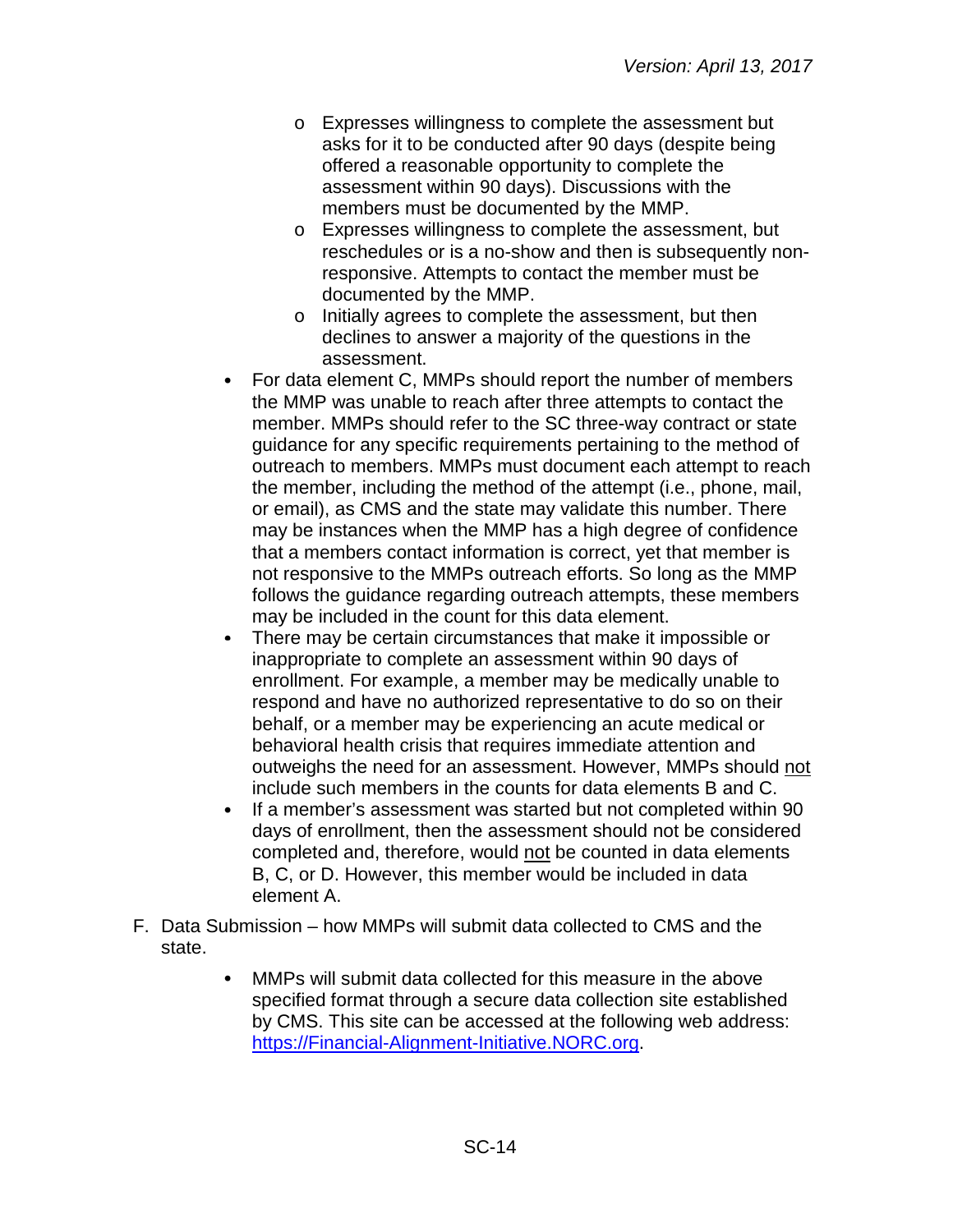SC1.2 Moderate- and high-risk members with a comprehensive assessment completed within 60 days of enrollment.

| <b>IMPLEMENTATION</b>              |                                        |          |                                                                                                     |                                                                                           |  |
|------------------------------------|----------------------------------------|----------|-----------------------------------------------------------------------------------------------------|-------------------------------------------------------------------------------------------|--|
| <b>Reporting</b><br><b>Section</b> | <b>Reporting</b><br><b>Frequency</b>   | Level    | <b>Reporting</b><br><b>Period</b>                                                                   | Due Date                                                                                  |  |
| SC <sub>1</sub> .<br>Assessment    | Monthly,<br>beginning after<br>60 days | Contract | Current<br>Month<br>Ex:<br>$1/1 - 1/31$                                                             | By the end of the<br>month following the<br>last day of the<br>reporting period.          |  |
|                                    | <b>ONGOING</b>                         |          |                                                                                                     |                                                                                           |  |
| <b>Reporting</b><br><b>Section</b> | <b>Reporting</b><br><b>Frequency</b>   | Level    | <b>Reporting</b><br><b>Periods</b>                                                                  | <b>Due Date</b>                                                                           |  |
| SC <sub>1</sub> .<br>Assessment    | Quarterly                              | Contract | Current<br>Calendar<br>Quarter<br>Ex:<br>$1/1 - 3/31$<br>$4/1 - 6/30$<br>$7/1 - 9/30$<br>10/1-12/31 | By the end of the<br>second month<br>following the last<br>day of the reporting<br>period |  |

| <b>Element</b><br>Letter | <b>Element Name</b>                                                                                                                                                                      | <b>Definition</b>                                                                                                                                                                                                | <b>Allowable Values</b>                        |
|--------------------------|------------------------------------------------------------------------------------------------------------------------------------------------------------------------------------------|------------------------------------------------------------------------------------------------------------------------------------------------------------------------------------------------------------------|------------------------------------------------|
| Α.                       | Total number of<br>moderate- and high-<br>risk members<br>enrolled whose 60th<br>day of enrollment<br>occurred within the<br>reporting period.                                           | Total number of<br>moderate- and high-<br>risk members enrolled<br>whose 60th day of<br>enrollment occurred<br>within the reporting<br>period.                                                                   | Field Type: Numeric                            |
| В.                       | Total number of<br>moderate- and high<br>-risk members who<br>are documented as<br>unwilling to<br>participate in the<br>comprehensive<br>assessment within<br>60 days of<br>enrollment. | Of the total reported in<br>A, the number of<br>moderate- and high -<br>risk members who are<br>documented as<br>unwilling to participate<br>in the comprehensive<br>assessment within 60<br>days of enrollment. | Field Type: Numeric<br>Note: Is a subset of A. |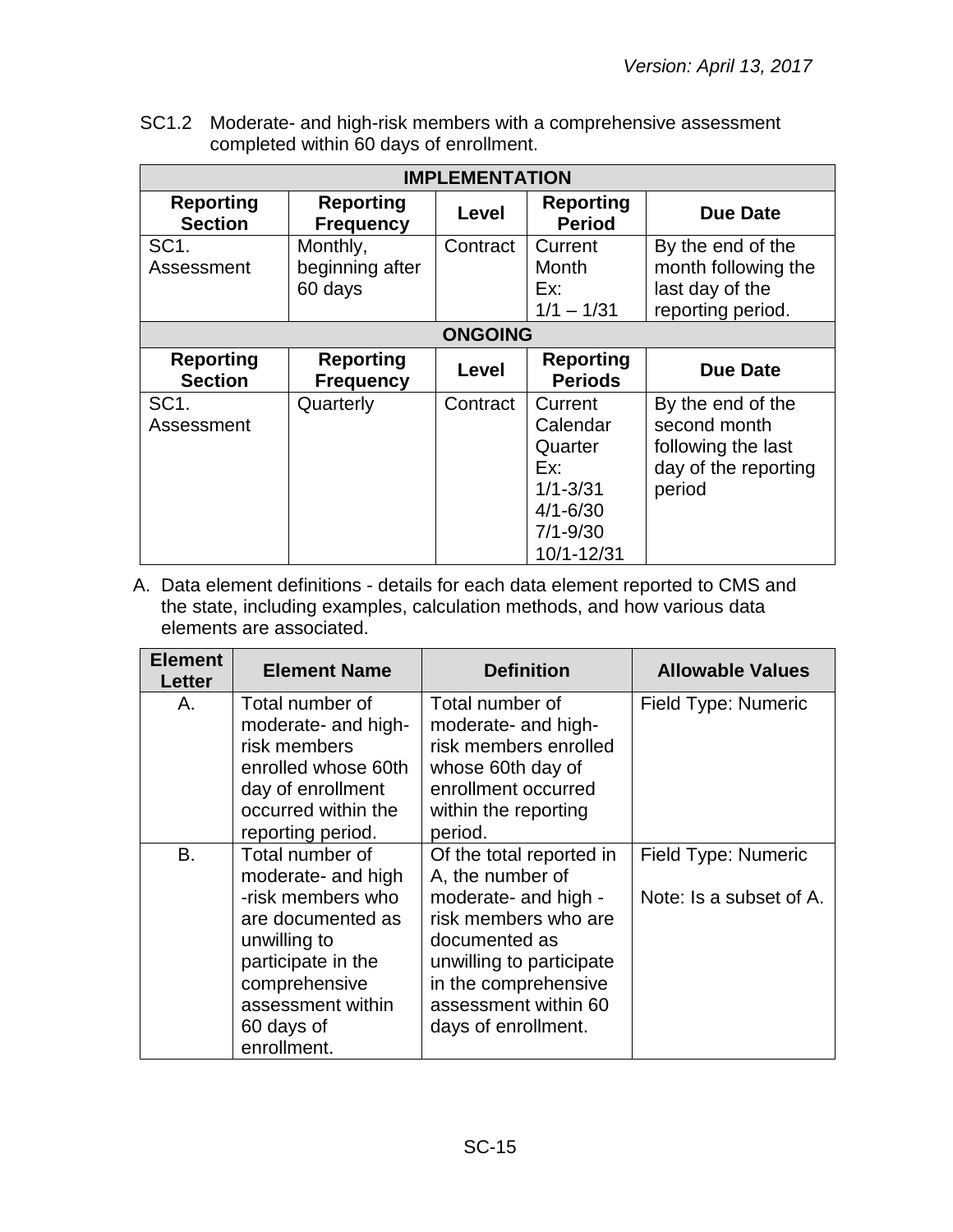| <b>Element</b><br>Letter | <b>Element Name</b>                                                                                                                                                  | <b>Definition</b>                                                                                                                                                                                  | <b>Allowable Values</b>                        |
|--------------------------|----------------------------------------------------------------------------------------------------------------------------------------------------------------------|----------------------------------------------------------------------------------------------------------------------------------------------------------------------------------------------------|------------------------------------------------|
| $C_{\cdot}$              | Total number of<br>moderate- and high<br>-risk members the<br>MMP was unable to<br>reach, following<br>three documented<br>attempts within 60<br>days of enrollment. | Of the total reported in<br>A, the number of<br>moderate- and high -<br>risk members the MMP<br>was unable to reach,<br>following three<br>documented attempts<br>within 60 days of<br>enrollment. | Field type: Numeric<br>Note: Is a subset of A. |
| D.                       | The number of<br>moderate- and high<br>-risk members with a<br>comprehensive<br>assessment<br>completed within 60<br>days of enrollment.                             | Of the total reported in<br>A, the number of<br>moderate- and high -<br>risk members with a<br>comprehensive<br>assessment completed<br>within 60 days of<br>enrollment.                           | Field type: Numeric<br>Note: Is a subset of A. |

- B. QA checks/Thresholds procedures used by CMS and the state to establish benchmarks in order to identify outliers or data that are potentially erroneous.
	- CMS and the state will perform an outlier analysis.
	- As data are received from MMPs over time, CMS and the state will apply threshold checks.
- C. Edits and Validation checks validation checks that should be performed by each MMP prior to data submission.
	- Confirm those data elements listed above as subsets of other elements.
	- MMPs should validate that data elements B, C, and D are less than or equal to data element A.
	- All data elements should be positive values.
- D. Analysis how CMS and the state will evaluate reported data, as well as how other data sources may be monitored. CMS and the state will evaluate the percentage of moderate- and high-risk member who:
	- Were unable to be reached to have their comprehensive assessment completed within 60 days of enrollment.
	- Were unwilling to participate in a comprehensive assessment within 60 days of enrollment.
	- Had a comprehensive assessment completed within 60 days of enrollment.
	- $\bullet$ Were willing to participate and who could be reached who had a comprehensive assessment completed within 60 days of enrollment.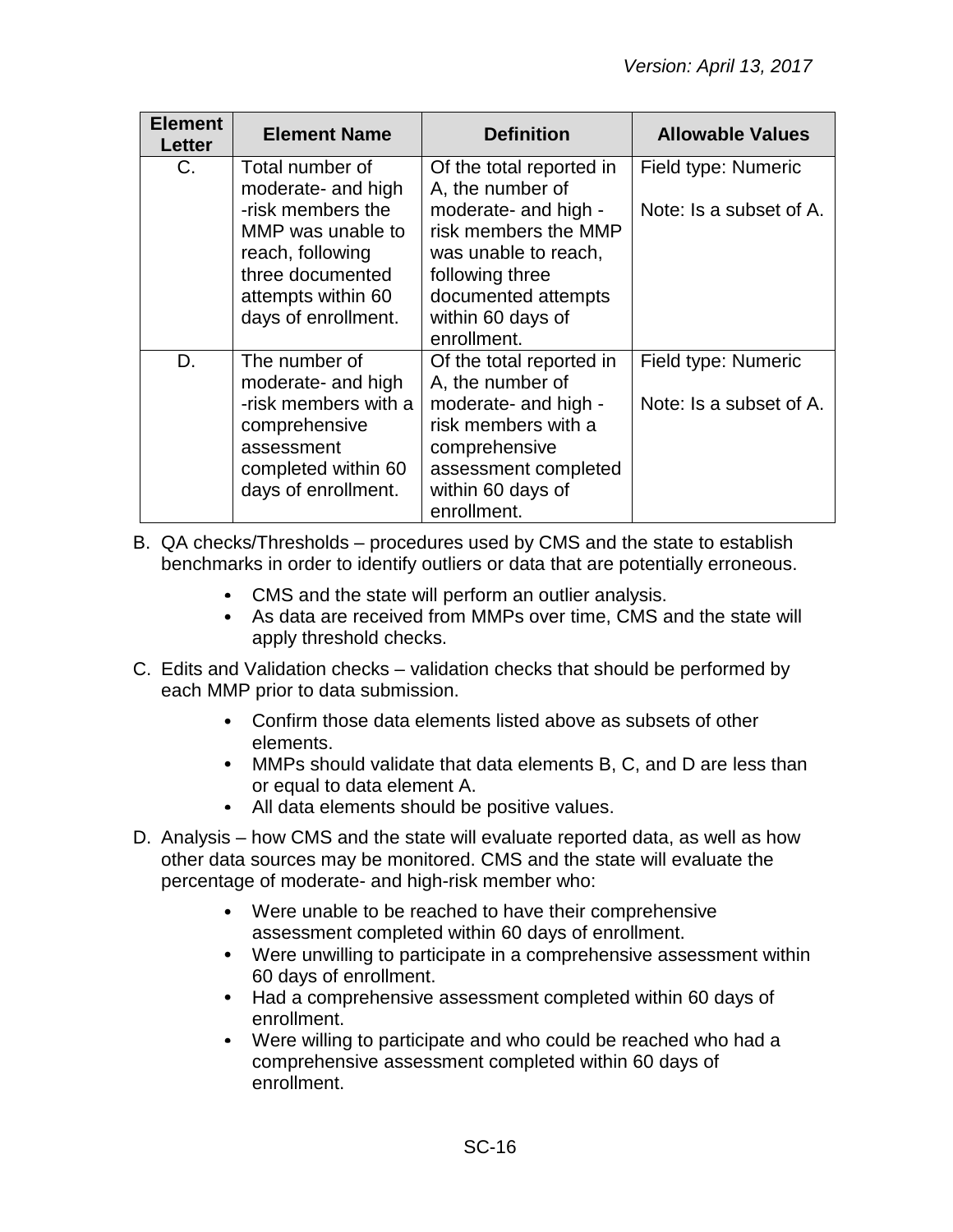- E. Notes additional clarifications to a reporting section. This section incorporates previously answered frequently asked questions.
	- MMPs should include all members regardless of whether the member was enrolled through passive enrollment or opt-in enrollment. Medicaid-only members should not be included.
	- $\bullet$ MMPs should include all members who meet the criteria outlined in data element A, regardless if they are disenrolled as of the end of the reporting period (i.e., include all members regardless if they are currently enrolled or disenrolled as of the last day of the reporting period).
	- The 60th day of enrollment should be based on each member's effective date. For the purposes of reporting this measure, 60 days of enrollment will be equivalent to two full calendar months.
	- The effective date of enrollment is the first date of the member's  $\bullet$ coverage through the MMP.
	- $\bullet$ MMPs should include members classified as moderate- or high-risk on the first effective date of enrollment in this measure, even if the member is reclassified as low-risk within the first 60 days of enrollment.
	- Members reported in data elements B, C, and D must also be  $\bullet$ reported in data element A since these data elements are subsets of data element A. Additionally, data elements B, C, and D should be mutually exclusive (e.g. a member reported in element B or C should not also be reported in element D). If a member could meet the criteria for multiple data elements (B, C, or D) use the following guidance to ensure the member is included in only one of those three elements:
		- o If a member initially refused the assessment or could not be reached after three outreach attempts, but then subsequently completes the assessment within 60 days of enrollment, the member should be classified in data element D.
		- o If a member was not reached after three outreach attempts, but then subsequently is reached and refuses the assessment within 60 days of enrollment, the member should be classified in data element B.
	- MMPs should refer to the South Carolina three-way contract for specific requirements pertaining to criteria for identifying moderateand high-risk members.
	- MMPs should refer to the South Carolina three-way contract for  $\bullet$ specific requirements pertaining to a comprehensive assessment.
	- $\bullet$ For data element B, MMPs should report the number of members who were unwilling to participate in the comprehensive assessment if a member (or his or her authorized representative):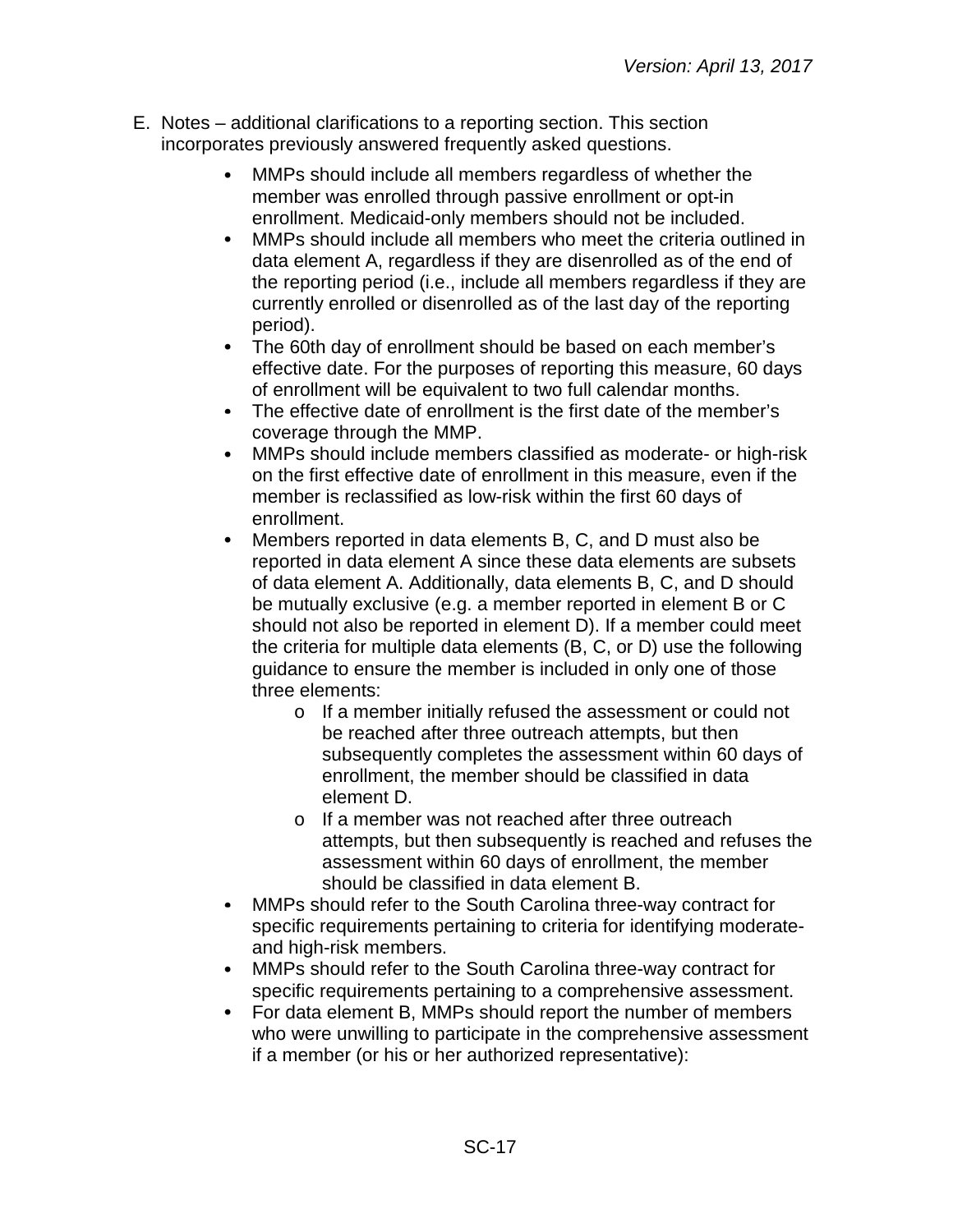- o Affirmatively declines to participate in the assessment. Member communicates this refusal by phone, mail, fax, or in person.
- o Expresses willingness to complete the assessment but asks for it to be conducted after 60 days (despite being offered a reasonable opportunity to complete the assessment within 60 days). Discussions with the member must be documented by the MMP.
- o Expresses willingness to complete the assessment, but reschedules or is a no-show and then is subsequently nonresponsive. Attempts to contact the member must be documented by the MMP.
- o Initially agrees to complete the assessment, but then declines to answer a majority of the questions in the assessment.
- For data element C, MMPs should report the number of members the MMP was unable to reach after three attempts to contact the member. MMPs should refer to the SC three-way contract or state guidance for any specific requirements pertaining to the method of outreach to members. MMPs must document each attempt to reach the member, including the method of the attempt (i.e., phone, mail, or email), as CMS and the state may validate this number. There may be instances when the MMP has a high degree of confidence that a members contact information is correct, yet that member is not responsive to the MMPs outreach efforts. So long as the MMP follows the guidance regarding outreach attempts, these members may be included in the count for this data element.
- There may be certain circumstances that make it impossible or inappropriate to complete an assessment within 60 days of enrollment. For example, a member may be medically unable to respond and have no authorized representative to do so on their behalf, or a member may be experiencing an acute medical or behavioral health crisis that requires immediate attention and outweighs the need for an assessment. However, MMPs should not include such members in the counts for data elements B and C.
- $\bullet$ If a member's assessment was started but not completed within 60 days of enrollment, then the assessment should not be considered completed and, therefore, would not be counted in data elements B, C, or D. However, this member would be included in data element A.
- F. Data Submission how MMPs will submit data collected to CMS and the state.
	- $\bullet$ MMPs will submit data collected for this measure in the above specified format through a secure data collection site established by CMS. This site can be accessed at the following web address: [https://Financial-Alignment-Initiative.NORC.org.](https://financial-alignment-initiative.norc.org/)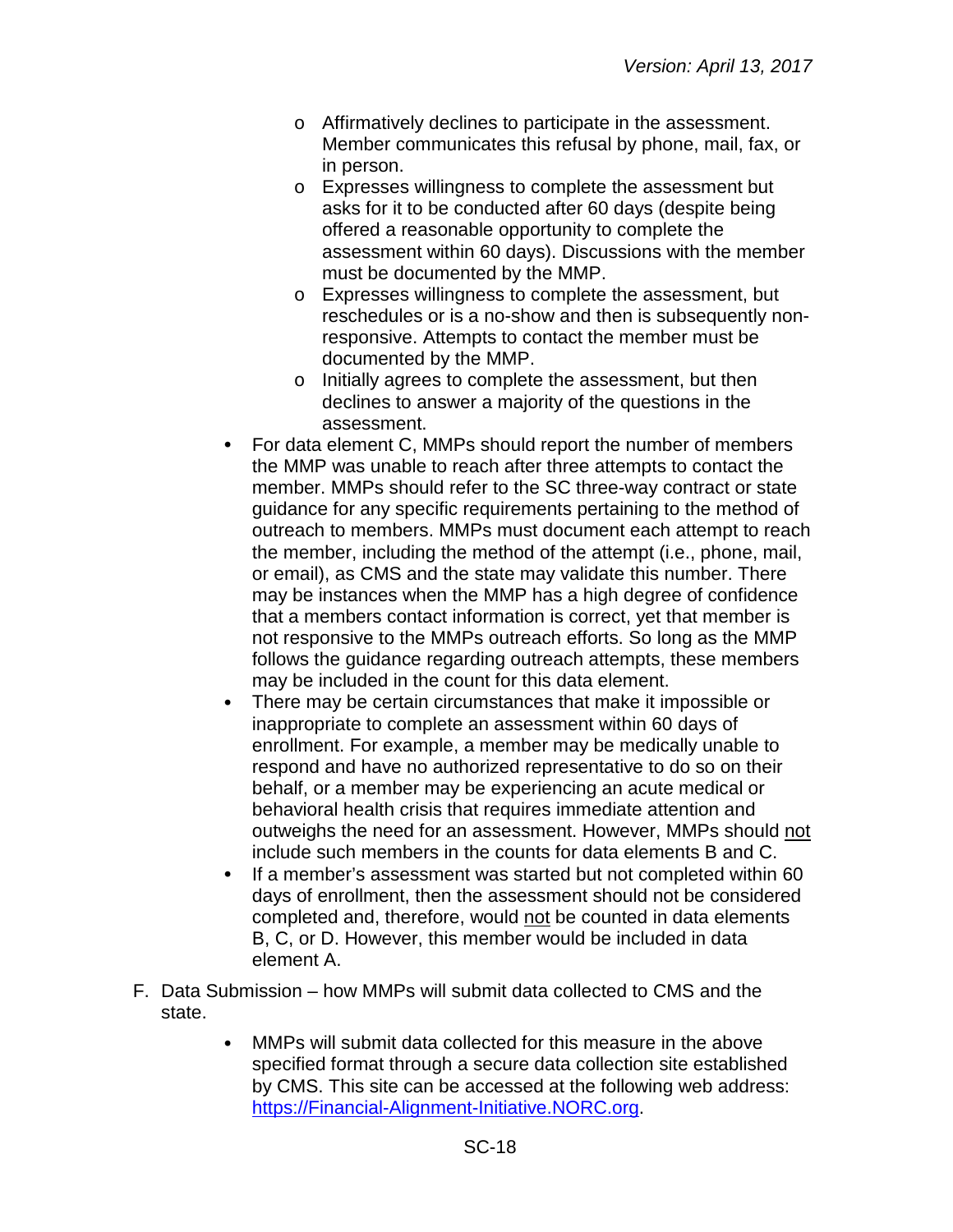SC1.3 Suicide risk assessment (PCPI Measure #2, Adult Major Depressive Disorder set).

| <b>CONTINUOUS REPORTING</b>        |                                      |          |                                   |                                                                                           |
|------------------------------------|--------------------------------------|----------|-----------------------------------|-------------------------------------------------------------------------------------------|
| <b>Reporting</b><br><b>Section</b> | <b>Reporting</b><br><b>Frequency</b> | Level    | <b>Reporting</b><br><b>Period</b> | Due Date                                                                                  |
| SC <sub>1</sub> .<br>Assessment    | Annually                             | Contract | Calendar<br>Year                  | By the end of the<br>fourth month<br>following the last<br>day of the reporting<br>period |

| <b>Element</b><br><b>Letter</b> | <b>Element Name</b>                                                                                                                                                        | <b>Definition</b>                                                                                                                                                                                    | <b>Allowable Values</b>                        |
|---------------------------------|----------------------------------------------------------------------------------------------------------------------------------------------------------------------------|------------------------------------------------------------------------------------------------------------------------------------------------------------------------------------------------------|------------------------------------------------|
| Α.                              | Total number of<br>members aged 21<br>years and older with<br>a diagnosis of new<br>or recurrent episode<br>of major depressive<br>disorder.                               | Total number of<br>members aged 21<br>years and older with a<br>diagnosis of new or<br>recurrent episode of<br>major depressive<br>disorder during the<br>reporting period.                          | Field Type: Numeric                            |
| <b>B.</b>                       | Total number of<br>members sampled<br>that met inclusion<br>criteria.                                                                                                      | Of the total reported in<br>A, the number of<br>members sampled that<br>met inclusion criteria.                                                                                                      | Field Type: Numeric<br>Note: Is a subset of A. |
| C.                              | Total number of<br>members with a<br>suicide risk<br>assessment<br>completed during<br>the visit in which a<br>diagnosis of new or<br>recurrent episode<br>was identified. | Of the total reported in<br>B, the number of<br>members with a<br>suicide risk<br>assessment completed<br>during the visit in which<br>a diagnosis of new or<br>recurrent episode was<br>identified. | Field Type: Numeric<br>Note: Is a subset of B. |

- B. QA checks/Thresholds procedures used by CMS and the state to establish benchmarks in order to identify outliers or data that are potentially erroneous.
	- CMS and the state will perform an outlier analysis.
	- As data are received from MMPs over time, CMS and the state will apply threshold checks.
- C. Edits and Validation checks validation checks that should be performed by each MMP prior to data submission.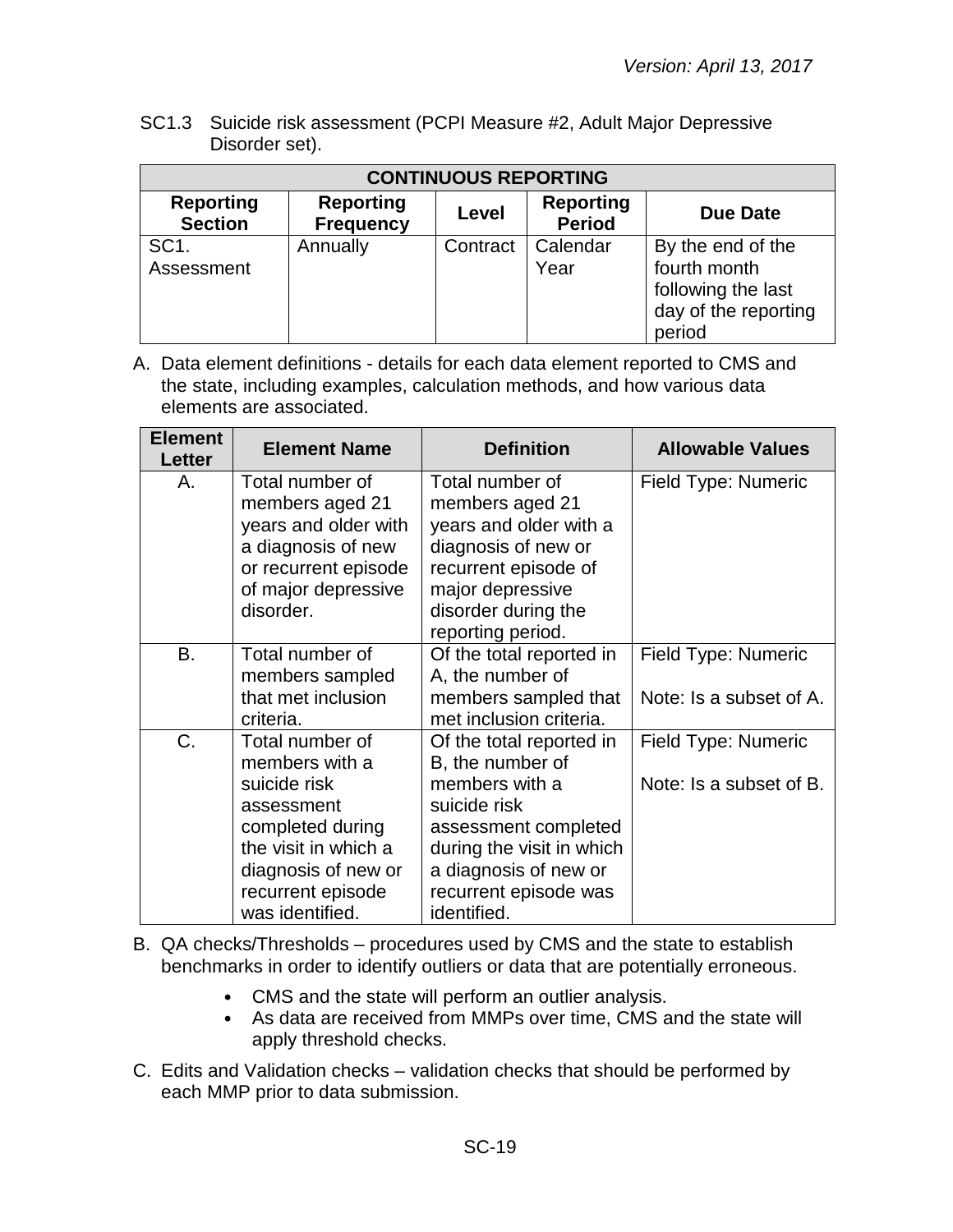- Confirm those data elements listed above as subsets of other elements.
- MMPs should validate that data element B is less than or equal to  $\bullet$ data element A and greater than or equal to data element C.
- MMPs should validate that data element C is less than or equal to  $\bullet$ data element B.
- All data elements should be positive values.
- D. Analysis how CMS and the state will evaluate reported data, as well as how other data sources may be monitored.
	- CMS and the state will evaluate the percentage of members aged 21 years and older with a suicide risk assessment completed during the visit in which a diagnosis of new or recurrent episode of major depressive disorder was identified.
- E. Notes additional clarifications to a reporting section. This section incorporates previously answered frequently asked questions.
	- MMPs should include all members regardless of whether the member was enrolled through passive enrollment or opt-in enrollment. A subset of members that are eligible will be included in the sample. Medicaid-only members should not be included.
	- MMPs should include all members who meet the criteria outlined in  $\bullet$ data element A, regardless if they are disenrolled as of the end of the reporting period (i.e., include all members regardless if they are currently enrolled or disenrolled as of the last day of the reporting period).
	- $\bullet$ For reporting, the MMPs may elect to sample since this measure requires documentation review to identify the numerator. Sampling should be systematic to ensure all eligible individuals have an equal chance of inclusion. The sample size should be 411, plus oversample to allow for substitution. For further instructions on selecting the sample size, please see the Medicare-Medicaid Capitated Financial Alignment Model Reporting Requirements on the CMS website: [http://www.cms.gov/Medicare-Medicaid-](http://www.cms.gov/Medicare-Medicaid-Coordination/Medicare-and-Medicaid-Coordination/Medicare-Medicaid-Coordination-Office/FinancialAlignmentInitiative/InformationandGuidanceforPlans)[Coordination/Medicare-and-Medicaid-Coordination/Medicare-](http://www.cms.gov/Medicare-Medicaid-Coordination/Medicare-and-Medicaid-Coordination/Medicare-Medicaid-Coordination-Office/FinancialAlignmentInitiative/InformationandGuidanceforPlans)[Medicaid-Coordination-](http://www.cms.gov/Medicare-Medicaid-Coordination/Medicare-and-Medicaid-Coordination/Medicare-Medicaid-Coordination-Office/FinancialAlignmentInitiative/InformationandGuidanceforPlans)[Office/FinancialAlignmentInitiative/InformationandGuidanceforPlans](http://www.cms.gov/Medicare-Medicaid-Coordination/Medicare-and-Medicaid-Coordination/Medicare-Medicaid-Coordination-Office/FinancialAlignmentInitiative/InformationandGuidanceforPlans)
	- If MMPs do not elect to sample, data element B should be equal to data element A.
	- For data element A, members must have a diagnosis of major  $\bullet$ depressive disorder and have a patient encounter during the reporting period.
		- o Codes to identify a single episode or recurrent episode of major depressive disorder are provided in the Major Depression value set.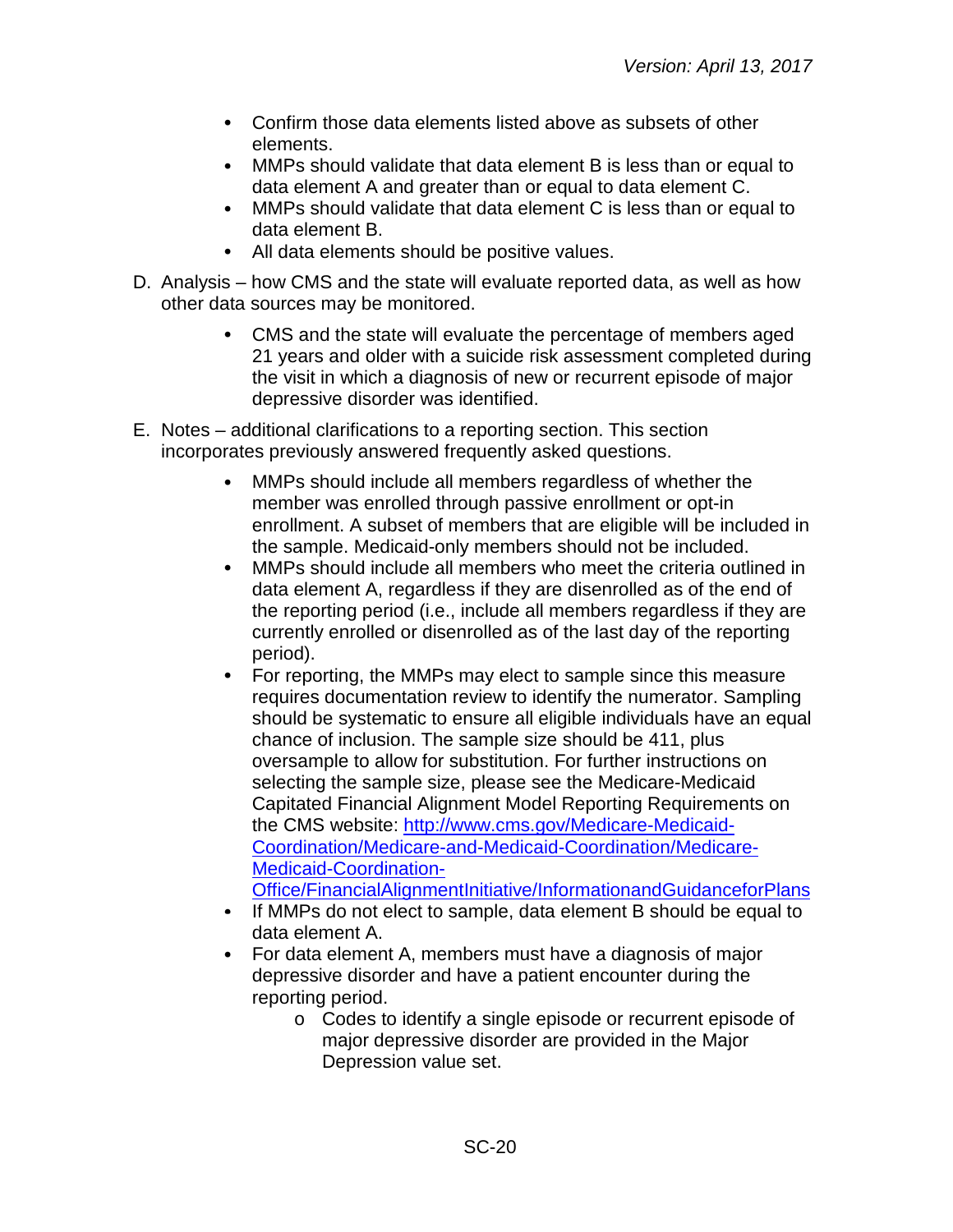- o Codes to identify a member encounter/visit during the reporting period are provided in the Patient Encounter value set.
- For data element C, members must have a suicide risk assessment completed during the visit in which a new diagnosis or recurrent episode was identified.
	- o Codes to identify members with a suicide risk assessment completed are provided in the Suicide Risk Assessment value set or MMPs may elect to perform a documentation record review.
- The suicide risk assessment must include questions about the following:
	- o Suicidal ideation
	- o Member's intent of initiating a suicide attempt
	- And, if either of these are present, questions about:
		- o Member's plans for a suicide attempt
		- o Whether the member has means for completing suicide
- Codes to identify members with a suicide risk assessment completed are provided in the Suicide Risk Assessment value set.
- F. Data Submission how MMPs will submit data collected to CMS and the state.
	- MMPs will submit data collected for this measure in the above  $\bullet$ specified format through a secure data collection site established by CMS. This site can be accessed at the following web address: [https://Financial-Alignment-Initiative.NORC.org.](https://financial-alignment-initiative.norc.org/)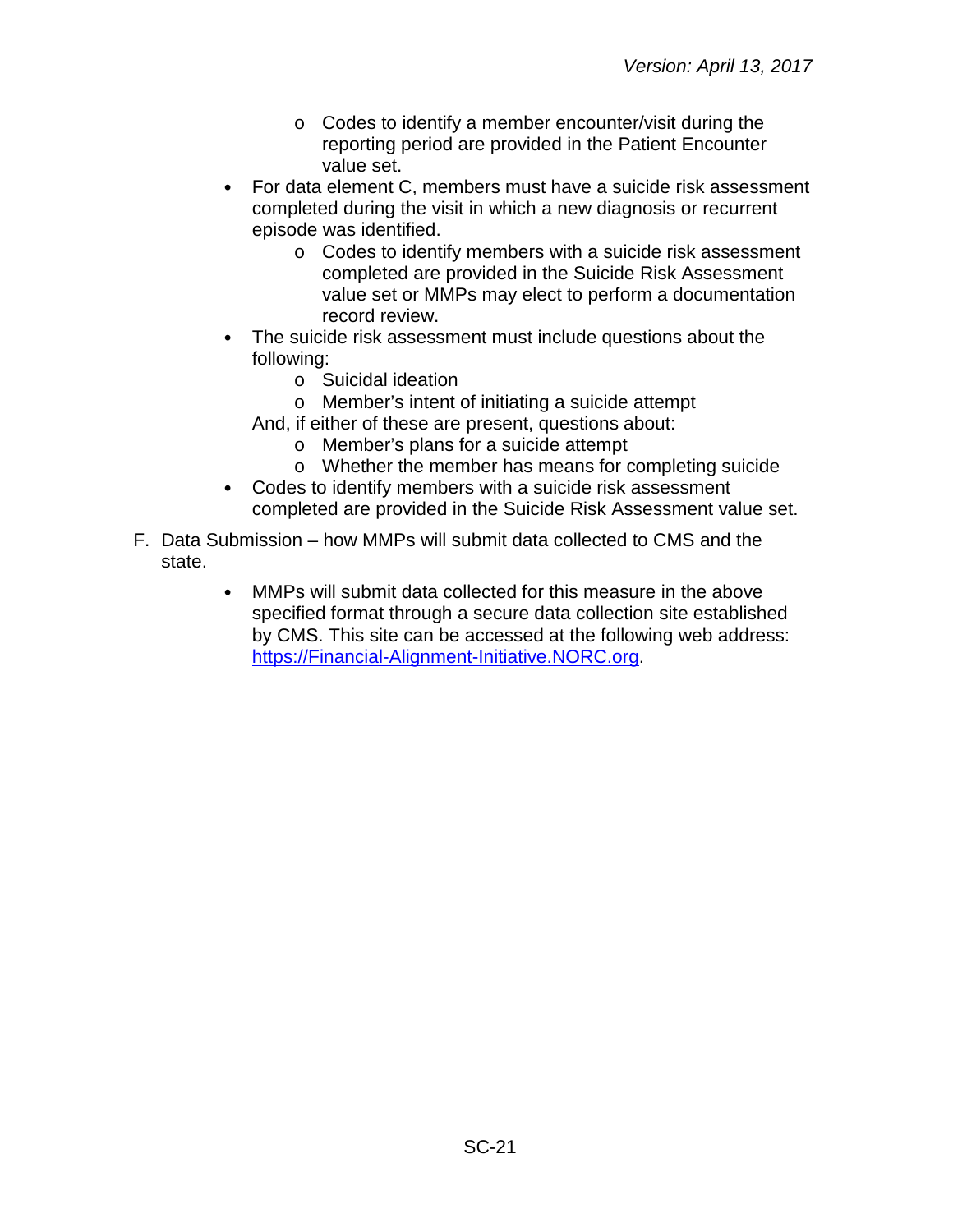# <span id="page-21-0"></span>**Section SCII. Care Coordination**

| <b>IMPLEMENTATION</b>              |                                        |          |                                                                                                     |                                                                                           |  |
|------------------------------------|----------------------------------------|----------|-----------------------------------------------------------------------------------------------------|-------------------------------------------------------------------------------------------|--|
| <b>Reporting</b><br><b>Section</b> | <b>Reporting</b><br><b>Frequency</b>   | Level    | <b>Reporting</b><br><b>Period</b>                                                                   | <b>Due Date</b>                                                                           |  |
| SC2. Care<br>Coordination          | Monthly,<br>beginning<br>after 90 days | Contract | Current<br>Month<br>Ex:<br>$1/1 - 1/31$                                                             | By the end of the<br>month following the<br>last day of the<br>reporting period           |  |
|                                    | <b>ONGOING</b>                         |          |                                                                                                     |                                                                                           |  |
| <b>Reporting</b><br><b>Section</b> | <b>Reporting</b><br><b>Frequency</b>   | Level    | <b>Reporting</b><br><b>Periods</b>                                                                  | <b>Due Date</b>                                                                           |  |
| SC2. Care<br>Coordination          | Quarterly                              | Contract | Current<br>Calendar<br>Quarter<br>Ex:<br>$1/1 - 3/31$<br>$4/1 - 6/30$<br>$7/1 - 9/30$<br>10/1-12/31 | By the end of the<br>second month<br>following the last day<br>of the reporting<br>period |  |

SC2.1 Low-, moderate-, and high-risk members with an Individualized Care Plan (ICP) completed within 90 days of enrollment.<sup>i</sup>

| <b>Element</b><br><b>Letter</b> | <b>Element Name</b>                                                                                                                  | <b>Definition</b>                                                                                                                                              | <b>Allowable</b><br><b>Values</b>              |
|---------------------------------|--------------------------------------------------------------------------------------------------------------------------------------|----------------------------------------------------------------------------------------------------------------------------------------------------------------|------------------------------------------------|
| Α.                              | Total number of low-<br>risk members<br>enrolled whose 90th<br>day of enrollment<br>occurred within the<br>reporting period.         | Total number of low-<br>risk members enrolled<br>whose 90th day of<br>enrollment occurred<br>within the reporting<br>period.                                   | Field Type: Numeric                            |
| <b>B.</b>                       | Total number of low-<br>risk members who<br>are documented as<br>unwilling to<br>complete an ICP<br>within 90 days of<br>enrollment. | Of the total reported in<br>A, the number of low-<br>risk members who are<br>documented as<br>unwilling to complete<br>an ICP within 90 days<br>of enrollment. | Field Type: Numeric<br>Note: Is a subset of A. |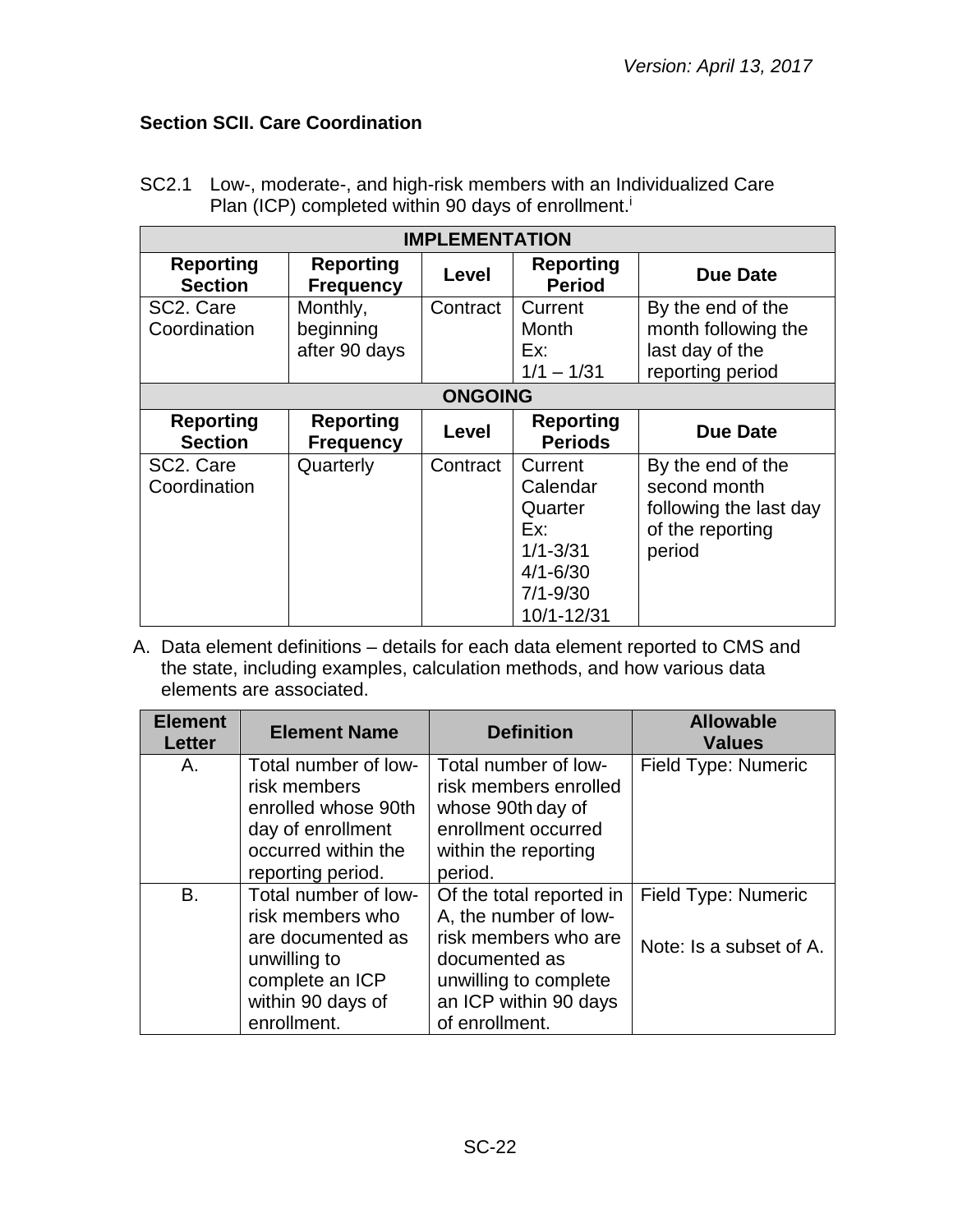| <b>Element</b><br><b>Letter</b> | <b>Element Name</b>                                                                                                                                       | <b>Definition</b>                                                                                                                                                                      | <b>Allowable</b><br><b>Values</b>              |
|---------------------------------|-----------------------------------------------------------------------------------------------------------------------------------------------------------|----------------------------------------------------------------------------------------------------------------------------------------------------------------------------------------|------------------------------------------------|
| $C_{\cdot}$                     | Total number of low-<br>risk members the                                                                                                                  | Of the total reported in<br>A, the number of low-                                                                                                                                      | Field Type: Numeric                            |
|                                 | MMP was unable to<br>reach, following<br>three documented<br>attempts within 90<br>days of enrollment.                                                    | risk members the<br>MMP was unable to<br>reach, following three<br>documented attempts<br>within 90 days of<br>enrollment.                                                             | Note: Is a subset of A.                        |
| D.                              | Total number of low-<br>risk members with<br>an ICP completed<br>within 90 days of<br>enrollment.                                                         | Of the total reported in<br>A, the number of low-<br>risk members with an<br>ICP completed within<br>90 days of enrollment.                                                            | Field Type: Numeric<br>Note: Is a subset of A. |
| Ε.                              | Total number of<br>moderate-risk<br>members enrolled<br>whose 90th day of<br>enrollment occurred<br>within the reporting<br>period.                       | Total number of<br>moderate-risk<br>members enrolled<br>whose 90th day of<br>enrollment occurred<br>within the reporting<br>period.                                                    | Field Type: Numeric                            |
| F.                              | Total number of<br>moderate-risk<br>members who are<br>documented as<br>unwilling to<br>complete an ICP<br>within 90 days of<br>enrollment.               | Of the total reported in<br>E, the number of<br>moderate-risk<br>members who are<br>documented as<br>unwilling to complete<br>an ICP within 90 days<br>of enrollment.                  | Field Type: Numeric<br>Note: Is a subset of E. |
| G.                              | Total number of<br>moderate-risk<br>members the MMP<br>was unable to<br>reach, following<br>three documented<br>attempts within 90<br>days of enrollment. | Of the total reported in<br>E, the number of<br>moderate-risk<br>members the MMP<br>was unable to reach,<br>following three<br>documented attempts<br>within 90 days of<br>enrollment. | Field Type: Numeric<br>Note: Is a subset of E. |
| Η.                              | Total number of<br>moderate-risk<br>members with an<br>ICP completed<br>within 90 days of<br>enrollment.                                                  | Of the total reported in<br>E, the number of<br>moderate-risk<br>members with an ICP<br>completed within 90<br>days of enrollment.                                                     | Field Type: Numeric<br>Note: Is a subset of E. |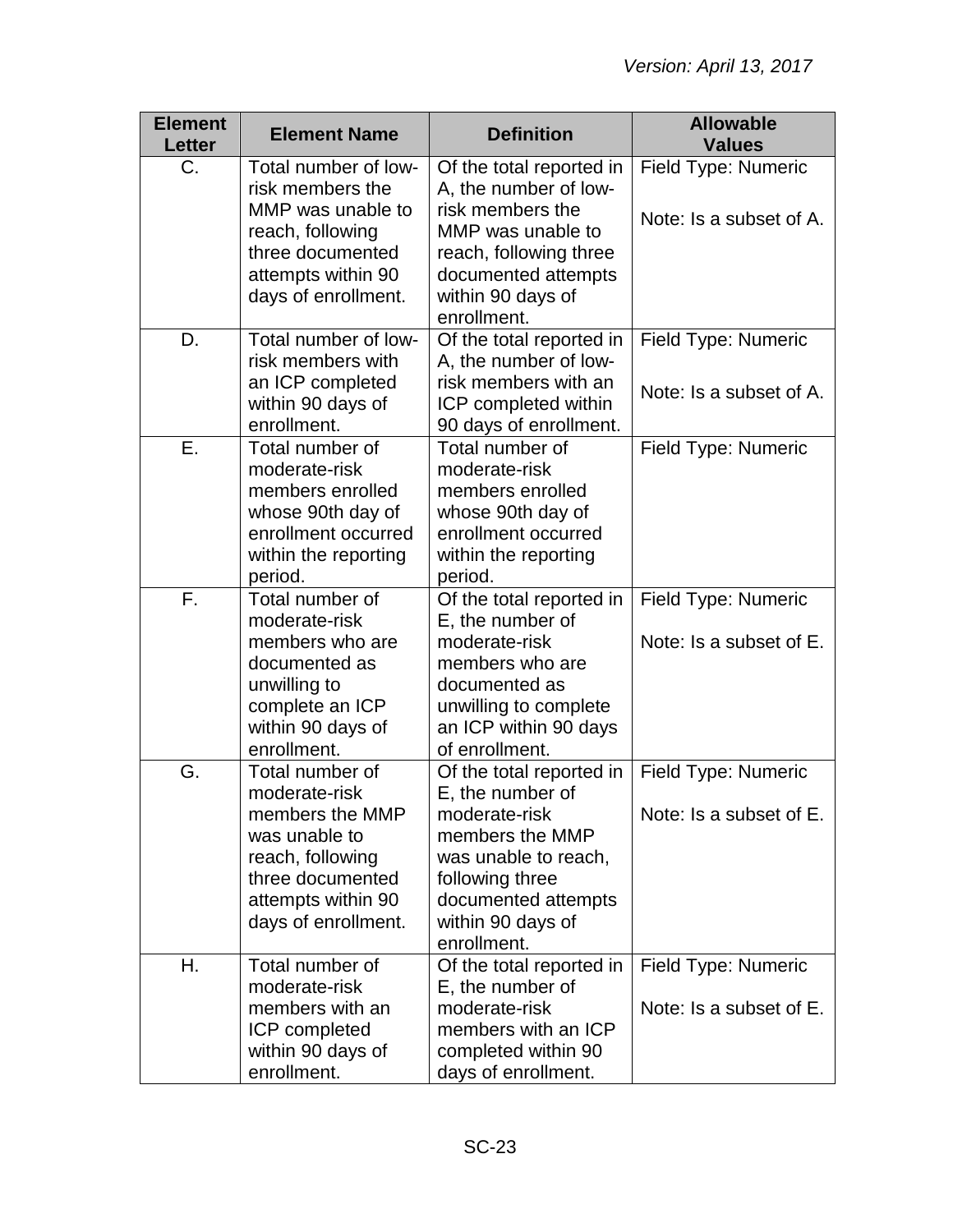| <b>Element</b><br><b>Letter</b> | <b>Element Name</b>                                                                                                                                   | <b>Definition</b>                                                                                                                                                                | <b>Allowable</b><br><b>Values</b>              |
|---------------------------------|-------------------------------------------------------------------------------------------------------------------------------------------------------|----------------------------------------------------------------------------------------------------------------------------------------------------------------------------------|------------------------------------------------|
| I.                              | Total number of<br>high-risk members<br>enrolled whose 90th<br>day of enrollment<br>occurred within the<br>reporting period.                          | Total number of high-<br>risk members enrolled<br>whose 90th day of<br>enrollment occurred<br>within the reporting<br>period.                                                    | Field Type: Numeric                            |
| J.                              | Total number of<br>high-risk members<br>who are<br>documented as<br>unwilling to<br>complete an ICP<br>within 90 days of<br>enrollment.               | Of the total reported in<br>I, the number of high-<br>risk members who are<br>documented as<br>unwilling to complete<br>an ICP within 90 days<br>of enrollment.                  | Field Type: Numeric<br>Note: Is a subset of I. |
| K.                              | Total number of<br>high-risk members<br>the MMP was<br>unable to reach,<br>following three<br>documented<br>attempts within 90<br>days of enrollment. | Of the total reported in<br>I, the number of high-<br>risk members the<br>MMP was unable to<br>reach, following three<br>documented attempts<br>within 90 days of<br>enrollment. | Field Type: Numeric<br>Note: Is a subset of I. |
| L.                              | Total number of<br>high-risk members<br>with an ICP<br>completed within 90<br>days of enrollment.                                                     | Of the total reported in<br>I, the number of high-<br>risk members with an<br>ICP completed within<br>90 days of enrollment.                                                     | Field Type: Numeric<br>Note: Is a subset of I. |

B. QA checks/Thresholds – procedures used by CMS and the state to establish benchmarks in order to identify outliers or data that are potentially erroneous.

- The quality withhold benchmark for DY 1 is set at the percentage achieved by the highest scoring MMP minus 10 percentage points. For withhold purposes, the measure is calculated as follows:
	- o Denominator: The total number of low, moderate, and highrisk members whose 90th day of enrollment occurred within the reporting period, excluding the total number of low, moderate, and high-risk members who were documented as unwilling to complete an ICP within 90 days of enrollment and the total number of low, moderate, and high-risk members the MMP was unable to reach, following three documented attempts within 90 days of enrollment (data elements  $A + E + I - B - C - F - G - J -$ K) summed over the applicable number of quarters.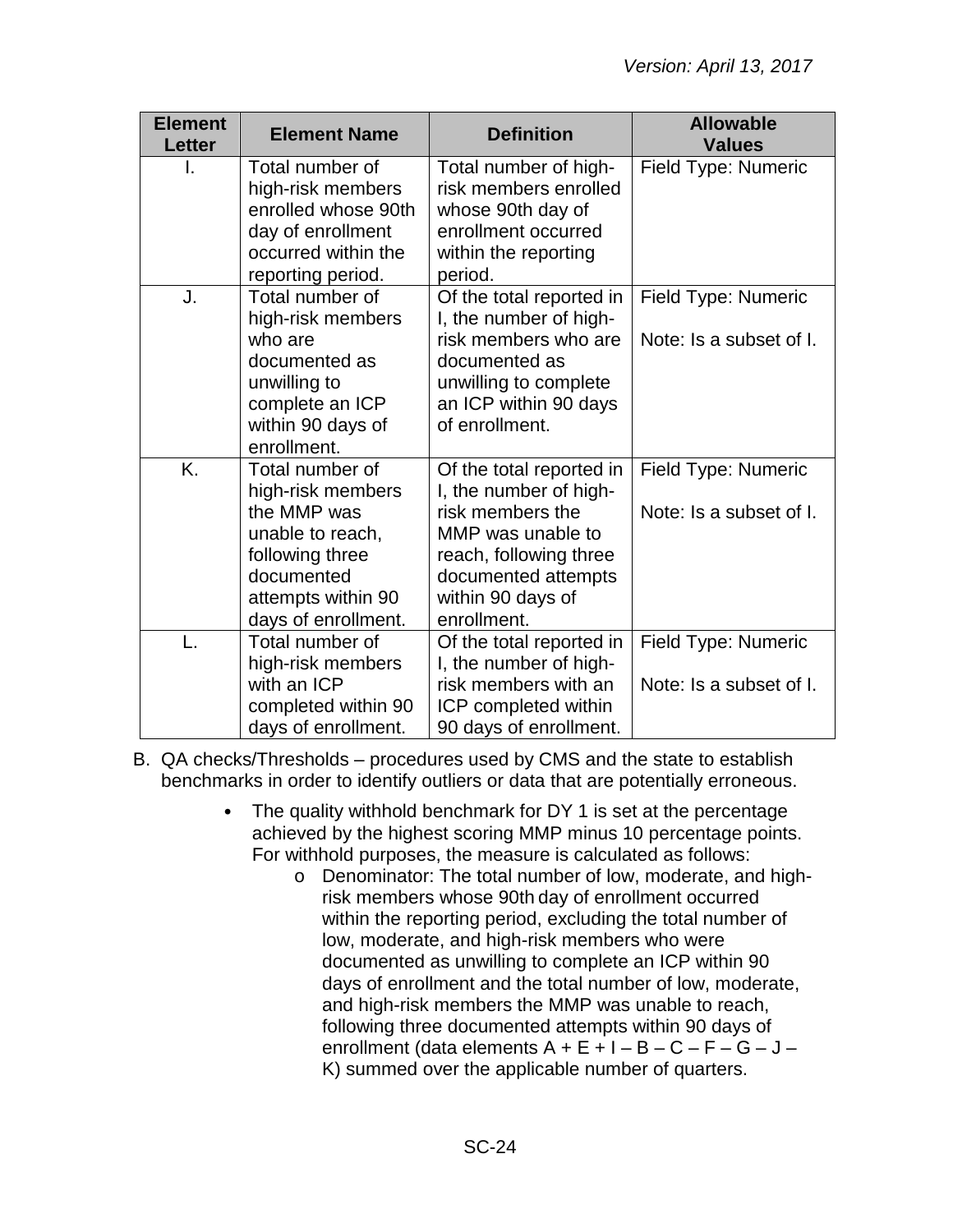- o Numerator: The total number of low, moderate, and highrisk members with an ICP completed within 90 days of enrollment (data elements  $D + H + L$ ) summed over the applicable number of quarters.
- For more information, refer to the Quality Withhold Technical Notes (DY 1): South Carolina-Specific Measures.
- C. Edits and Validation checks validation checks that should be performed by each MMP prior to data submission.
	- Confirm those data elements listed above as subsets of other elements.
	- MMPs should validate that data elements B, C, and D are less than or equal to data element A.
	- MMPs should validate that data elements F, G, and H are less than or equal to data element E.
	- MMPs should validate that data elements J, K, and L are less than or equal to data element I.
	- All data elements should be positive values.
- D. Analysis how CMS and the state will evaluate reported data, as well as how other data sources may be monitored. CMS and the state will evaluate the percentage of:
	- Low-risk members who were unable to be reached to have an ICP completed within 90 days of enrollment.
	- Low-risk members who refused to have an ICP completed within 90 days of enrollment.
	- Low-risk members who had an ICP completed within 90 days of enrollment.
	- $\bullet$ Low-risk members who were willing to participate and who could be reached who had an ICP completed within 90 days of enrollment.
	- $\bullet$ Moderate-risk members who were unable to be reached to have an ICP completed within 90 days of enrollment.
	- $\bullet$ Moderate-risk members who refused to have an ICP completed within 90 days of enrollment.
	- $\bullet$ Moderate-risk members who had an ICP completed within 90 days of enrollment.
	- Moderate-risk members who were willing to participate and who  $\bullet$ could be reached who had an ICP completed within 90 days of enrollment.
	- $\bullet$ High-risk members who were unable to be reached to have a ICP completed within 90 days of enrollment.
	- High-risk members who refused to have an ICP completed within  $\bullet$ 90 days of enrollment.
	- High-risk members who had an ICP completed within 90 days of enrollment.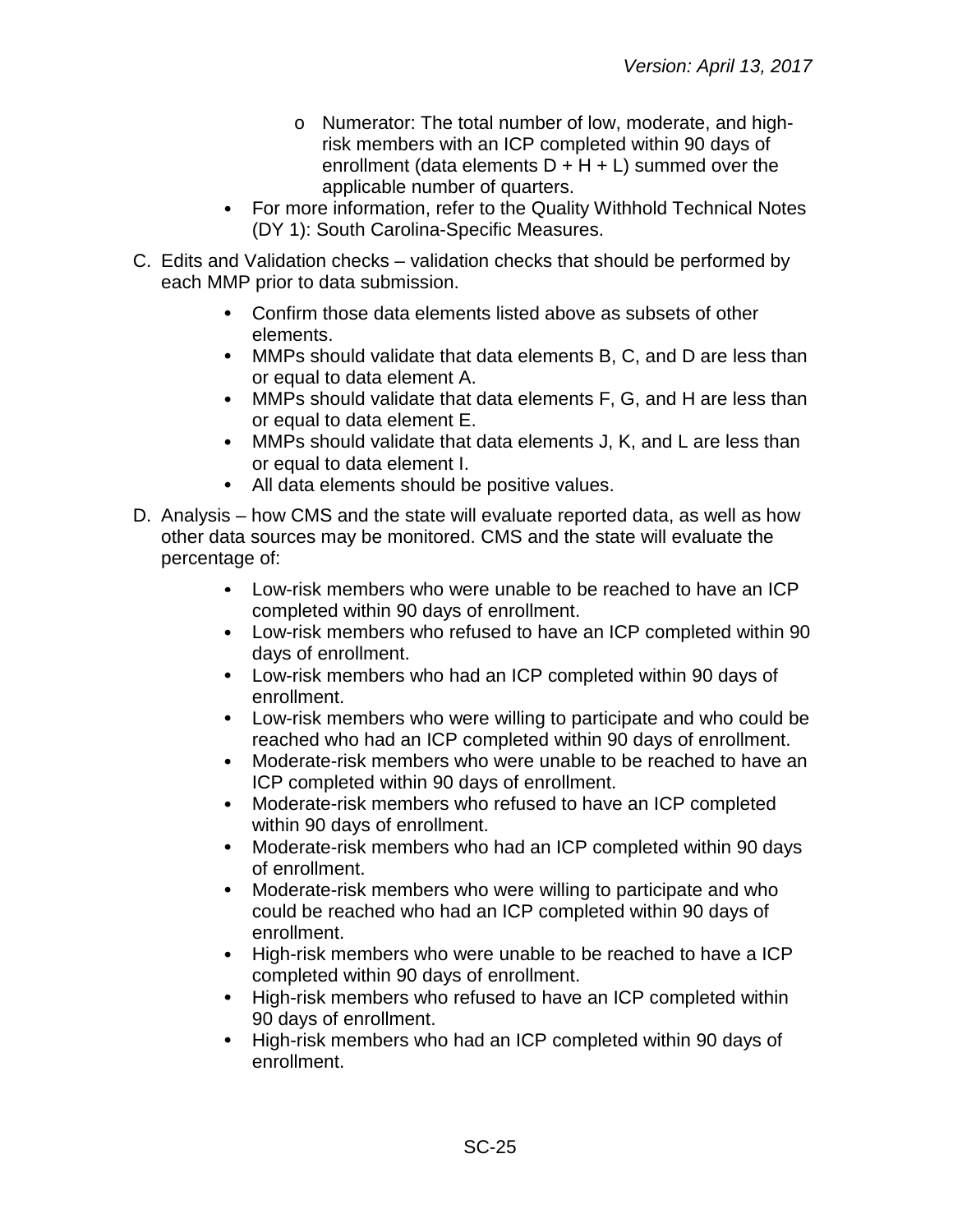- $\bullet$ High-risk members who were willing to participate and who could be reached who had an ICP completed within 90 days of enrollment.
- E. Notes additional clarifications to a reporting section. This section incorporates previously answered frequently asked questions.
	- MMPs should include all low-, moderate-, and high-risk members regardless of whether the member was enrolled through passive enrollment or opt-in enrollment. Medicaid-only members should not be included.
	- $\bullet$ MMPs should include all members who meet the criteria outlined in data elements A, E, and I regardless if they are disenrolled as of the end of the reporting period (i.e., include all members regardless if they are currently enrolled or disenrolled as of the last day of the reporting period).
	- $\bullet$ The 90th day of enrollment should be based on each member's effective date. For the purposes of reporting this measure, 90 days of enrollment will be equivalent to three full calendar months.
	- $\bullet$ The effective date of enrollment is the first date of the member's coverage through the MMP.
	- $\bullet$ Members reported in data elements B, C, and D (low-risk members), F, G and H (moderate-risk members), and J, K and L (high-risk members) must also be reported in data elements A (lowrisk), E (moderate-risk) or I (high-risk), respectively, since these data elements are each subsets of data elements A, E, and I. Additionally, subset data elements should be mutually exclusive (e.g., a member reported in element B or C should not also be reported in element D). This is true for data elements B, C and D for low-risk members; data elements F, G and H for moderate-risk members; and J, K, and L for high-risk members. If a member could meet the criteria for multiple data elements, use the following guidance to ensure the member is included in only one of those three elements:
		- o If a member initially refused the ICP or could not be reached after three outreach attempts, but then subsequently completes the ICP within 90 days of enrollment, the member should be classified in data element D, H, or L depending on his or her risk level.
		- o If a member was not reached after three outreach attempts, but then subsequently is reached and refuses to complete the ICP within 90 days of enrollment, the member should be classified in data element B, F, or J depending on his or her risk level.
	- MMPs should refer to the South Carolina three-way contract for specific requirements to identify low-, moderate-, and high-risk members.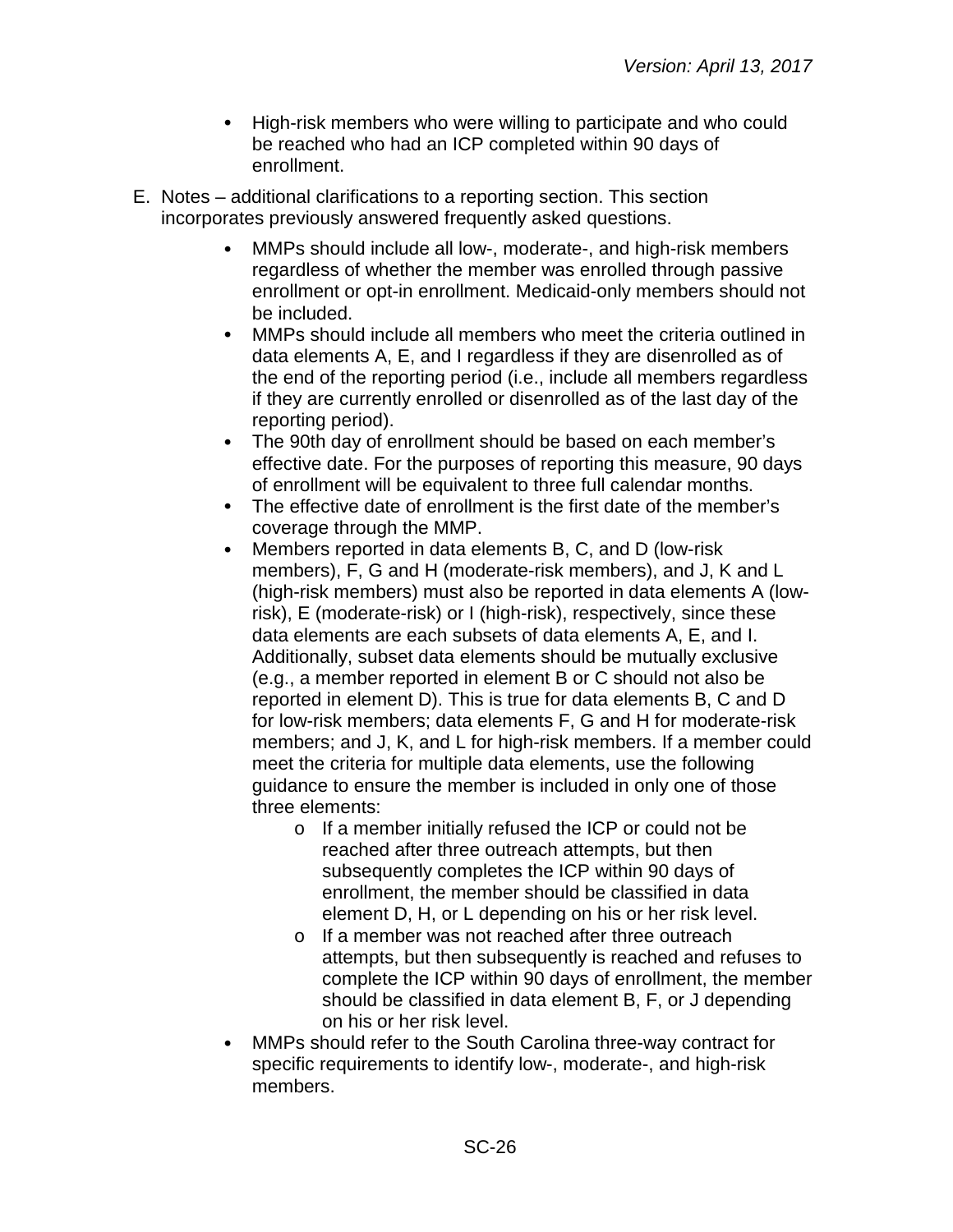- $\bullet$ MMPs should refer to the South Carolina three-way contract for specific requirements pertaining to an ICP.
- $\bullet$ Low-, moderate-, and high-risk members should be classified based off of the risk category determined using predictive modeling and surveillance data, which can be supplemented by the health risk screening. MMPs can also utilize demographics, medical conditions, functional status, care patterns, resource utilization data along with hierarchical condition categories (HCC) risk scores.
- MMPs should categorize members into a single risk classification level (i.e., low-, moderate-, or high-risk) based on their classification level on the first effective date of enrollment in this measure, even if the member is reclassified to another risk level within the first 90 days of enrollment.
- $\bullet$ For data elements B, F, and J, MMPs should report the number of members who were unwilling to participate in the development of the ICP if a member (or his or her authorized representative):
	- o Affirmatively declines to participate in the ICP. Member communicates this refusal by phone, mail, fax, or in person.
	- o Expresses willingness to complete the ICP but asks for it to be conducted after 90 days following the completion of the assessment (despite being offered a reasonable opportunity to complete the ICP within 90 days). Discussions with the member must be documented by the MMP.
	- o Expresses willingness to complete the ICP, but reschedules or is a no-show and then is subsequently nonresponsive. Attempts to contact the member must be documented by the MMP.
	- o Initially agrees to complete the ICP, but then declines to answer a majority of the questions in the ICP.
- For data elements C, G, and K, MMPs should report the number of  $\bullet$ members the MMP was unable to reach after three attempts to contact the member. MMPs should refer to the SC three-way contract or state guidance for any specific requirements pertaining to the method of outreach to members. MMPs must document each attempt to reach the member, including the method of the attempt (i.e., phone, mail, or email), as CMS and the state may validate this number. There may be instances when the MMP has a high degree of confidence that a member's contact information is correct, yet that member is not responsive to the MMP's outreach efforts. So long as the MMP follows the guidance regarding outreach attempts, these members may be included in the count for this data element.
- $\bullet$ There may be certain circumstances that make it impossible or inappropriate to complete a ICP within 90 days of enrollment. For example, a member may become medically unable to respond and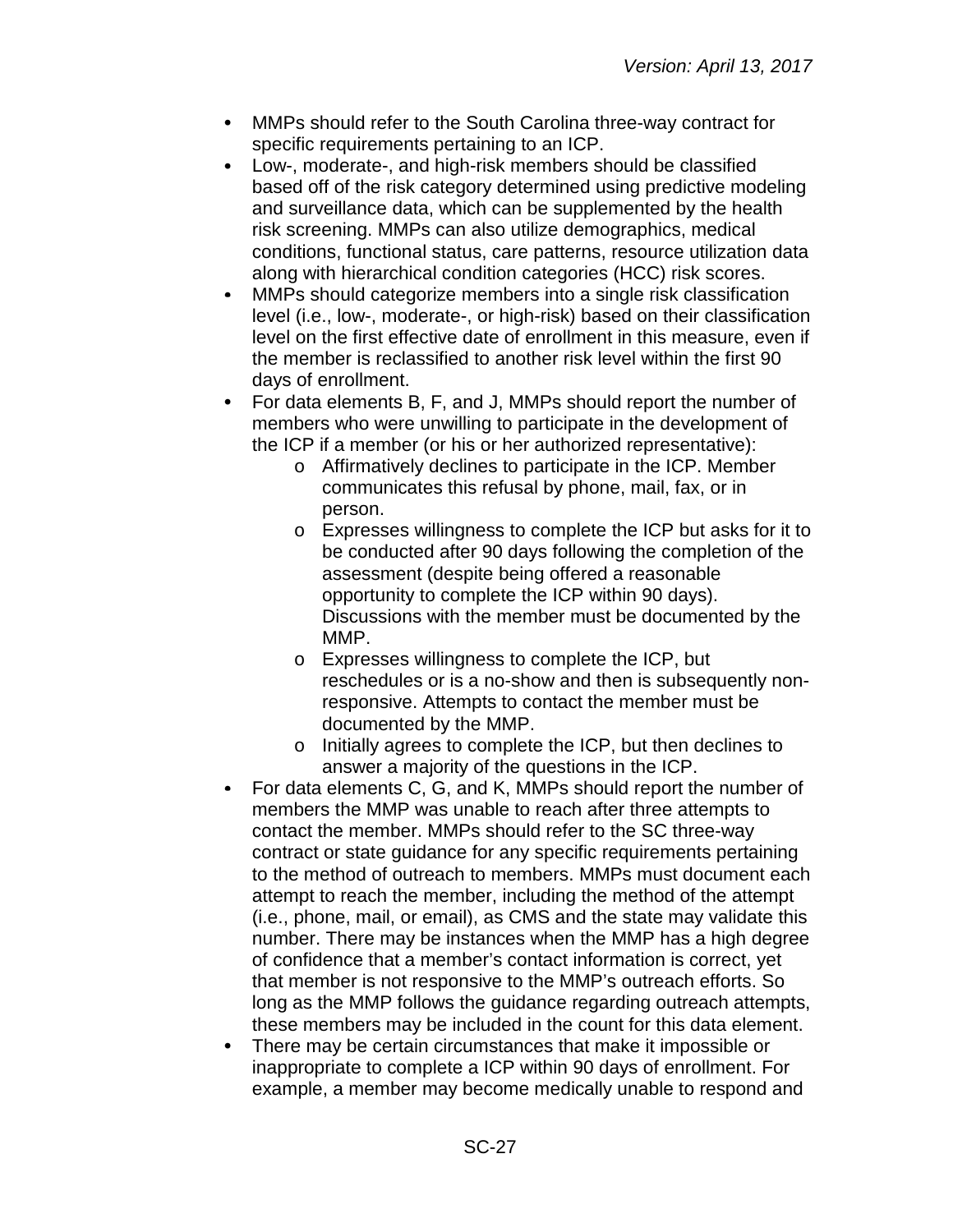have no authorized representative to do so on their behalf, or a member may be experiencing an acute medical or behavioral health crisis that requires immediate attention and outweighs the need for a ICP. However, MMPs should not include such members in the counts for data elements B, C, F, G, J, or K.

- If a ICP was started but not completed within 90 days of enrollment, then the ICP should not be considered completed and, therefore, would not be counted in data elements B, C, D, F, G, H, J, K, or L. However, this member would be included in data elements A, E, and I.
- $\bullet$ Low-risk members will have their ICP continuously monitored and reviewed every 120 days.
- Moderate-risk members will have their ICP continuously monitored  $\bullet$ and reviewed every 90 days.
- High-risk members will have their ICP continuously monitored and reviewed every 30 days.
- F. Data Submission how MMPs will submit data collected to CMS and the state.
	- MMPs will submit data collected for this measure in the above specified format through a secure data collection site established by CMS. This site can be accessed at the following web address: [https://Financial-Alignment-Initiative.NORC.org.](https://financial-alignment-initiative.norc.org/)

| <b>IMPLEMENTATION</b>              |                                        |          |                                                                                                     |                                                                                           |  |
|------------------------------------|----------------------------------------|----------|-----------------------------------------------------------------------------------------------------|-------------------------------------------------------------------------------------------|--|
| <b>Reporting</b><br><b>Section</b> | <b>Reporting</b><br><b>Frequency</b>   | Level    | <b>Reporting</b><br><b>Period</b>                                                                   | <b>Due Date</b>                                                                           |  |
| SC2. Care<br>Coordination          | Monthly,<br>beginning<br>after 90 days | Contract | Current<br>Month<br>Ex:<br>$1/1 - 1/31$                                                             | By the end of the<br>month following the<br>last day of the<br>reporting period           |  |
| <b>ONGOING</b>                     |                                        |          |                                                                                                     |                                                                                           |  |
| <b>Reporting</b><br><b>Section</b> | <b>Reporting</b><br><b>Frequency</b>   | Level    | <b>Reporting</b><br><b>Periods</b>                                                                  | <b>Due Date</b>                                                                           |  |
| SC2. Care<br>Coordination          | Quarterly                              | Contract | Current<br>Calendar<br>Quarter<br>Ex:<br>$1/1 - 3/31$<br>$4/1 - 6/30$<br>$7/1 - 9/30$<br>10/1-12/31 | By the end of the<br>second month<br>following the last day<br>of the reporting<br>period |  |

SC2.2 Members with an ICP completed.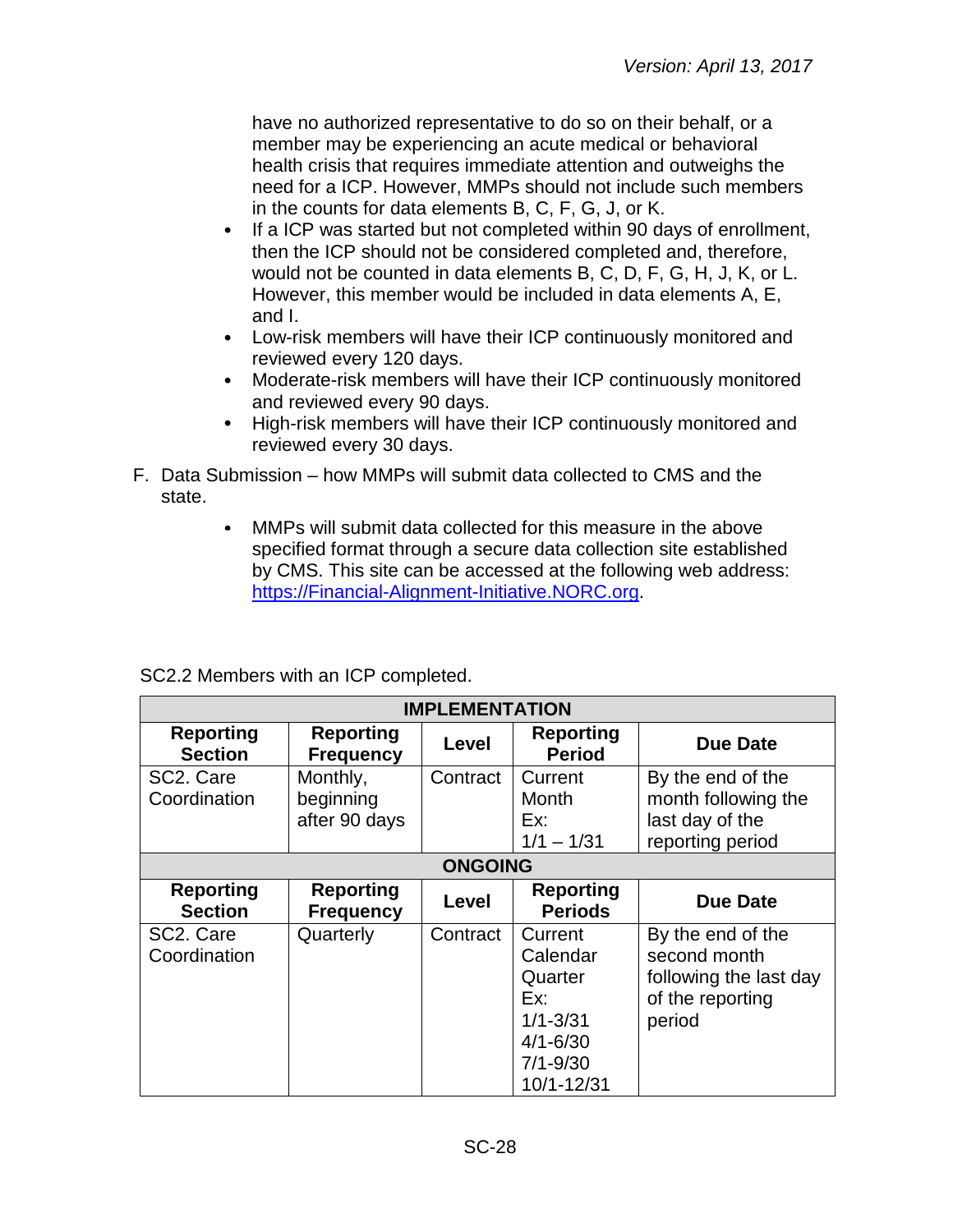A. Data Element Definitions – details for each data element reported to CMS, including examples, methods for calculations, and how various data elements are associated.

| <b>Element</b><br>Letter | <b>Element Name</b>   | <b>Definition</b>        | <b>Allowable Values</b> |
|--------------------------|-----------------------|--------------------------|-------------------------|
| Α.                       | Total number of       | Total number of          | Field Type: Numeric     |
|                          | members enrolled      | members enrolled for     |                         |
|                          | for 90 days or longer | 90 days or longer as of  |                         |
|                          | as of the end of the  | the end of the reporting |                         |
|                          | reporting period.     | period.                  |                         |
| B.                       | Total number of       | Of the total reported in | Field Type: Numeric     |
|                          | members who had       | A, the number of         |                         |
|                          | an ICP completed.     | members who had an       | Note: Is a subset of A. |
|                          |                       | ICP completed as of      |                         |
|                          |                       | the end of the reporting |                         |
|                          |                       | period.                  |                         |

- B. QA Checks/Thresholds procedures used by CMS and the state to establish benchmarks in order to identify outliers or data that are potentially erroneous.
	- CMS and the state will perform an outlier analysis.
	- As data are received from MMPs over time, CMS and the state will apply threshold checks.
- C. Edits and Validation Checks validation checks that should be performed by each MMP prior to data submission.
	- Confirm those data elements listed above as subsets of other elements.
	- MMPs should validate that data element B is less than or equal to data element A.
	- All data elements should be positive values.
- D. Analysis how CMS and the state will evaluate reported data, as well as how other data sources may be monitored.
	- CMS and the state will evaluate the percentage of members enrolled for 90 days or longer who had an ICP completed as of the end of the reporting period.
- E. Notes additional clarifications to a reporting section. This section incorporates previously answered frequently asked questions.
	- MMPs should include all members regardless of whether the member was enrolled through passive enrollment or opt-in enrollment. Medicaid-only members should not be included.
	- The 90th day of enrollment should be based on each member's effective enrollment date. For the purposes of reporting this measure, 90 days of enrollment will be equivalent to three full calendar months.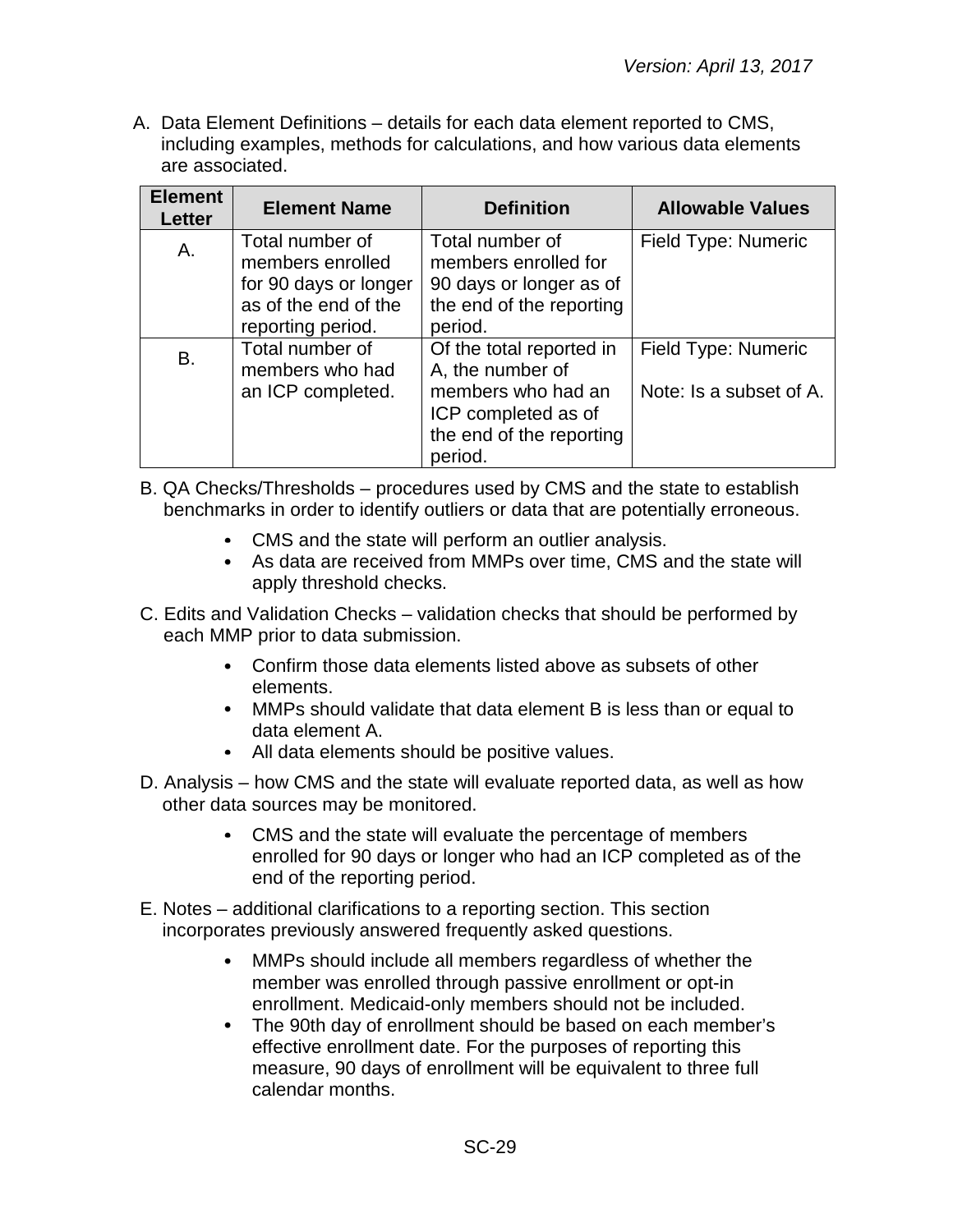- The effective date of enrollment is the first date of the member's coverage through the MMP.
- The ICPs reported in element B could have been completed at any time after enrollment, not necessarily during the reporting period.
- MMPs should refer to the South Carolina three-way contract for  $\bullet$ specific requirements pertaining to ICPs.

F. Data Submission – how MMPs will submit data collected to CMS.

MMPs will submit data collected for this measure in the above  $\bullet$ specified format through a secure data collection site established by CMS. This site can be accessed at the following web address: [https://Financial-Alignment-Initiative.NORC.org.](https://financial-alignment-initiative.norc.org/)

| SC2.3 Members eligible for HCBS with an approved waiver service plan within |
|-----------------------------------------------------------------------------|
| 90 days of enrollment.                                                      |

| <b>CONTINUOUS REPORTING</b>        |                                      |          |                                    |                      |  |
|------------------------------------|--------------------------------------|----------|------------------------------------|----------------------|--|
| <b>Reporting</b><br><b>Section</b> | <b>Reporting</b><br><b>Frequency</b> | Level    | <b>Reporting</b><br><b>Periods</b> | <b>Due Date</b>      |  |
| SC2. Care                          | Quarterly,                           | Contract | Current                            | By the end of the    |  |
| Coordination                       | beginning in the                     |          | Calendar                           | second month         |  |
|                                    | quarter in which                     |          | Quarter                            | following the last   |  |
|                                    | responsibility for                   |          | Ex:                                | day of the reporting |  |
|                                    | <b>HCBS</b> waiver                   |          | $1/1 - 3/31$                       | period               |  |
|                                    | service plan                         |          | $4/1 - 6/30$                       |                      |  |
|                                    | development is                       |          | $7/1 - 9/30$                       |                      |  |
|                                    | transitioned to                      |          | 10/1-12/31                         |                      |  |
|                                    | the MMPs                             |          |                                    |                      |  |

| <b>Element</b><br><b>Letter</b> | <b>Element Name</b>                                                                                                          | <b>Definition</b>                                                                                                            | <b>Allowable</b><br><b>Values</b> |
|---------------------------------|------------------------------------------------------------------------------------------------------------------------------|------------------------------------------------------------------------------------------------------------------------------|-----------------------------------|
| A.                              | Total number of<br>members whose 90th<br>day of enrollment in<br>the HCBS waiver<br>occurred within the<br>reporting period. | Total number of<br>members whose 90th<br>day of enrollment in<br>the HCBS waiver<br>occurred within the<br>reporting period. | Field Type: Numeric               |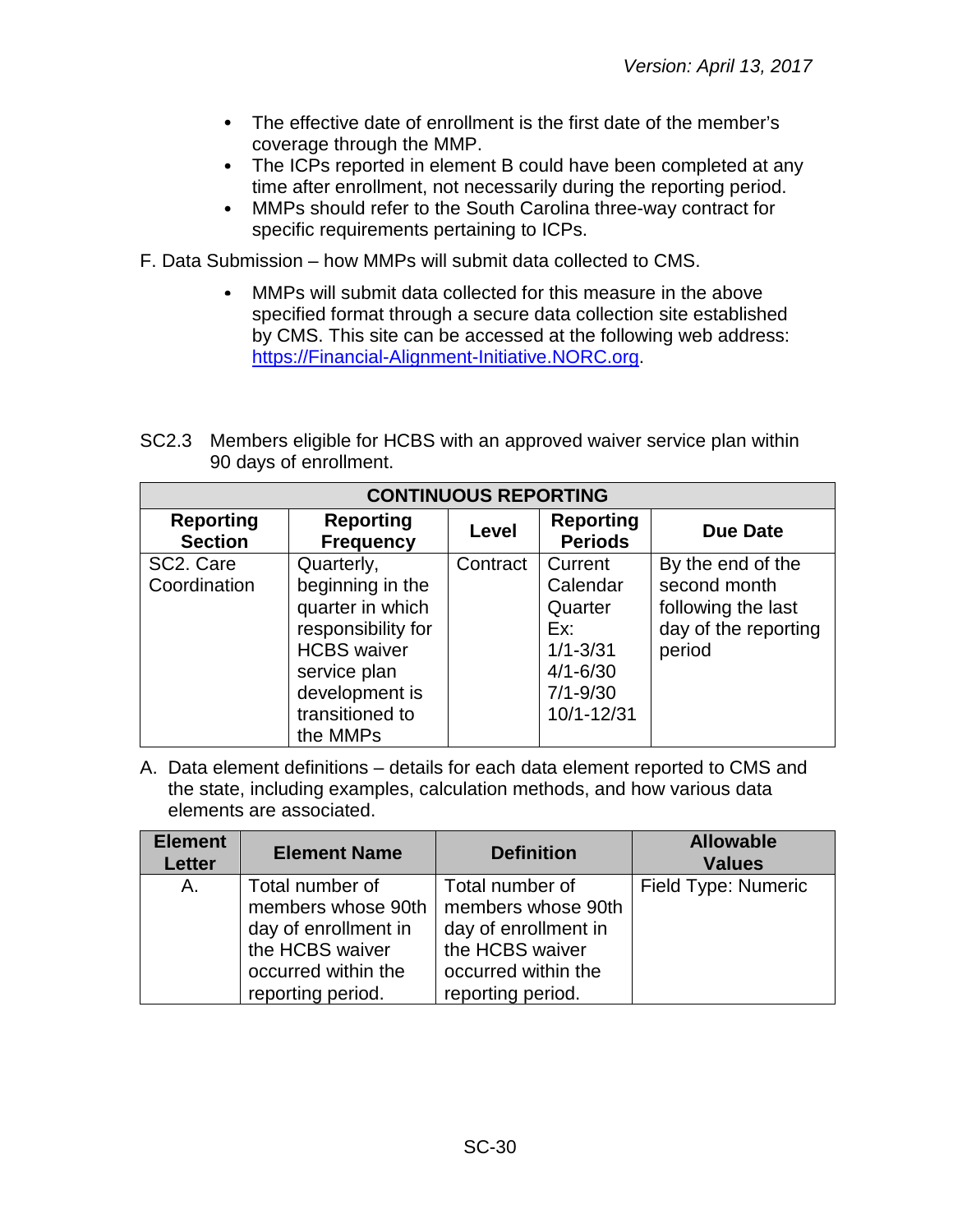| <b>Element</b><br><b>Letter</b> | <b>Element Name</b>                                                                    | <b>Definition</b>                                                                                        | <b>Allowable</b><br><b>Values</b> |
|---------------------------------|----------------------------------------------------------------------------------------|----------------------------------------------------------------------------------------------------------|-----------------------------------|
| B.                              | Total number of<br>members with a                                                      | Of the total reported<br>in A, the number of                                                             | Field Type: Numeric               |
|                                 | waiver service plan<br>approved within 90<br>days of enrollment in<br>the HCBS waiver. | members with a<br>waiver service plan<br>approved within 90<br>days of enrollment in<br>the HCBS waiver. | Note: Is a subset of A.           |

- B. QA checks/Thresholds procedures used by CMS and the state to establish benchmarks in order to identify outliers or data that are potentially erroneous.
	- CMS and the state will perform an outlier analysis.
	- As data are received from MMPs over time, CMS and the state will apply threshold checks.
- C. Edits and Validation checks validation checks that should be performed by each MMP prior to data submission.
	- Confirm those data elements listed above as subsets of other elements.
	- MMPs should validate that data element B is less than or equal to data element A.
	- All data elements should be positive values.
- D. Analysis how CMS and the state will evaluate reported data, as well as how other data sources may be monitored.
	- CMS and the state will evaluate the percentage of members with a waiver service plan approved within 90 days of enrollment in the HCBS waiver.
- E. Notes additional clarifications to a reporting section. This section incorporates previously answered frequently asked questions.
	- MMPs should include all members regardless of whether the  $\bullet$ member was enrolled through passive enrollment or opt-in enrollment. Medicaid-only members should not be included.
	- $\bullet$ MMPs should include all members who meet the criteria outlined in data element A, regardless if they are disenrolled as of the end of the reporting period (i.e., include all members regardless if they are currently enrolled or disenrolled as of the last day of the reporting period).
	- $\bullet$ The 90th day of enrollment should be based on each member's effective date of enrollment in the HCBS waiver, as opposed to enrollment into the MMP. For the purposes of reporting this measure, 90 days of enrollment will be equivalent to 90 calendar days.
	- The effective date of enrollment is the first date of the member's coverage through the HCBS waiver.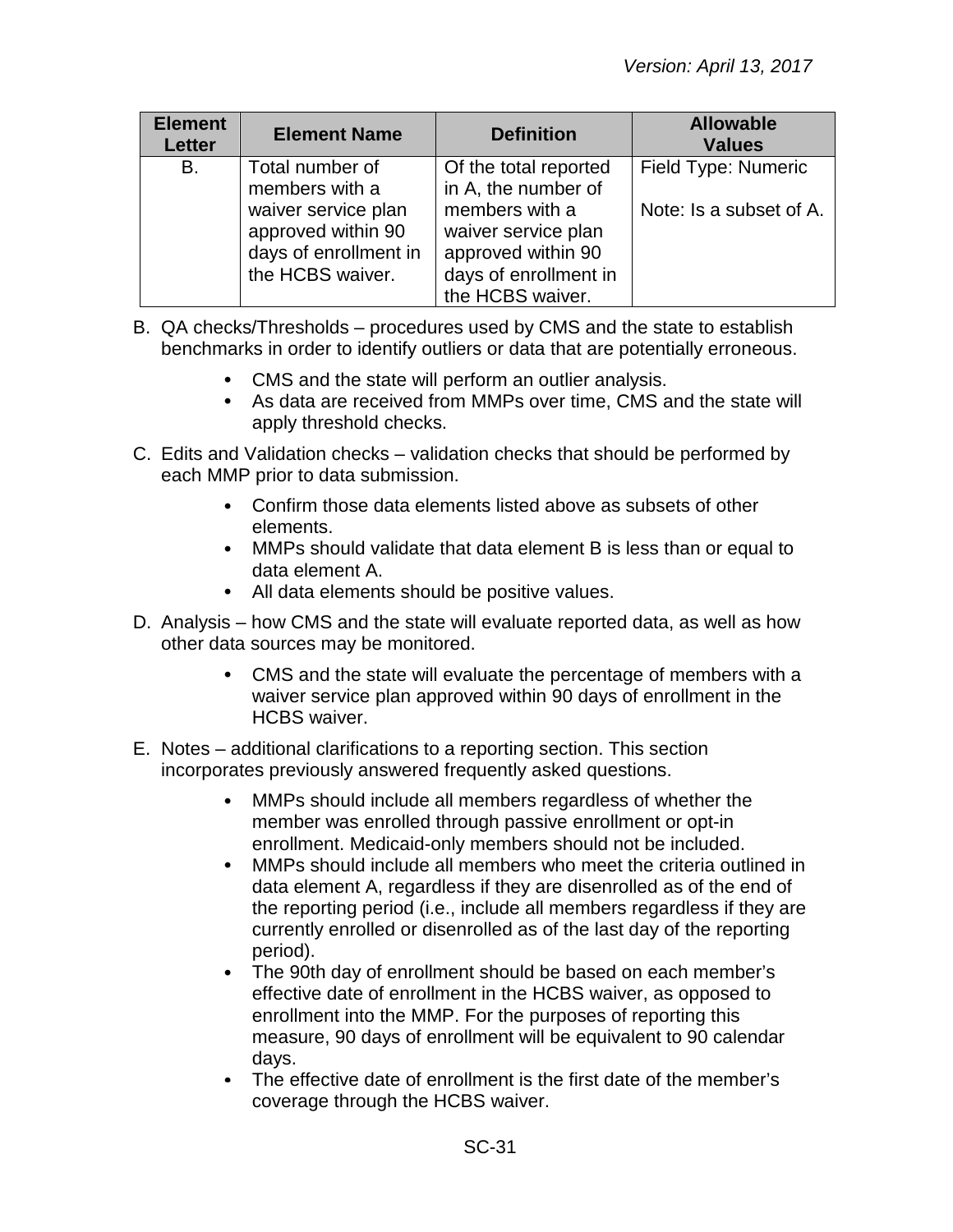- MMPs should refer to the South Carolina three-way contract for specific requirements pertaining to a waiver service plan.
- F. Data Submission how MMPs will submit data collected to CMS and the state.
	- MMPs will submit data collected for this measure in the above  $\bullet$ specified format through a secure data collection site established by CMS. This site can be accessed at the following web address: [https://Financial-Alignment-Initiative.NORC.org.](https://financial-alignment-initiative.norc.org/)

| <b>CONTINUOUS REPORTING</b>        |                                      |          |                                                                                                     |                                                                                           |  |
|------------------------------------|--------------------------------------|----------|-----------------------------------------------------------------------------------------------------|-------------------------------------------------------------------------------------------|--|
| <b>Reporting</b><br><b>Section</b> | <b>Reporting</b><br><b>Frequency</b> | Level    | <b>Reporting</b><br><b>Periods</b>                                                                  | <b>Due Date</b>                                                                           |  |
| SC2. Care<br>Coordination          | Quarterly                            | Contract | Current<br>Calendar<br>Quarter<br>Ex:<br>$1/1 - 3/31$<br>$4/1 - 6/30$<br>$7/1 - 9/30$<br>10/1-12/31 | By the end of the<br>fourth month<br>following the last<br>day of the reporting<br>period |  |

SC2.4 Members with first follow-up visit within 30 days of hospital discharge.

| <b>Element</b><br><b>Letter</b> | <b>Element Name</b>                                              | <b>Definition</b>                                                         | <b>Allowable</b><br><b>Values</b> |
|---------------------------------|------------------------------------------------------------------|---------------------------------------------------------------------------|-----------------------------------|
| A.                              | Total number of<br>hospital discharges.                          | Total number of<br>hospital discharges<br>during the reporting<br>period. | Field Type: Numeric               |
| <b>B.</b>                       | Total number of<br>hospital discharges                           | Of the total reported in<br>A, the number of                              | Field Type: Numeric               |
|                                 | that resulted in an<br>ambulatory care<br>follow-up visit within | hospital discharges<br>that resulted in an<br>ambulatory care             | Note: Is a subset of A.           |
|                                 | 30 days of                                                       | follow-up visit within                                                    |                                   |
|                                 | discharge from the                                               | 30 days of discharge                                                      |                                   |
|                                 | hospital.                                                        | from the hospital.                                                        |                                   |

- B. QA checks/Thresholds procedures used by CMS and the state to establish benchmarks in order to identify outliers or data that are potentially erroneous.
	- CMS and the state will perform an outlier analysis.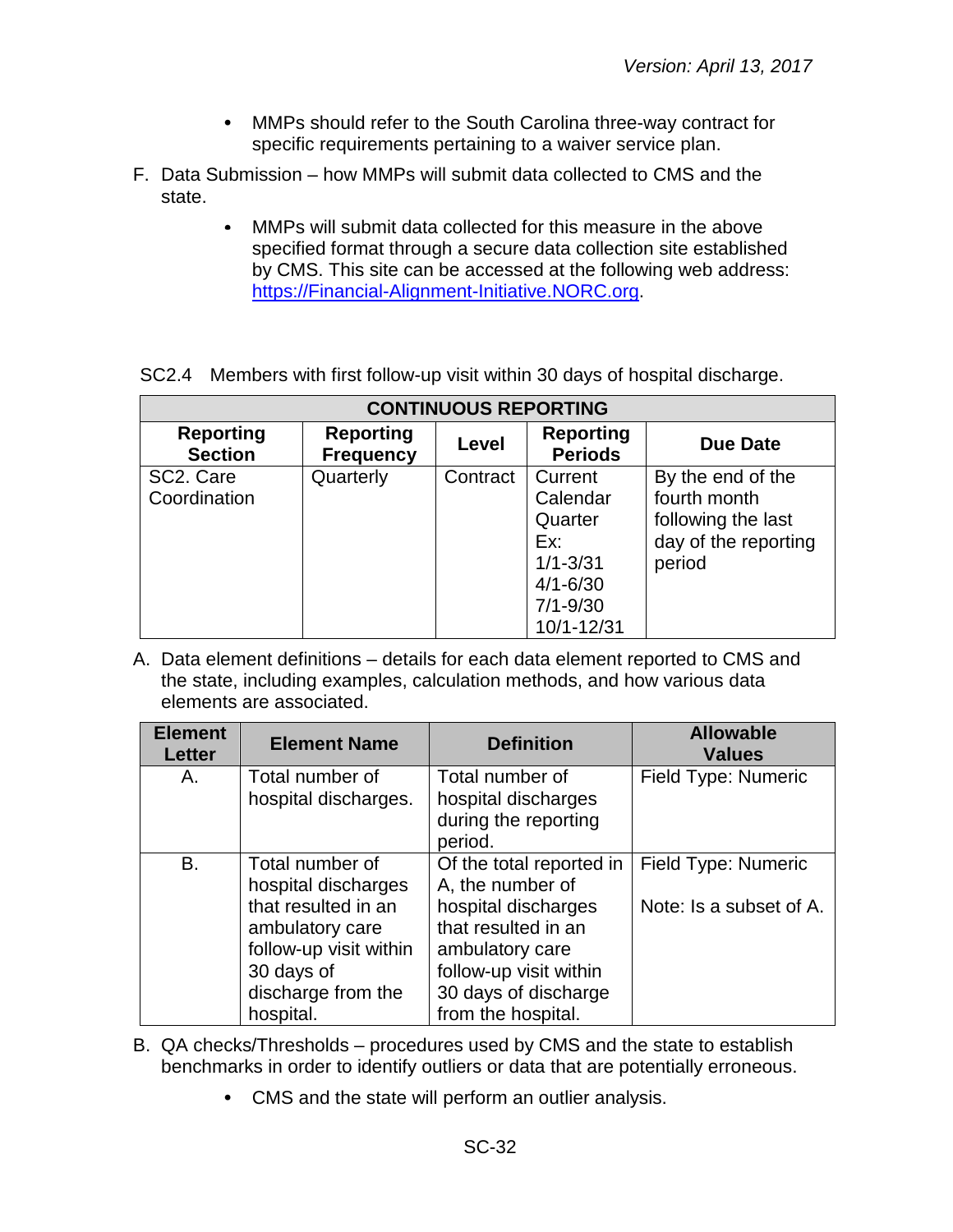- As data are received from MMPs over time, CMS and the state will apply threshold checks.
- C. Edits and Validation checks validation checks that should be performed by each MMP prior to data submission.
	- Confirm those data elements listed above as subsets of other elements.
	- MMPs should validate that data element B is less than or equal to data element A.
	- All data elements should be positive values.
- D. Analysis how CMS and the state will evaluate reported data, as well as how other data sources may be monitored.
	- CMS and the state will evaluate the percentage of hospital discharges that resulted in an ambulatory care follow-up visit within 30 days of the discharge from the hospital.
- E. Notes additional clarifications to a reporting section. This section incorporates previously answered frequently asked questions.
	- MMPs should include all members regardless of whether the member was enrolled through passive enrollment or opt-in enrollment. Medicaid-only members should not be included.
	- $\bullet$ MMPs should include all hospital discharges for members who meet the criteria outlined in data element A and who were continuously enrolled from the date of the hospital discharge through 30 days after the hospital discharge, regardless if they are disenrolled as of the end of the reporting period.
	- The date of discharge must occur within the reporting period, but  $\bullet$ the follow-up visit may not be in the same reporting period. For example, if a discharge occurs during the last month of the reporting period, look to the first month of the following reporting period to identify the follow-up visit.
	- The member needs to be enrolled from the date of the hospital discharge through 30 days after the hospital discharge, with no gaps in enrollment to be included in this measure.
	- A follow-up visit is defined as an ambulatory care follow-up visit to  $\bullet$ assess the member's health following a hospitalization. Codes to identify follow-up visits are provided in the Ambulatory Visits and Other Ambulatory Visits value set. MMPs should report ambulatory care follow-up visits based on all visits identified, including denied and pended claims, and including encounter data as necessary in cases where follow-up care is included as part of a bundled payment covering the services delivered during the inpatient stay. MMPs should use all information available, including encounter data supplied by providers, to ensure complete and accurate reporting.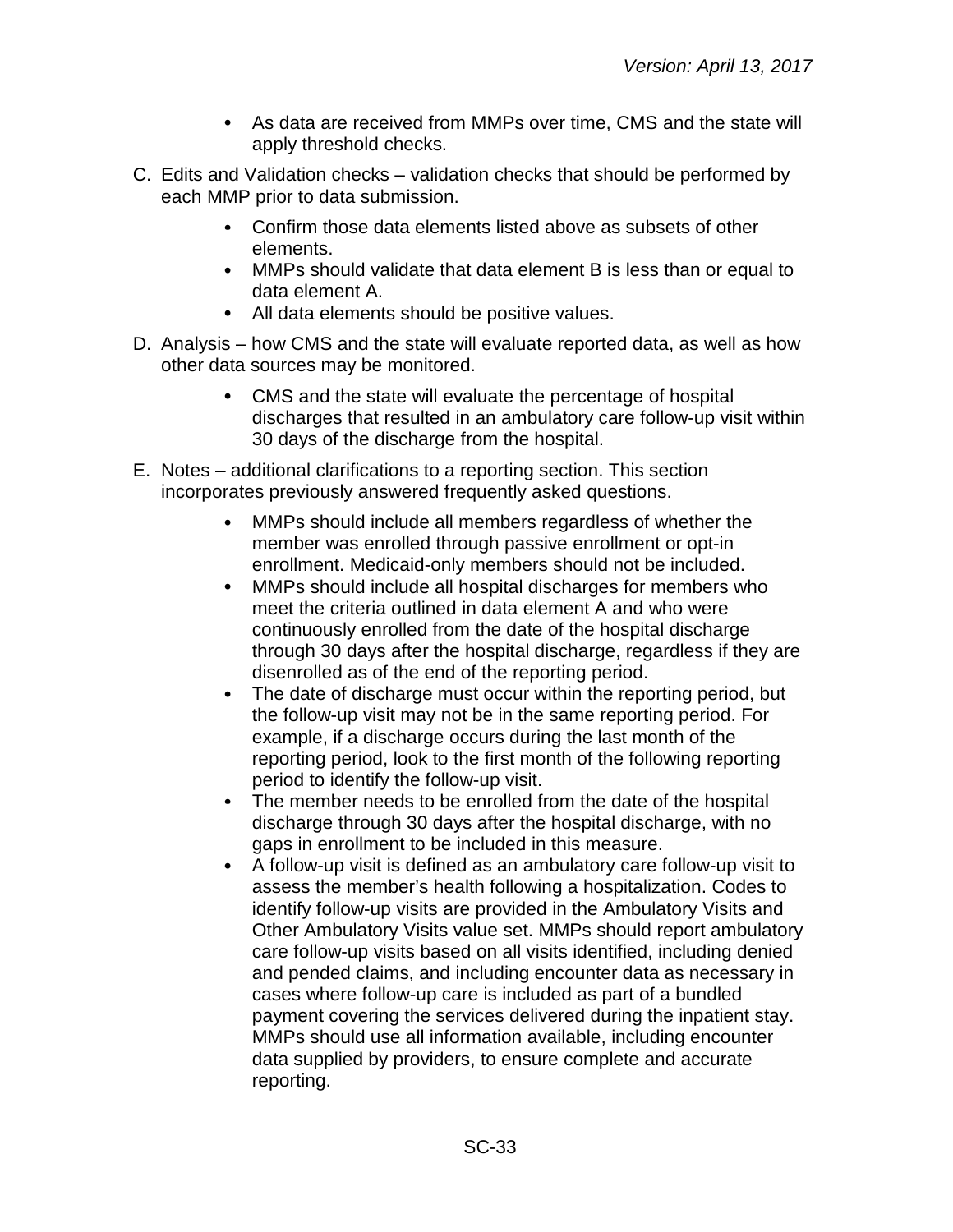- To identify all inpatient discharges during the reporting period (data element A):
	- o Identify all acute and non-acute inpatient stays (Inpatient Stay value set).
	- o Identify the discharge date for the stay. The date of discharge should be within the reporting period.

MMPs should report discharges based on all inpatient stays identified, including denied and pended claims.

- Exclude discharges in which the patient was transferred directly or  $\bullet$ readmitted to an acute or non-acute facility on the date of the discharge or within 30 days after discharge. These discharges are excluded because a re-hospitalization or transfer may prevent an outpatient follow-up visit from taking place. To identify readmissions to an acute or non-acute inpatient care setting:
	- o Identify all acute and non-acute inpatient stays (Inpatient Stay value set).
	- o Identify the admission date for the stay. The date of admission should be within the reporting period or 30 days after the end of the reporting period.
	- o Determine if the admission date for the stay occurred within 30 days of a previous inpatient discharge. If yes, exclude the initial discharge.

For example, the following direct transfers/readmissions should be excluded from this measure:

- An inpatient discharge on June 1, followed by an admission to another inpatient setting on June 1 (a direct transfer)
- An inpatient discharge on June 1, followed by a readmission to a hospital on June 15 (readmission within 30 days)
- Exclude discharges due to death, using the Discharges due to Death value set.
- F. Data Submission how MMPs will submit data collected to CMS and the state.
	- MMPs will submit data collected for this measure in the above  $\bullet$ specified format through a secure data collection site established by CMS. This site can be accessed at the following web address: [https://Financial-Alignment-Initiative.NORC.org.](https://financial-alignment-initiative.norc.org/)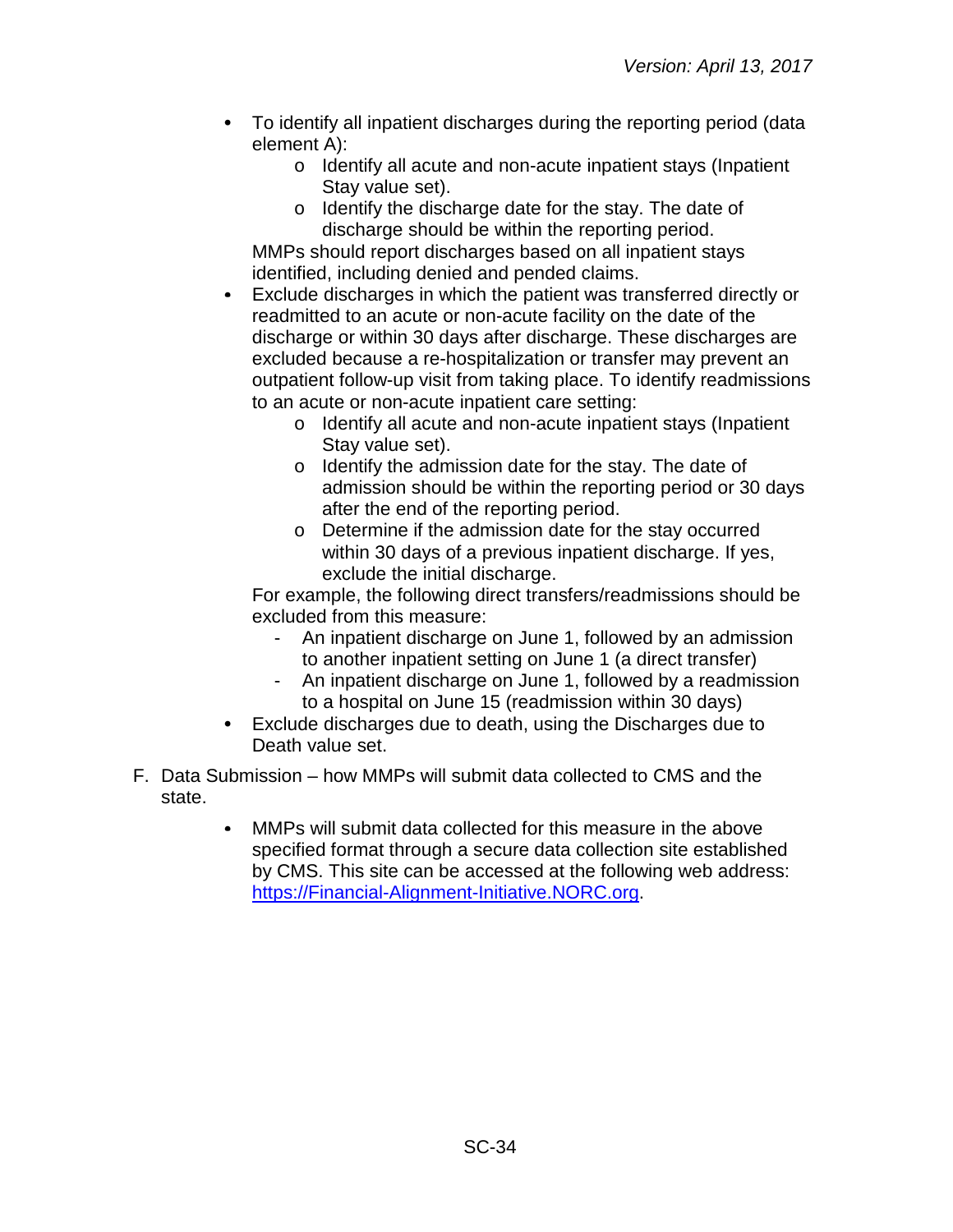SC2.5 MMPs with established work plan and systems in place, utilizing Phoenix as appropriate, for ensuring smooth transition to and from hospitals, nursing facilities, and the community.<sup>i</sup>

| <b>CONTINUOUS REPORTING</b>        |                                      |          |                                   |                                                                                            |  |
|------------------------------------|--------------------------------------|----------|-----------------------------------|--------------------------------------------------------------------------------------------|--|
| <b>Reporting</b><br><b>Section</b> | <b>Reporting</b><br><b>Frequency</b> | Level    | <b>Reporting</b><br><b>Period</b> | <b>Due Date</b>                                                                            |  |
| SC2. Care<br>Coordination          | Annually                             | Contract | Calendar Year                     | By the end of the<br>fourth month<br>following the last<br>day of the reporting<br>period. |  |

| <b>Element</b><br>Letter | <b>Element Name</b>                                               | <b>Definition</b>                                                                     | <b>Allowable</b><br><b>Values</b>                  |
|--------------------------|-------------------------------------------------------------------|---------------------------------------------------------------------------------------|----------------------------------------------------|
| Α.                       | Policies and<br>procedures regarding                              | Policies and procedures<br>regarding timely                                           | Field Type: N/A                                    |
|                          | timely identification of<br>planned and<br>unplanned transitions. | identification of planned<br>and unplanned transitions,<br>such as an internal system | Note: File will be<br>uploaded to FTP<br>site as a |
|                          |                                                                   | to alert the MMP to                                                                   | separate                                           |
|                          |                                                                   | transitions, requirements<br>for contracted facilities to<br>report transitions, etc. | attachment.                                        |
| <b>B.</b>                | Policies and<br>procedures regarding                              | Policies and procedures<br>regarding supporting                                       | Field Type: N/A                                    |
|                          | supporting members'<br>movement between                           | members' movement<br>between care settings,                                           | Note: File will be<br>uploaded to FTP              |
|                          | care settings.                                                    | including the items to be<br>completed by each care                                   | site as a<br>separate                              |
|                          |                                                                   | setting and the process for<br>communicating with                                     | attachment.                                        |
|                          |                                                                   | members and other<br>responsible parties.                                             |                                                    |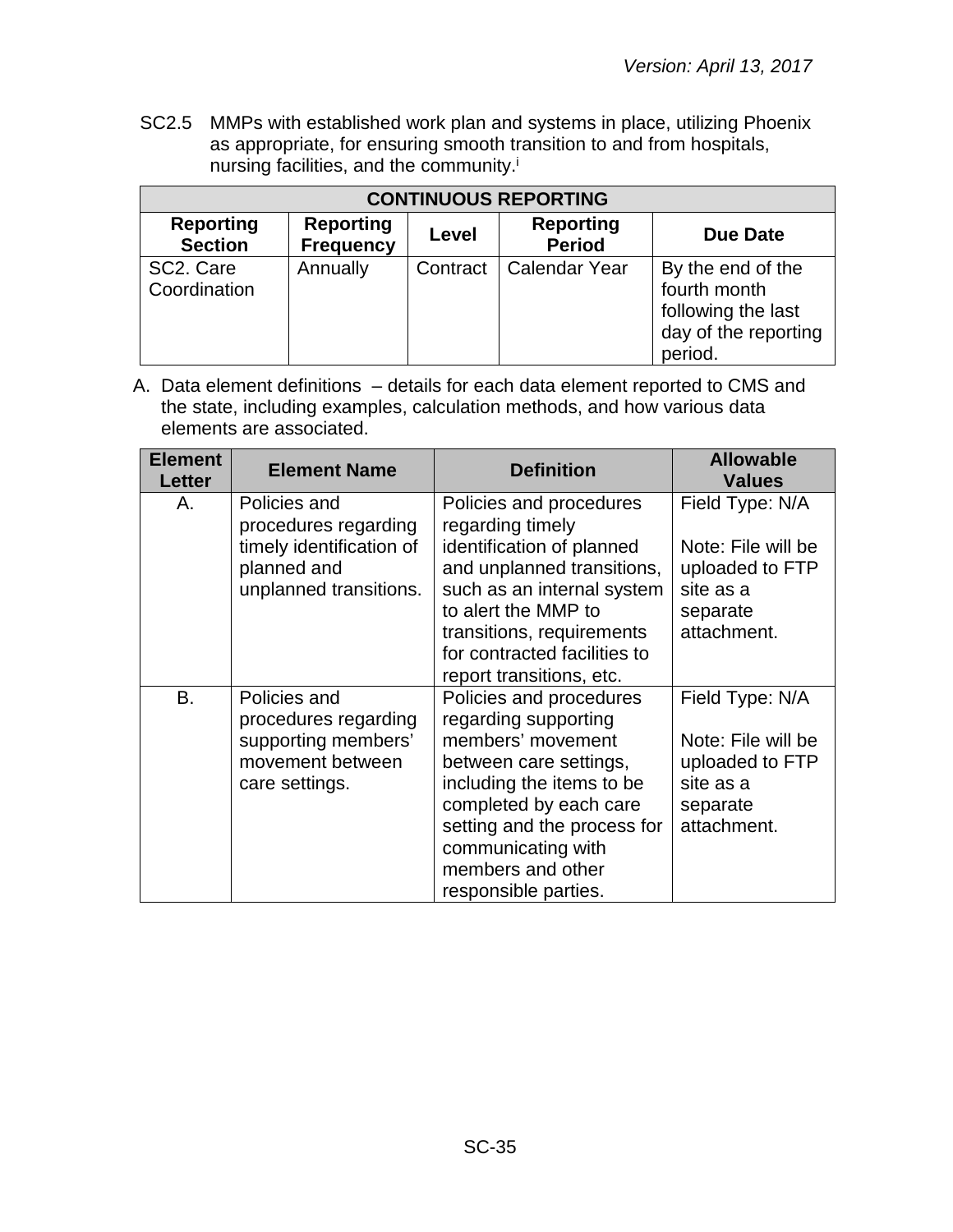| <b>Element</b><br><b>Letter</b> | <b>Element Name</b>                                                                                                   | <b>Definition</b>                                                                                                                                                                                                                                                                                                                                                                                           | <b>Allowable</b><br><b>Values</b>                                                                |
|---------------------------------|-----------------------------------------------------------------------------------------------------------------------|-------------------------------------------------------------------------------------------------------------------------------------------------------------------------------------------------------------------------------------------------------------------------------------------------------------------------------------------------------------------------------------------------------------|--------------------------------------------------------------------------------------------------|
| $C_{\cdot}$                     | Policies and<br>procedures regarding<br>identifying members<br>at risk of transitions<br>and reducing<br>transitions. | Policies and procedures<br>regarding identifying<br>members at risk of<br>transitions and reducing<br>transitions, such as how<br>data are collected and<br>analyzed at specified<br>intervals to identify<br>members who are at risk<br>for a health status change<br>and potential transition<br>and how care managers<br>contact at-risk members to<br>assess needs and arrange<br>appropriate services. | Field Type: N/A<br>Note: File will be<br>uploaded to FTP<br>site as a<br>separate<br>attachment. |
| D.                              | Policies and<br>procedures regarding<br>annual review and<br>update.                                                  | Policies and procedures<br>regarding annual review<br>and update of the key<br>steps included in data<br>elements A through C.                                                                                                                                                                                                                                                                              | Field Type: N/A<br>Note: File will be<br>uploaded to FTP<br>site as a<br>separate<br>attachment. |

- B. QA checks/Thresholds procedures used by CMS to establish benchmarks in order to identify outliers or data that are potentially erroneous.
	- The quality withhold benchmark for DY 1 is 100% compliance. For  $\bullet$ more information, refer to the Quality Withhold Technical Notes (DY 1): South Carolina-Specific Measures.
- C. Edits and Validation checks validation checks that should be performed by each plan prior to data submission.
	- All policies and procedures should be implemented with supporting documentation.
- D. Analysis how CMS and the state will evaluate reported data, as well as how other data sources may be monitored.
	- CMS and the state will review the MMP's policies and procedures to ensure that they are sufficiently comprehensive and appropriate.
- E. Notes additional clarifications to a reporting section. This section incorporates previously answered frequently asked questions.
	- $\bullet$ A transition is the movement of a member from one care setting to another as the member's health status changes; for example, moving from home to a hospital as the result of an exacerbation of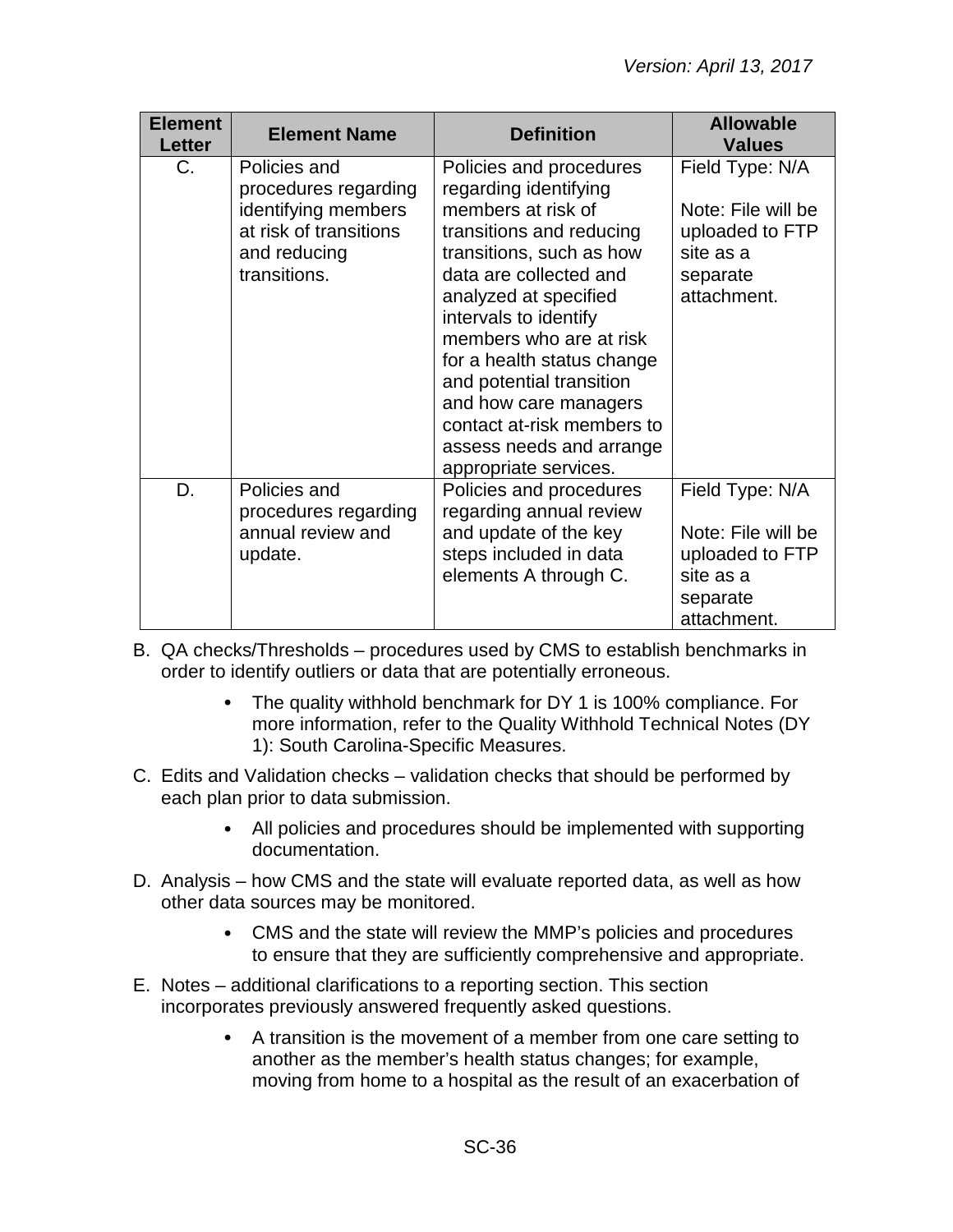a chronic condition or moving from the hospital to a rehabilitation facility after surgery.

- A planned transition includes a scheduled procedure, elective surgery, or a decision to enter a long-term care facility.
- An unplanned transition includes an emergency leading to a hospital admission from the emergency department.
- F. Data Submission how MMPs will submit data collected to CMS and the state.
	- MMPs will submit data collected for this measure in the above  $\bullet$ specified format through a secure data collection site established by CMS. This site can be accessed at the following web address: <https://fm.hshapps.com/login.aspx?ReturnUrl=%2fdefault.aspx>
	- For data submission, each data element above should be uploaded  $\bullet$ as a separate attachment.
	- Required File Format is Microsoft Word File.  $\bullet$
	- The file name extension should be ".docx"  $\bullet$
	- File name= SC\_(CONTRACTID)\_(REPORTING  $\bullet$ PERIOD)\_(SUBMISSIONDATE)\_(ELEMENTNAME).docx.
	- Replace (CONTRACTID) with the contract ID,  $\bullet$ (REPORTINGPERIOD) with the year and month of the beginning of the reporting period in YYYYMM format (e.g., February 2015 would be 201502), (SUBMISSIONDATE) with the year, month, and date of the submission in YYYYMMDD format (e.g., April 30, 2016 would be 20160430), and (ELEMENTNAME) with the element name listed below.
	- $\bullet$ For element letter "A", the (ELEMENTNAME) should be (Timely Identification).
	- For element letter "B", the (ELEMENTNAME) should be  $\bullet$ (Supporting Members Movement).
	- For element letter "C", the (ELEMENTNAME) should be (Identify  $\bullet$ Members at Risk).
	- $\bullet$ For element letter "D", the (ELEMENTNAME) should be (Annual Review).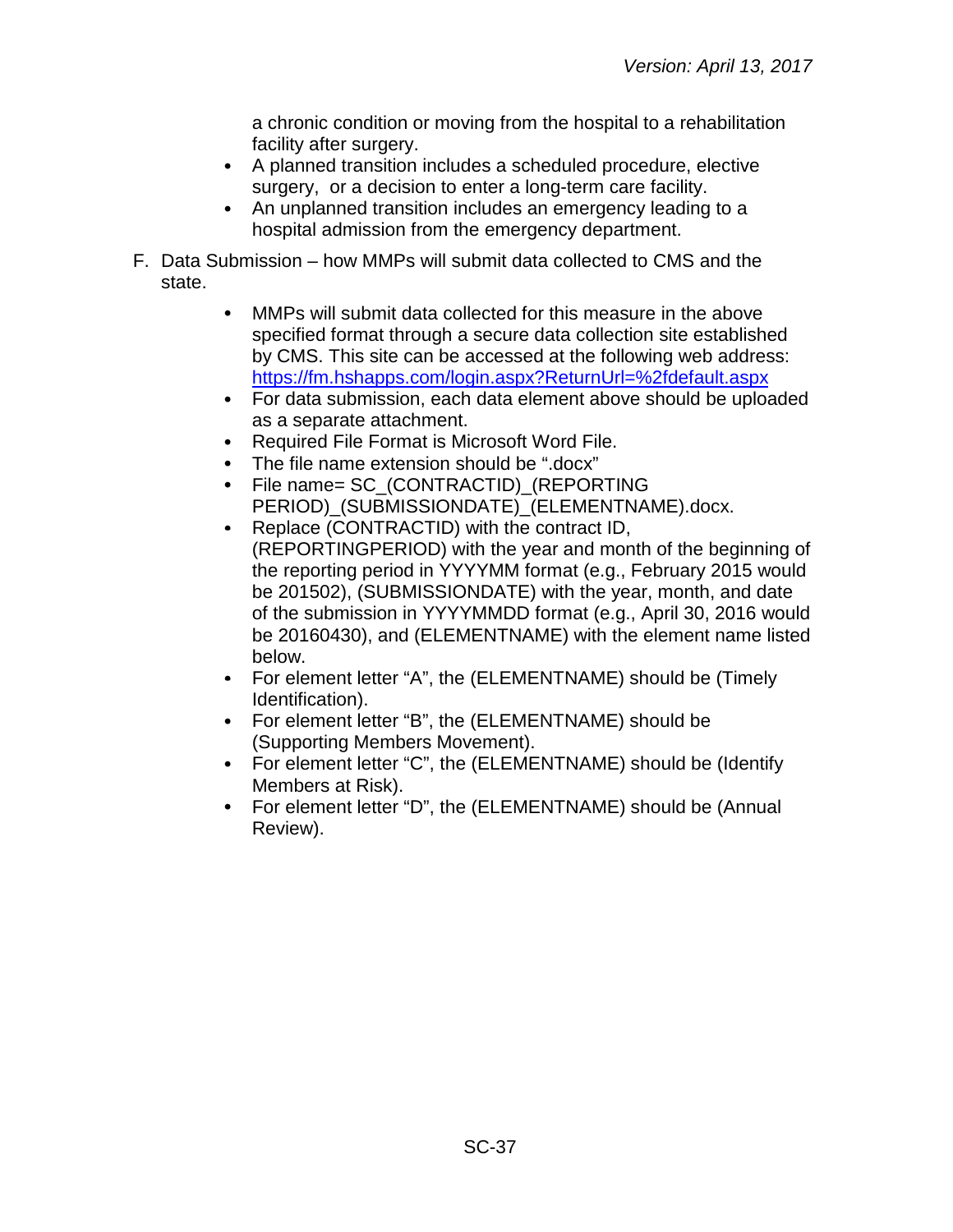SC2.6 Transition (admissions and discharge) between hospitals, nursing facilities and the community. ii

| <b>CONTINUOUS REPORTING</b>        |                                      |          |                                                                                                     |                                                                                           |  |
|------------------------------------|--------------------------------------|----------|-----------------------------------------------------------------------------------------------------|-------------------------------------------------------------------------------------------|--|
| <b>Reporting</b><br><b>Section</b> | <b>Reporting</b><br><b>Frequency</b> | Level    | <b>Reporting</b><br><b>Periods</b>                                                                  | <b>Due Date</b>                                                                           |  |
| SC2. Care<br>Coordination          | Quarterly                            | Contract | Current<br>Calendar<br>Quarter<br>Ex:<br>$1/1 - 3/31$<br>$4/1 - 6/30$<br>$7/1 - 9/30$<br>10/1-12/31 | By the end of the<br>second month<br>following the last<br>day of the reporting<br>period |  |

| <b>Element</b><br><b>Letter</b> | <b>Element Name</b>                                                           | <b>Definition</b>                                                                                                 | <b>Allowable</b><br><b>Values</b> |
|---------------------------------|-------------------------------------------------------------------------------|-------------------------------------------------------------------------------------------------------------------|-----------------------------------|
| Α.                              | Total number of<br>member months<br>during the reporting<br>period.           | Total number of<br>member months<br>during the reporting<br>period.                                               | Field Type: Numeric               |
| <b>B.</b>                       | Total number of<br>inpatient hospital<br>discharges to nursing<br>facilities. | The number of<br>inpatient hospital<br>discharges to the<br>nursing facilities<br>during the reporting<br>period. | Field Type: Numeric               |
| C.                              | Total number of<br>inpatient hospital<br>discharges to the<br>community.      | The number of<br>inpatient hospital<br>discharges to the<br>community during the<br>reporting period.             | Field Type: Numeric               |
| D.                              | Total number of<br>inpatient hospital<br>admissions from the<br>community.    | The number of<br>inpatient hospital<br>admissions from the<br>community during the<br>reporting period.           | Field Type: Numeric               |
| E.                              | Total number of<br>nursing facility<br>admissions from the<br>community.      | The number of<br>nursing facility<br>admissions from the<br>community during the<br>reporting period.             | Field Type: Numeric               |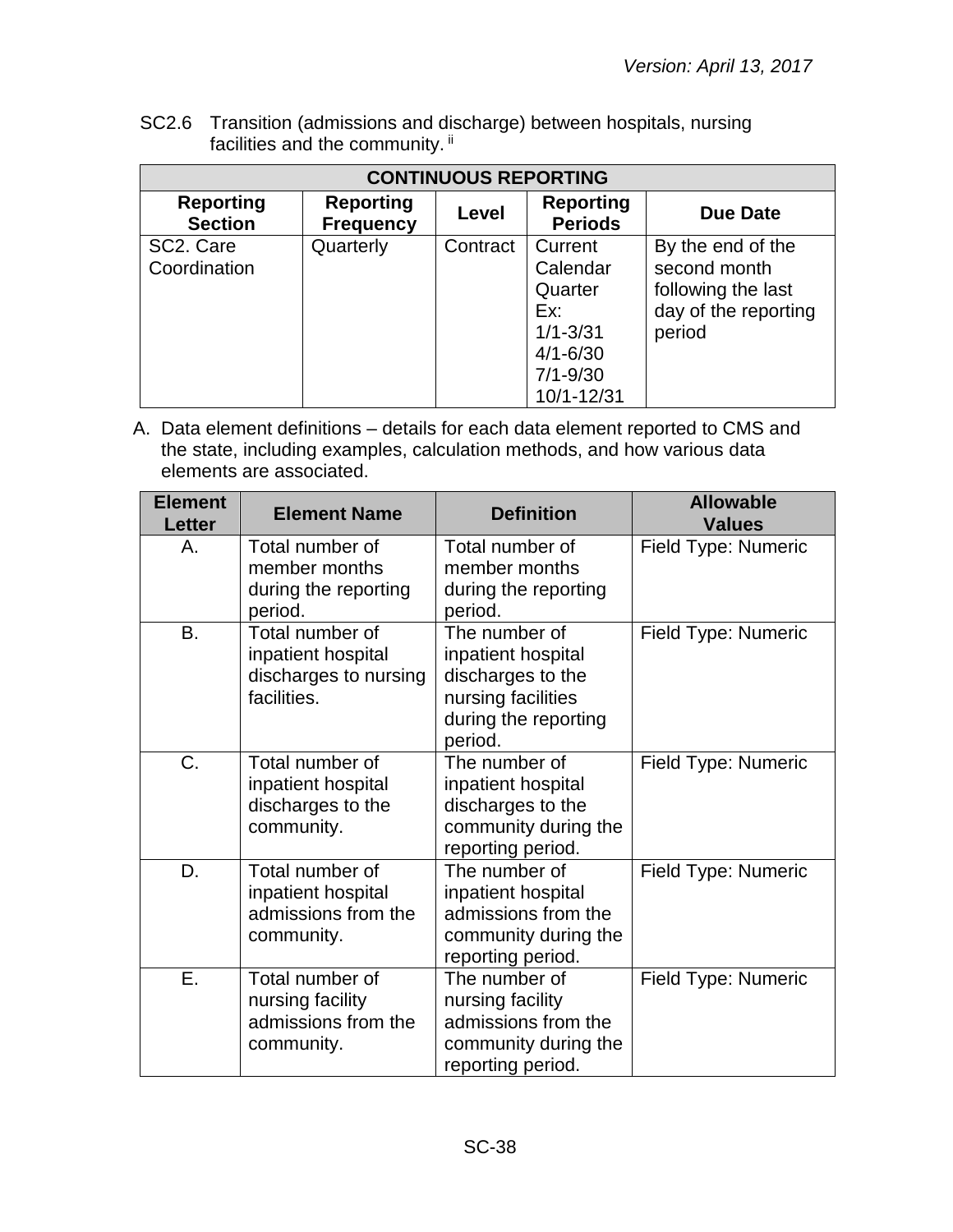| <b>Element</b><br><b>Letter</b> | <b>Element Name</b>                                                             | <b>Definition</b>                                                                                                                                                          | <b>Allowable</b><br><b>Values</b>                                                     |
|---------------------------------|---------------------------------------------------------------------------------|----------------------------------------------------------------------------------------------------------------------------------------------------------------------------|---------------------------------------------------------------------------------------|
| F.                              | Total number of<br>nursing facility<br>discharges to the<br>community.          | The number of<br>nursing facility<br>discharges to the<br>community during the<br>reporting period.                                                                        | Field Type: Numeric                                                                   |
| G.                              | Total number of<br>inpatient hospital<br>admissions from<br>nursing facilities. | The number of<br>inpatient hospital<br>admissions from<br>nursing facilities<br>during the reporting<br>period.                                                            | Field Type: Numeric                                                                   |
| Η.                              | Number of care<br>transitions recorded<br>via Phoenix.                          | Of the total<br>transitions reported<br>in B through G, the<br>number of transitions<br>that were recorded<br>via Phoenix within 30<br>calendar days of the<br>transition. | Field Type: Numeric<br>Note: Is a subset of<br>the sum of $B, C, D, E$ ,<br>F, and G. |

- B. QA checks/Thresholds procedures used by CMS and the state to establish benchmarks in order to identify outliers or data that are potentially erroneous.
	- Guidance will be forthcoming on the established benchmark for this measure.
- C. Edits and Validation checks validation checks that should be performed by each MMP prior to data submission.
	- All data elements should be positive values.
	- MMPs should validate that data element H is less than or equal to the sum of data elements B through G.
- D. Analysis how CMS and the state will evaluate reported data, as well as how other data sources may be monitored. CMS and the state will evaluate:
	- $\bullet$ Inpatient hospital discharges to nursing facilities during the reporting period per 1,000 member months.
	- $\bullet$ Inpatient hospital discharges to the community during the reporting period per 1,000 member months.
	- Inpatient hospital admissions from the community during the  $\bullet$ reporting period per 1,000 member months.
	- Nursing facility admissions from the community during the reporting  $\bullet$ period per 1,000 member months.
	- Nursing facility discharges to the community during the reporting  $\bullet$ period per 1,000 member months.
	- $\bullet$ Inpatient hospital admissions from nursing facilities during the reporting period per 1,000 member months.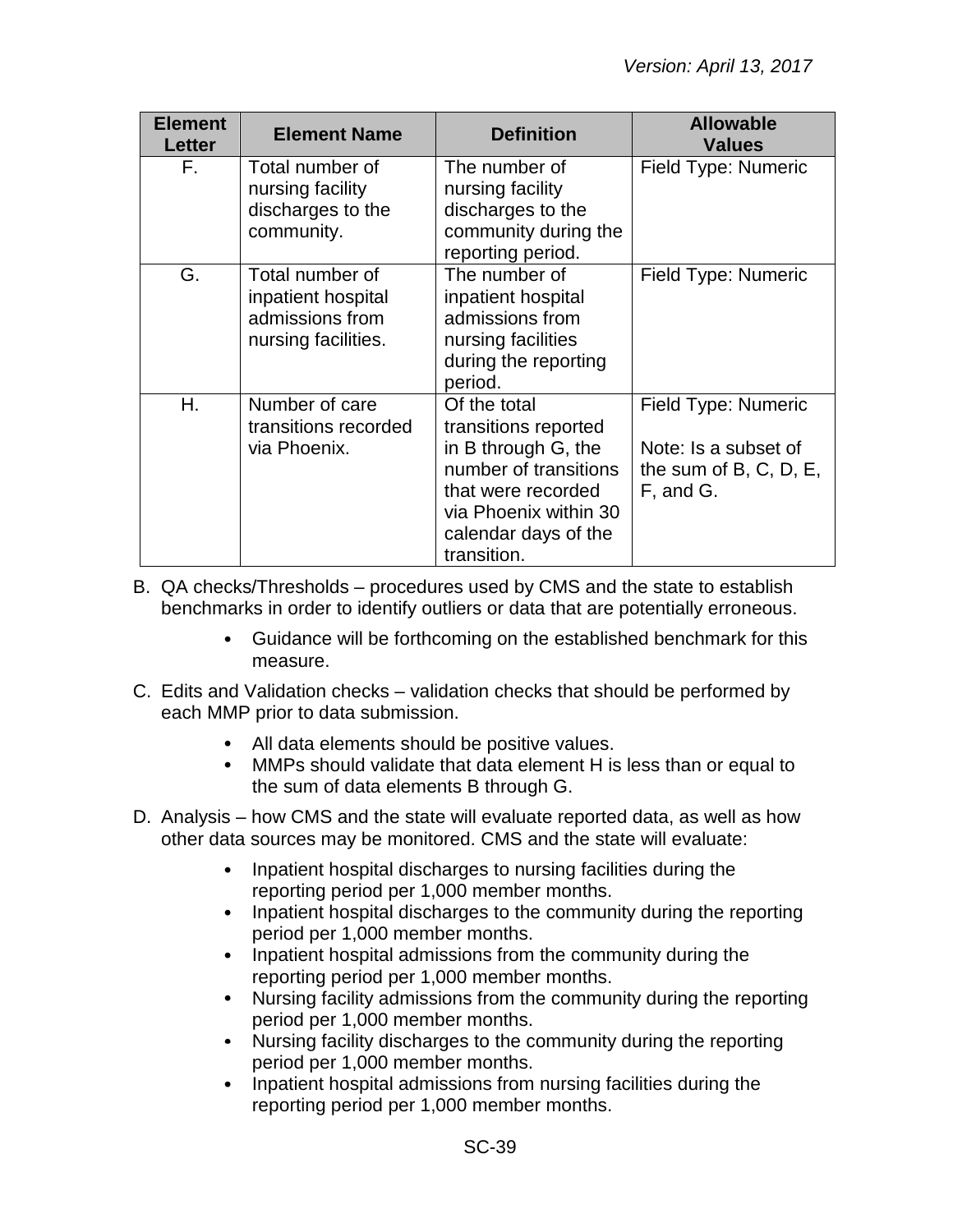- The percent of care transitions recorded via Phoenix within 30 calendar days of the transition.
- E. Notes additional clarifications to a reporting section. This section incorporates previously answered frequently asked questions.
	- MMPs should include all members regardless of whether the member was enrolled through passive enrollment or opt-in enrollment. Medicaid-only members should not be included.
	- MMPs should include all member months for members who meet  $\bullet$ the criteria outlined in data element A, regardless if they are disenrolled as of the end of the reporting period (i.e., include all members regardless if they are currently enrolled or disenrolled as of the last day of the reporting period).
	- $\bullet$  . A transition is the movement (i.e., admission or discharge) of a member from one care setting to another as the member's health status changes; for example, moving from home to a hospital as the result of an exacerbation of a chronic condition or moving from the hospital to a rehabilitation facility after surgery.
	- $\bullet$ Inpatient hospital admissions and discharges are based on the CMS 2 midnight rule. The 2 midnight rule requires members to be admitted to the hospital for a minimum of 2 midnights to be considered an inpatient hospital admission. For further guidance on applying the 2 midnight rule, please review the FAQ posted on the CMS website:

[http://www.cms.gov/Research-Statistics-Data-and-](http://www.cms.gov/Research-Statistics-Data-and-Systems/Monitoring-Programs/Medicare-FFS-Compliance-Programs/Medical-Review/Downloads/Questions_andAnswersRelatingtoPatientStatusReviewsforPosting_31214.pdf)[Systems/Monitoring-Programs/Medicare-FFS-Compliance-](http://www.cms.gov/Research-Statistics-Data-and-Systems/Monitoring-Programs/Medicare-FFS-Compliance-Programs/Medical-Review/Downloads/Questions_andAnswersRelatingtoPatientStatusReviewsforPosting_31214.pdf)[Programs/Medical-](http://www.cms.gov/Research-Statistics-Data-and-Systems/Monitoring-Programs/Medicare-FFS-Compliance-Programs/Medical-Review/Downloads/Questions_andAnswersRelatingtoPatientStatusReviewsforPosting_31214.pdf)[Review/Downloads/Questions\\_andAnswersRelatingtoPatientStatus](http://www.cms.gov/Research-Statistics-Data-and-Systems/Monitoring-Programs/Medicare-FFS-Compliance-Programs/Medical-Review/Downloads/Questions_andAnswersRelatingtoPatientStatusReviewsforPosting_31214.pdf) [ReviewsforPosting\\_31214.pdf](http://www.cms.gov/Research-Statistics-Data-and-Systems/Monitoring-Programs/Medicare-FFS-Compliance-Programs/Medical-Review/Downloads/Questions_andAnswersRelatingtoPatientStatusReviewsforPosting_31214.pdf)

- F. Data Submission how MMPs will submit data collected to CMS and the state.
	- MMPs will submit data collected for this measure in the above specified format through a secure data collection site established by CMS. This site can be accessed at the following web address: [https://Financial-Alignment-Initiative.NORC.org.](https://financial-alignment-initiative.norc.org/)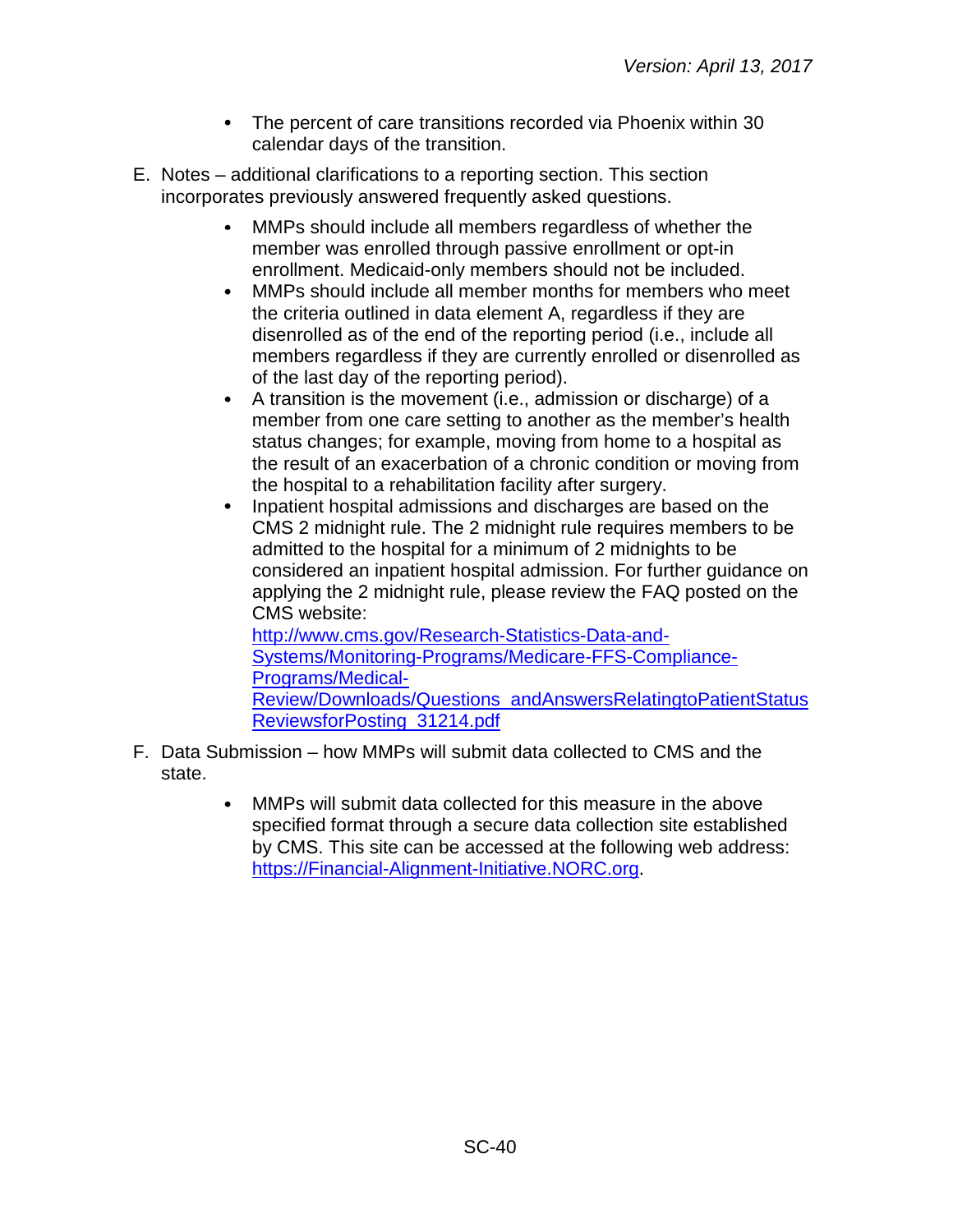# <span id="page-40-0"></span>**Section SCIII. Enrollee Protections**

| LI 00.                              |                                      |                       |                                             |                                                                                 |  |
|-------------------------------------|--------------------------------------|-----------------------|---------------------------------------------|---------------------------------------------------------------------------------|--|
|                                     |                                      | <b>IMPLEMENTATION</b> |                                             |                                                                                 |  |
| <b>Reporting</b><br><b>Section</b>  | <b>Reporting</b><br><b>Frequency</b> | Level                 | <b>Reporting</b><br><b>Period</b>           | <b>Due Date</b>                                                                 |  |
| SC3. Enrollee<br><b>Protections</b> | Monthly                              | Contract              | <b>Current Month</b><br>Ex:<br>$1/1 - 1/31$ | By the end of the<br>month following the<br>last day of the<br>reporting period |  |
| <b>ONGOING</b>                      |                                      |                       |                                             |                                                                                 |  |
| <b>Reporting</b><br><b>Section</b>  | <b>Reporting</b><br><b>Frequency</b> | Level                 | <b>Reporting</b><br><b>Periods</b>          | <b>Due Date</b>                                                                 |  |
| SC <sub>3</sub> . Enrollee          | Quarterly                            | Contract              | Current                                     | By the end of the                                                               |  |

Quarterly  $\Box$  Contract Current  $\Box$  By the end of the

4/1-6/30 7/1-9/30 10/1-12/31

Quarter | following the last Ex: | day of the reporting

1/1-3/31 period

SC3.1 The number of critical incident and abuse reports for members receiving LTCC.

A. Data element definitions – details for each data element reported to CMS and the state, including examples, calculation methods, and how various data elements are associated.

Protections | | | | | | | | Calendar | second month

| <b>Element</b><br><b>Letter</b> | <b>Element Name</b>                                        | <b>Definition</b>                                                                                                      | <b>Allowable</b><br><b>Values</b> |
|---------------------------------|------------------------------------------------------------|------------------------------------------------------------------------------------------------------------------------|-----------------------------------|
| Α.                              | Total number of<br>members receiving<br>LTSS.              | Total number of<br>members receiving<br>LTSS during the<br>reporting period.                                           | Field Type: Numeric               |
| <b>B.</b>                       | Total number of<br>critical incident and<br>abuse reports. | Of the total reported in<br>A, the number of<br>critical incident and<br>abuse reports during<br>the reporting period. | Field Type: Numeric               |

- B. QA checks/Thresholds procedures used by CMS and the state to establish benchmarks in order to identify outliers or data that are potentially erroneous.
	- CMS and the state will perform an outlier analysis.  $\bullet$
	- As data are received from MMPs over time, CMS and the state will  $\bullet$ apply threshold checks.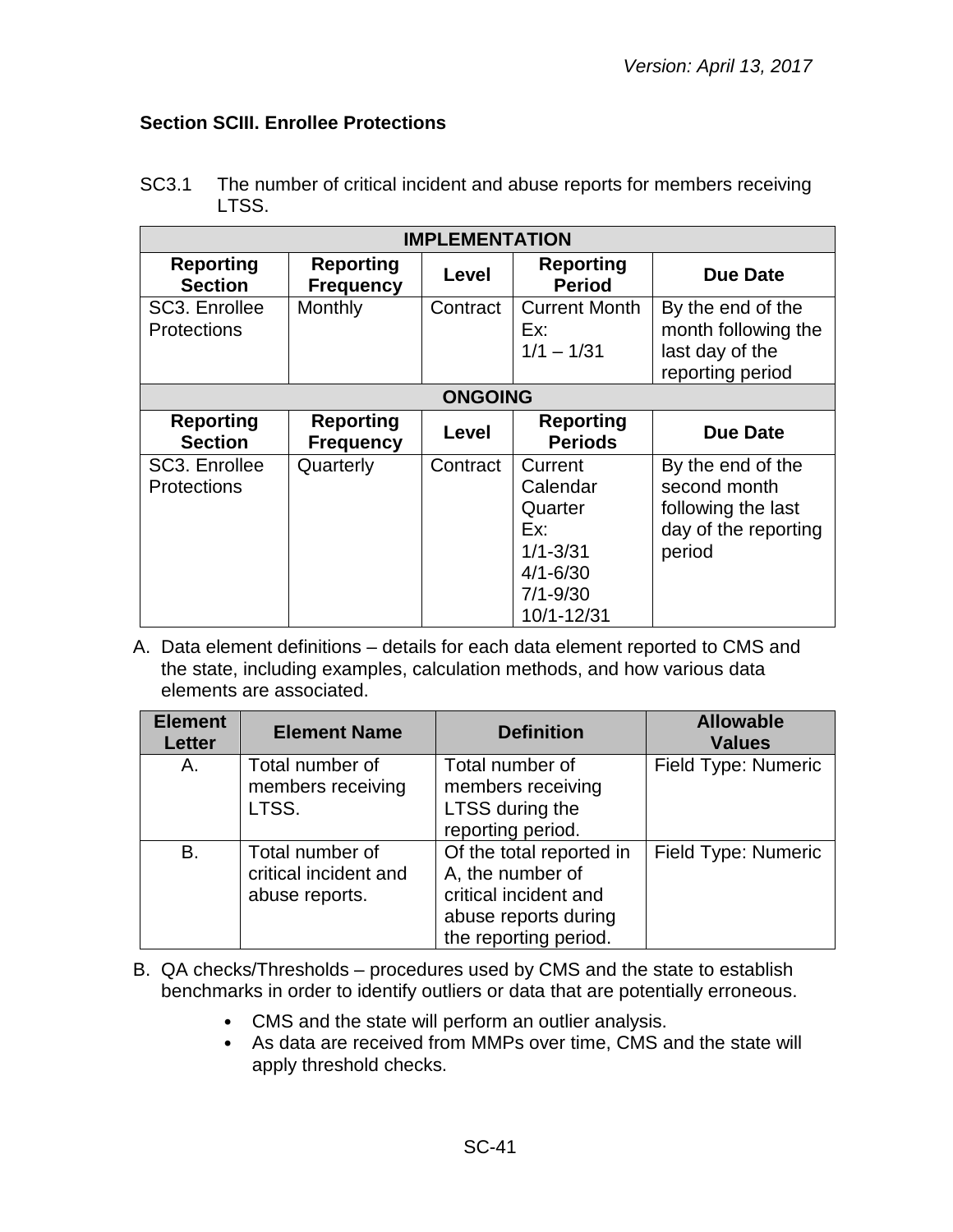- C. Edits and Validation checks validation checks that should be performed by each MMP prior to data submission.
	- $\bullet$ All data elements should be positive values.
- D. Analysis how CMS and the state will evaluate reported data, as well as how other data sources may be monitored.
	- $\bullet$ CMS and the state will evaluate the number of critical incident and abuse reports per 1,000 members receiving LTSS.
- E. Notes additional clarifications to a reporting section. This section incorporates previously answered frequently asked questions.
	- $\bullet$ MMPs should include all members regardless of whether the member was enrolled through passive enrollment or opt-in enrollment. Medicaid-only members should not be included.
	- $\bullet$ MMPs should include all members who meet the criteria outlined in data element A, regardless if they are disenrolled as of the end of the reporting period (i.e., include all members regardless if they are currently enrolled or disenrolled as of the last day of the reporting period).
	- For data element B, MMPs should include all new critical incident and abuse cases that are reported during the reporting period, regardless if the case status is open or closed as of the last day of the reporting period.
	- $\bullet$ Critical incident and abuse reports could be reported by the MMP or any provider, and are not limited to only those providers defined as LTSS providers.
	- $\bullet$ It is possible for members to have more than one critical incident and/or abuse report during the reporting period. All critical incident and abuse reports during the reporting period should be counted.
	- $\bullet$ Critical incident refers to any actual or alleged event or situation that creates a significant risk of substantial or serious harm to the physical or mental health, safety or well-being of a member.
	- Abuse refers to:
		- 1. Willful use of offensive, abusive, or demeaning language by a caretaker that causes mental anguish;
		- 2. Knowing, reckless, or intentional acts or failures to act which cause injury or death to an individual or which places that individual at risk of injury or death;
		- 3. Rape or sexual assault;
		- 4. Corporal punishment or striking of an individual;
		- 5. Unauthorized use or the use of excessive force in the placement of bodily restraints on an individual; and
		- 6. Use of bodily or chemical restraints on an individual which is not in compliance with federal or state laws and administrative regulations.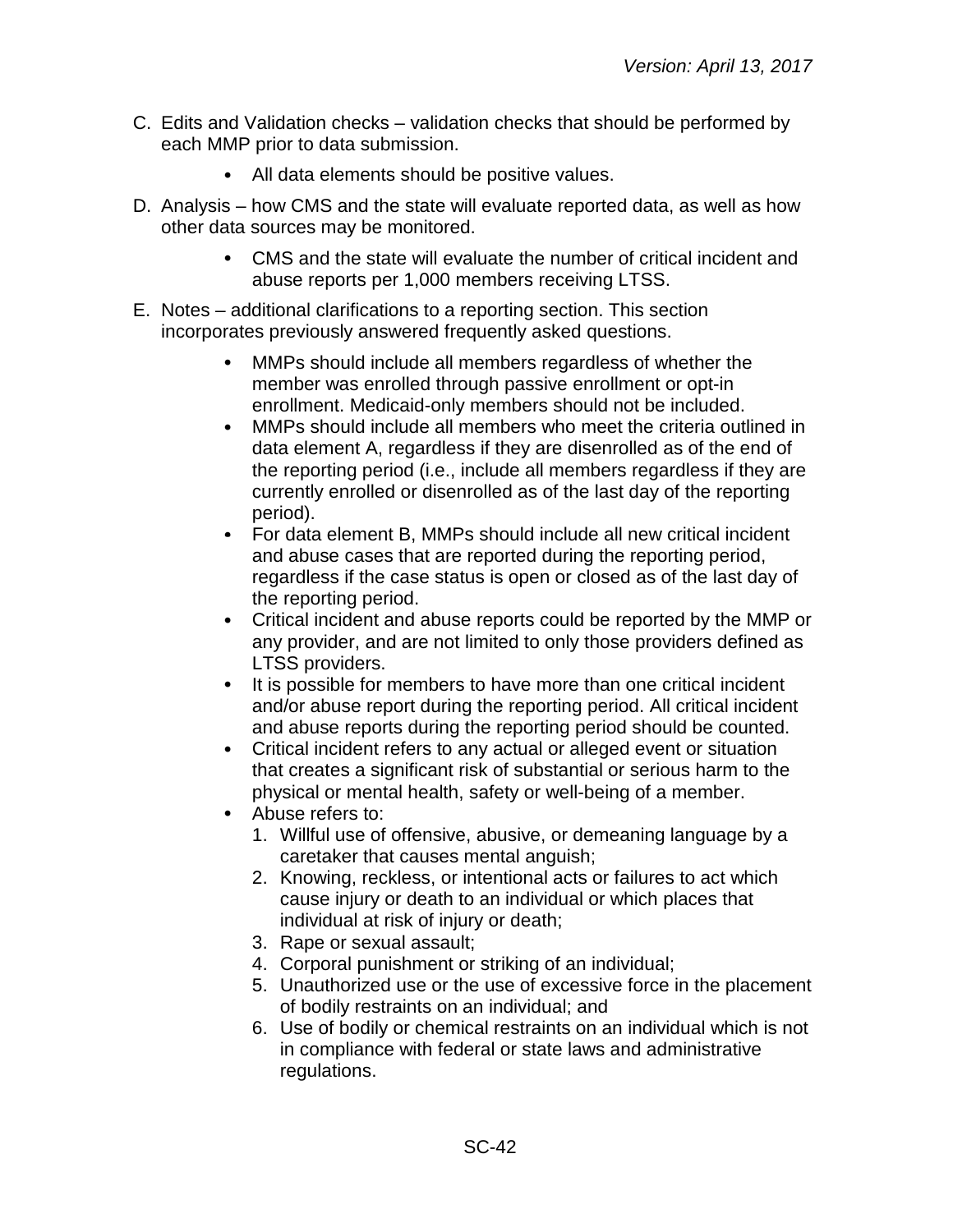- F. Data Submission how MMPs will submit data collected to CMS and the state.
	- $\bullet$ MMPs will submit data collected for this measure in the above specified format through a secure data collection site established by CMS. This site can be accessed at the following web address: [https://Financial-Alignment-Initiative.NORC.org.](https://financial-alignment-initiative.norc.org/)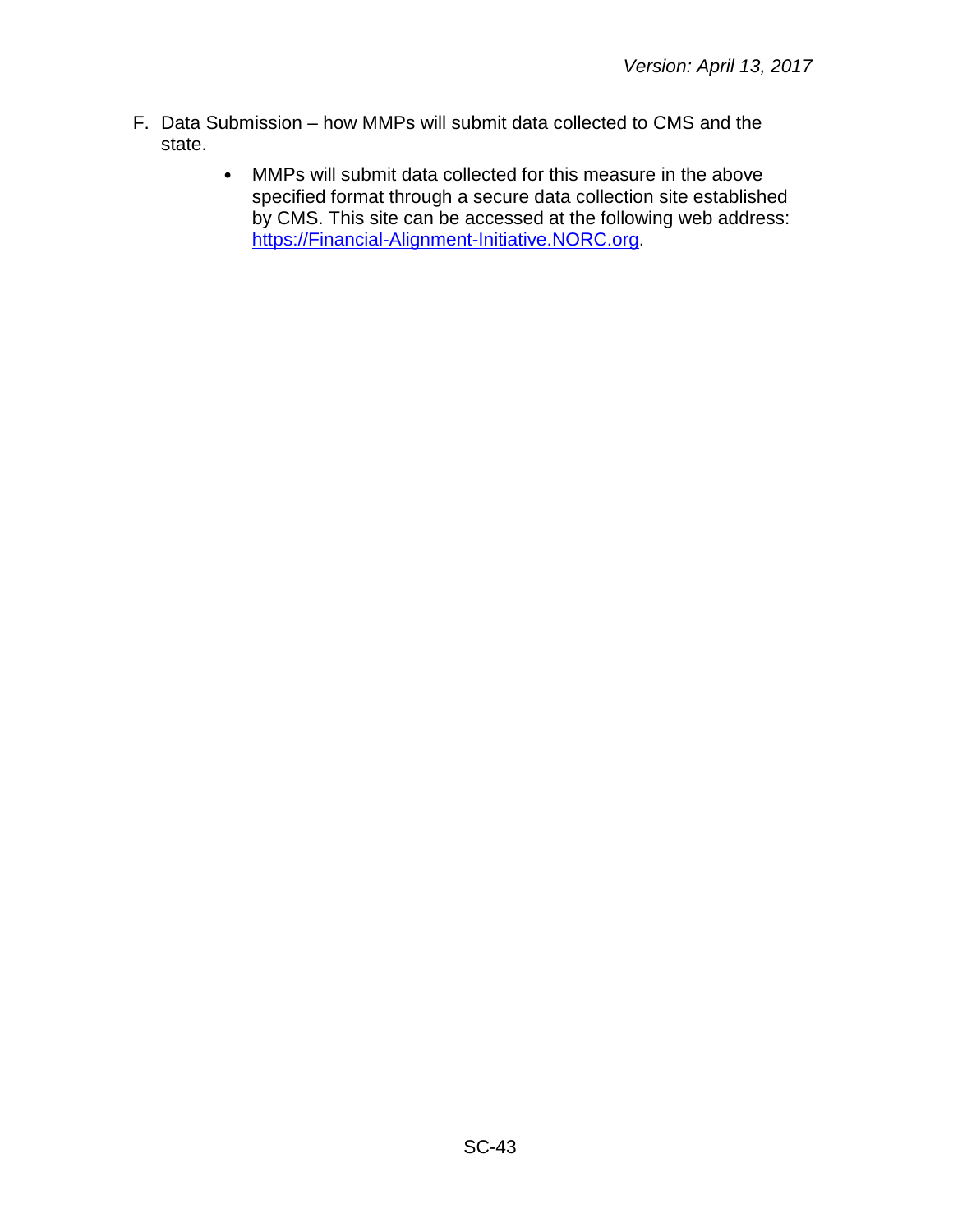# <span id="page-43-0"></span>**Section SCIV. Organizational Structure and Staffing**

| <b>CONTINUOUS REPORTING</b>                      |                                      |          |                                   |                                                                                           |  |
|--------------------------------------------------|--------------------------------------|----------|-----------------------------------|-------------------------------------------------------------------------------------------|--|
| <b>Reporting Section</b>                         | <b>Reporting</b><br><b>Frequency</b> | Level    | <b>Reporting</b><br><b>Period</b> | <b>Due Date</b>                                                                           |  |
| SC4. Organizational<br>Structure and<br>Staffing | Annually                             | Contract | Calendar Year                     | By the end of the<br>second month<br>following the last<br>day of the<br>reporting period |  |

SC4.1 Care coordinator training for supporting self-direction under the demonstration.

| <b>Element</b><br><b>Letter</b> | <b>Element Name</b>                                                                                                                                     | <b>Definition</b>                                                                                                                                                                    | <b>Allowable</b><br><b>Values</b>              |
|---------------------------------|---------------------------------------------------------------------------------------------------------------------------------------------------------|--------------------------------------------------------------------------------------------------------------------------------------------------------------------------------------|------------------------------------------------|
| Α.                              | Total number of<br>newly hired care<br>coordinators (or<br>those newly assigned<br>to the MMP).                                                         | Total number of<br>newly hired care<br>coordinators (or<br>those newly assigned<br>to the MMP)<br>employed by the<br>MMP for at least 3<br>months during the<br>reporting period.    | Field Type: Numeric                            |
| <b>B.</b>                       | Total number of<br>newly hired care<br>coordinators that<br>have undergone<br>training for<br>supporting self-<br>direction under the<br>demonstration. | Of the total reported<br>in A, the number of<br>newly hired care<br>coordinators that<br>have undergone<br>training for<br>supporting self-<br>direction under the<br>demonstration. | Field Type: Numeric<br>Note: Is a subset of A. |

- B. QA checks/Thresholds procedures used by CMS and the state to establish benchmarks in order to identify outliers or data that are potentially erroneous.
	- CMS and the state will perform an outlier analysis.
	- As data are received from MMPs over time, CMS and the state will apply threshold checks.
- C. Edits and Validation checks validation checks that should be performed by each MMP prior to data submission.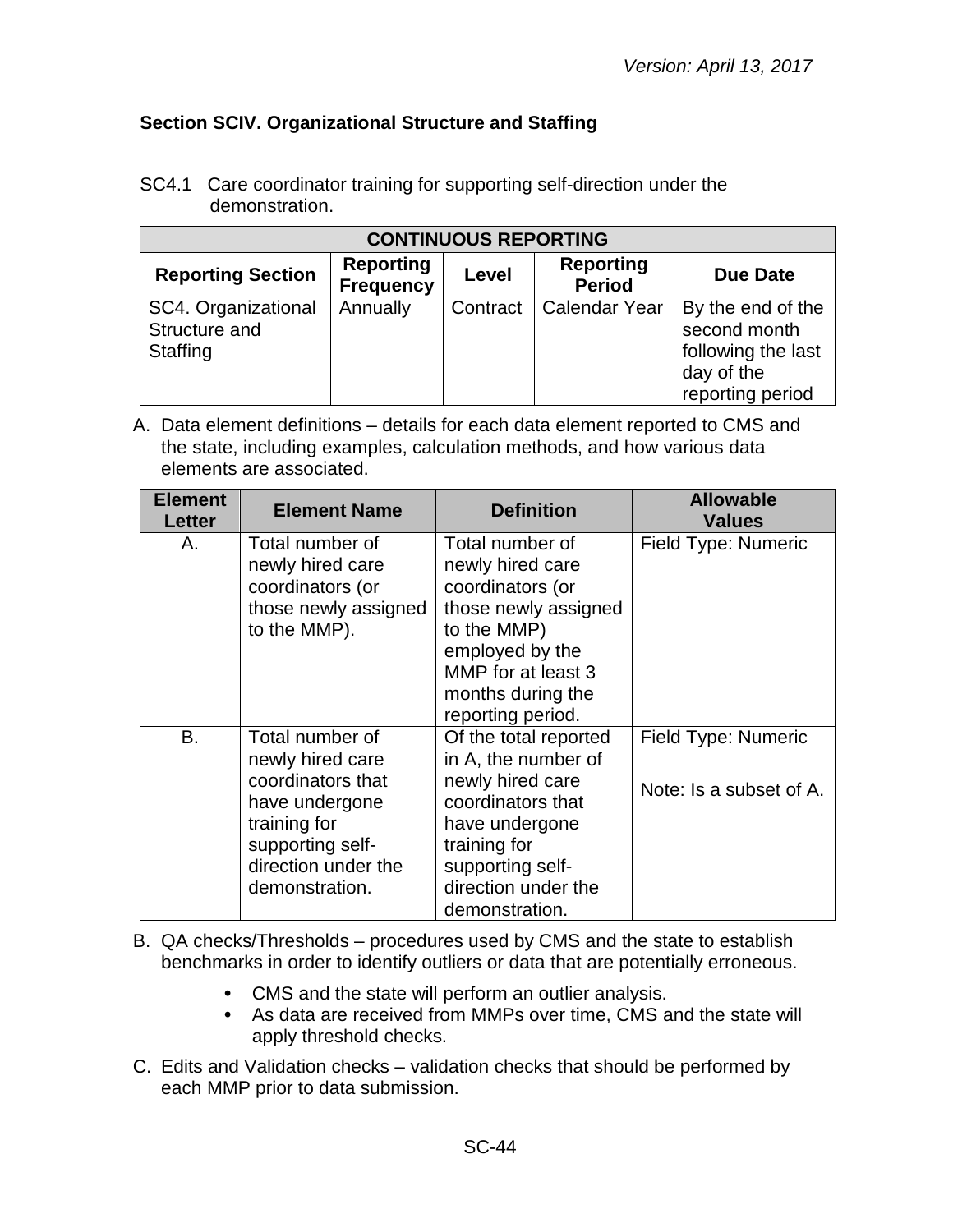- Confirm those data elements listed above as subsets of other elements.
- MMPs should validate that data element B is less than or equal to data element A.
- All data elements should be positive values.
- D. Analysis how CMS and the state will evaluate reported data, as well as how other data sources may be monitored.
	- CMS and the state will evaluate the percentage of newly hired care coordinators that have undergone training for supporting selfdirection.
- E. Notes additional clarifications to a reporting section. This section incorporates previously answered frequently asked questions.
	- MMPs should refer to the South Carolina three-way contract for specific requirements pertaining to a care coordinator.
	- $\bullet$ MMPs should refer to the South Carolina three-way contract for specific requirements pertaining to training for supporting selfdirection.
	- A care coordinator includes all full-time and part-time staff.
	- All care coordinators newly hired and beginning employment with the MMP during the reporting period, or newly assigned during the reporting period to the MMP from another role, should be reported in data element A. If a care coordinator was not currently with the MMP at the end of the reporting period, but was with the MMP for at least 3 months during the reporting period, they should be included in this measure.
- F. Data Submission how MMPs will submit data collected to CMS and the state.
	- MMPs will submit data collected for this measure in the above  $\bullet$ specified format through a secure data collection site established by CMS. This site can be accessed at the following web address: [https://Financial-Alignment-Initiative.NORC.org.](https://financial-alignment-initiative.norc.org/)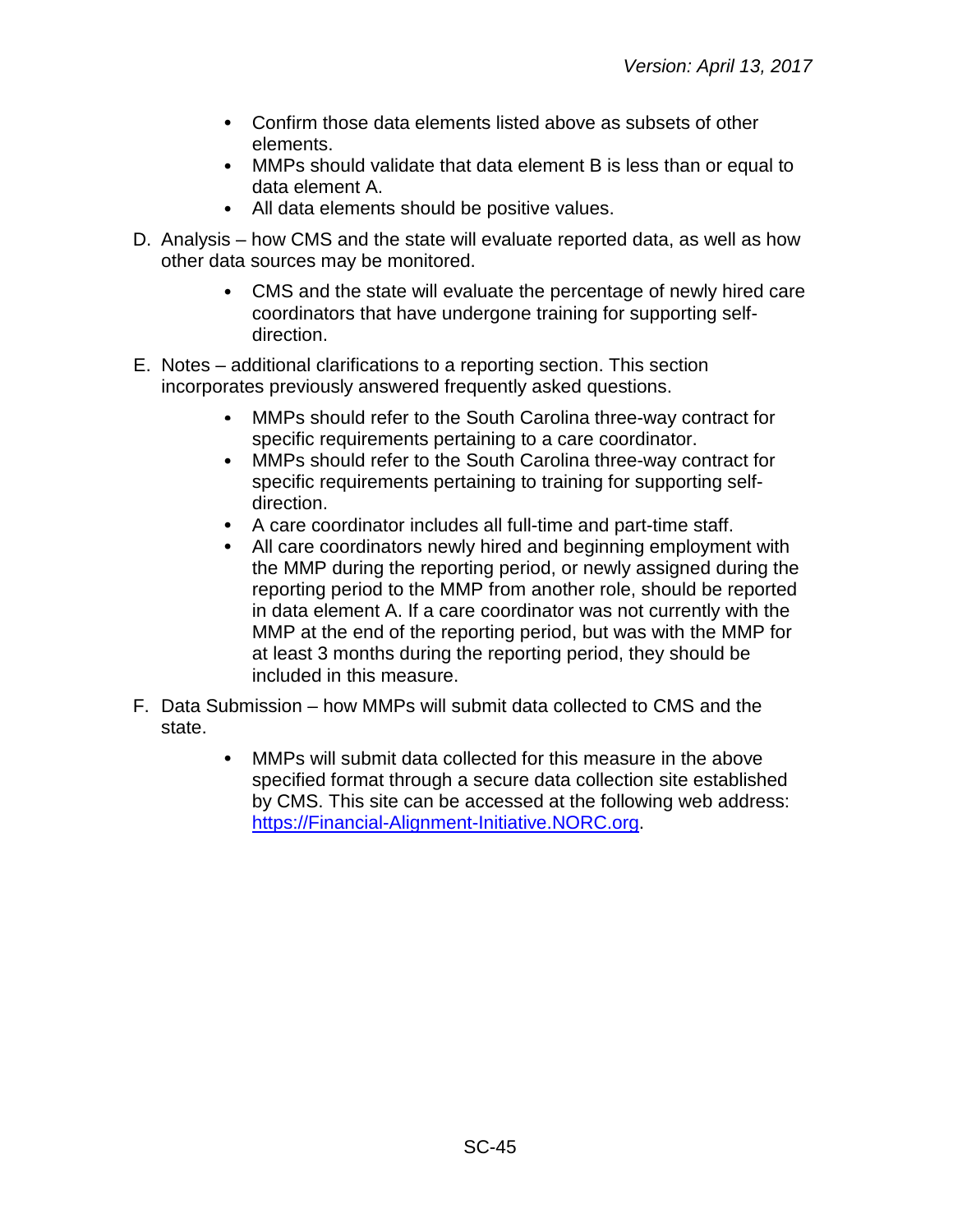# <span id="page-45-0"></span>**Section SCV. Performance and Quality Improvement**

| <b>CONTINUOUS REPORTING</b>        |                                      |          |                                    |                      |  |  |
|------------------------------------|--------------------------------------|----------|------------------------------------|----------------------|--|--|
| <b>Reporting</b><br><b>Section</b> | <b>Reporting</b><br><b>Frequency</b> | Level    | <b>Reporting</b><br><b>Periods</b> | Due Date             |  |  |
| SC <sub>5</sub> .                  | Quarterly                            | Contract | Current                            | By the end of the    |  |  |
| Performance and                    |                                      |          | Calendar                           | second month         |  |  |
| Quality                            |                                      |          | Quarter                            | following the last   |  |  |
| Improvement                        |                                      |          | Ex:                                | day of the reporting |  |  |
|                                    |                                      |          | $1/1 - 3/31$                       | period               |  |  |
|                                    |                                      |          | $4/1 - 6/30$                       |                      |  |  |
|                                    |                                      |          | $7/1 - 9/30$                       |                      |  |  |
|                                    |                                      |          | 10/1-12/31                         |                      |  |  |

# SC5.1 Adjudicated claims.<sup>i, ii</sup>

A. Data element definitions – details for each data element reported to CMS and the state, including examples, calculation methods, and how various data elements are associated.

| <b>Element</b><br>Letter | <b>Element Name</b>                                                                                                                | <b>Definition</b>                                                                                                                                    | <b>Allowable</b><br><b>Values</b>              |
|--------------------------|------------------------------------------------------------------------------------------------------------------------------------|------------------------------------------------------------------------------------------------------------------------------------------------------|------------------------------------------------|
| Α.                       | Total number of<br>clean, non-<br>duplicated claims<br>for services other<br>than HCBS,<br>adjudicated and<br>approved.            | Total number of clean,<br>non-duplicated claims<br>for services other than<br>HCBS, adjudicated<br>and approved during<br>the reporting period.      | <b>Field Type: Numeric</b>                     |
| <b>B.</b>                | Total number of<br>adjudicated and<br>approved non-<br><b>HCBS</b> claims paid<br>using the correct<br>rate and within 30<br>days. | Of the total reported in<br>A, the number of<br>adjudicated and<br>approved non-HCBS<br>claims paid using the<br>correct rate and within<br>30 days. | Field Type: Numeric<br>Note: Is a subset of A. |
| $C_{\cdot}$              | Total number of<br>adjudicated and<br>approved non-<br><b>HCBS</b> claims paid<br>using the correct<br>rate and within 90<br>days. | Of the total reported in<br>A, the number of<br>adjudicated and<br>approved non-HCBS<br>claims paid using the<br>correct rate and within<br>90 days. | Field Type: Numeric<br>Note: Is a subset of A. |

B. QA checks/Thresholds – procedures used by CMS and the state to establish benchmarks in order to identify outliers or data that are potentially erroneous.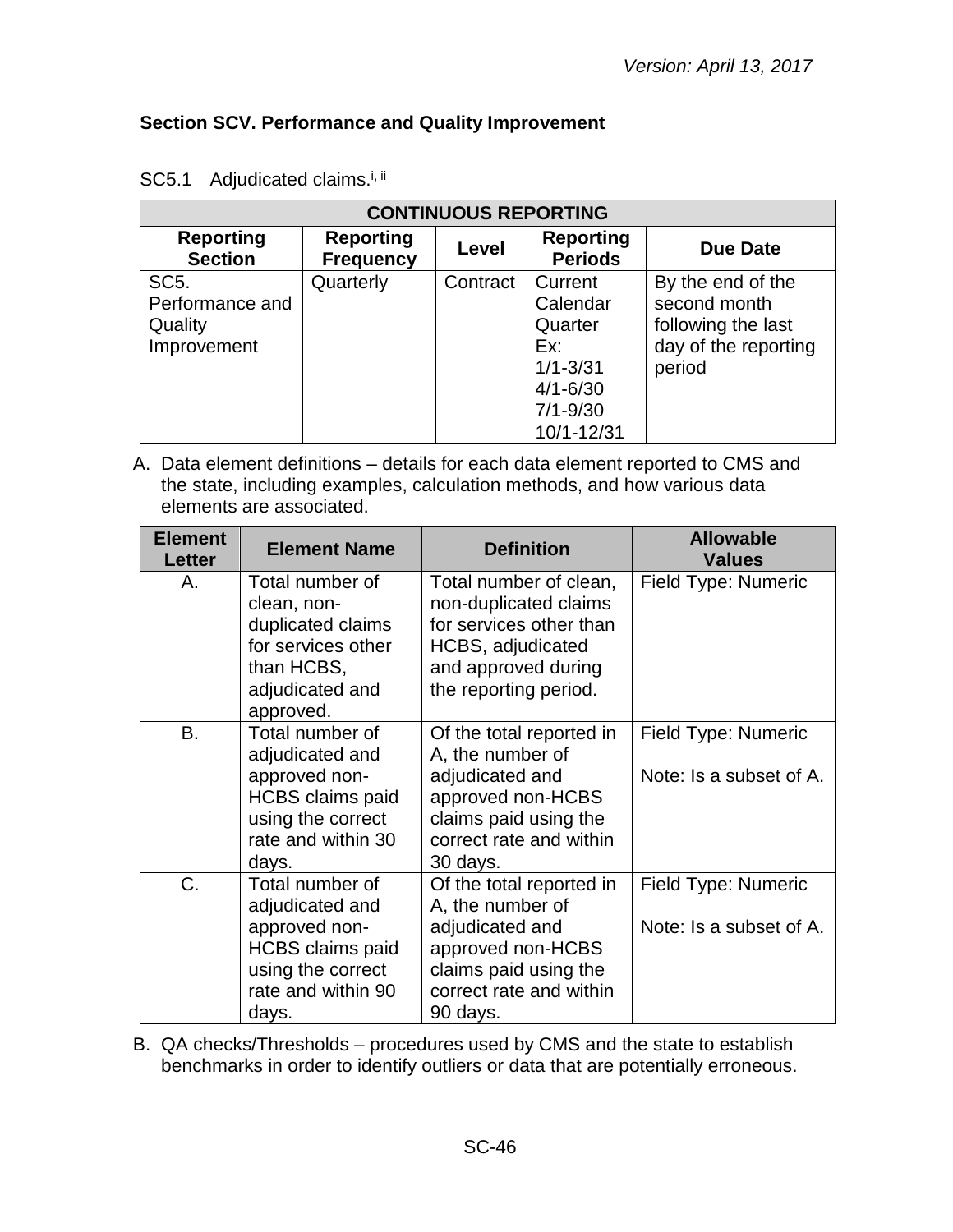- The quality withhold benchmark for DY 1 is 90% of all clean claims  $\bullet$ paid within 30 days of the date of receipt. For withhold purposes, the measure is calculated as follows:
	- o Denominator: The total number of clean, non-duplicated claims for services other than HCBS, adjudicated and approved during the reporting period (data element A) summed over the applicable number of quarters.
	- o Numerator: The total number of adjudicated and approved non-HCBS claims paid using the correct rate and within 30 days (data element B) summed over the applicable number of quarters.
- For more information, refer to the Quality Withhold Technical Notes  $\bullet$ (DY 1): South Carolina-Specific Measures. Separate guidance will be forthcoming on the established benchmark for this measure for DY 2 and  $3<sub>1</sub>$
- C. Edits and Validation checks validation checks that should be performed by each MMP prior to data submission.
	- Confirm those data elements listed above as subsets of other elements.
	- MMPs should validate that data elements B and C are less than or equal to data element A.
	- All data elements should be positive values.
- D. Analysis how CMS and the state will evaluate reported data, as well as how other data sources may be monitored. CMS and the state will evaluate the percentage of:
	- Adjudicated and approved clean, non-duplicated, non-HCBS claims paid within 30 days.
	- Adjudicated and approved clean, non-duplicated, non-HCBS claims paid within 90 days.
- E. Notes additional clarifications to a reporting section. This section incorporates previously answered frequently asked questions.
	- MMPs should include all clean, non-duplicated claims for members who meet the criteria outlined in data element A, regardless if they are disenrolled as of the end of the reporting period (i.e., include all members regardless if they are currently enrolled or disenrolled as of the last day of the reporting period).
	- $\bullet$ Claims adjudication refers to the process in which MMPs verify that the services provided are covered benefits, certify admission where appropriate, conduct prepayment utilization screening, and authorize payment for those claims.
	- Clean claims are those which can be processed without obtaining additional information from the physician or from a third party.
	- Do not include reprocessed claims or denied claims.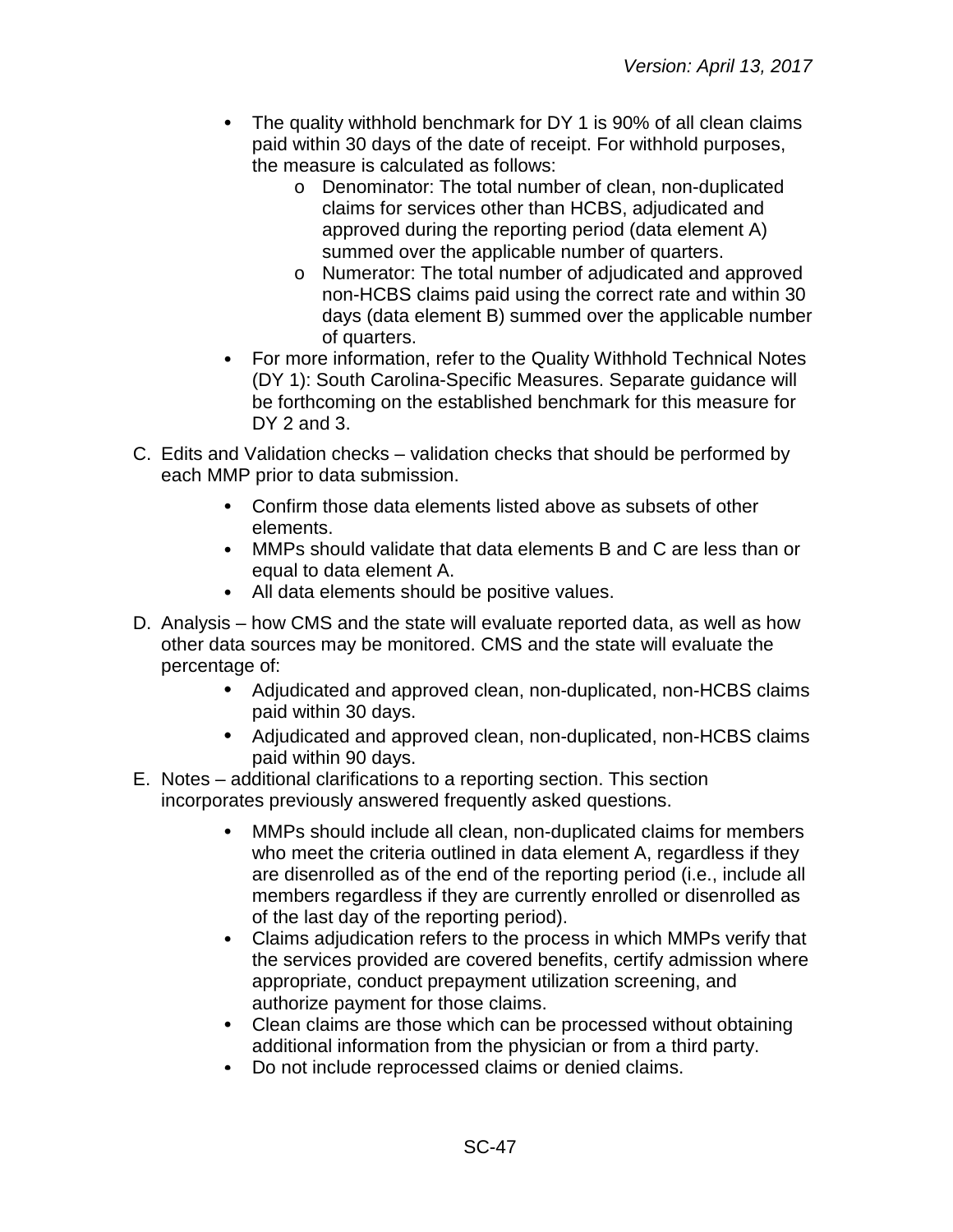- In the case of duplicated claims, only the first claim should be included when reporting this measure.
- F. Data Submission how MMPs will submit data collected to CMS and the state.
	- MMPs will submit data collected for this measure in the above  $\bullet$ specified format through a secure data collection site established by CMS. This site can be accessed at the following web address: [https://Financial-Alignment-Initiative.NORC.org.](https://financial-alignment-initiative.norc.org/)

SC5.2 Diabetes: foot exam (modified from NQF #0056)

| <b>CONTINUOUS REPORTING</b>                                    |                                      |          |                                   |                                                                                           |
|----------------------------------------------------------------|--------------------------------------|----------|-----------------------------------|-------------------------------------------------------------------------------------------|
| <b>Reporting</b><br><b>Section</b>                             | <b>Reporting</b><br><b>Frequency</b> | Level    | <b>Reporting</b><br><b>Period</b> | <b>Due Date</b>                                                                           |
| SC <sub>5</sub> .<br>Performance<br>and Quality<br>Improvement | Annually                             | Contract | Calendar<br>Year                  | By the end of the<br>fourth month<br>following the last<br>day of the reporting<br>period |

A. Data element definitions - details for each data element reported to CMS and the state, including examples, calculation methods, and how various data elements are associated.

| <b>Element</b><br>Letter | <b>Element Name</b>                                            | <b>Definition</b>                                                                                                                                                                         | <b>Allowable Values</b>                        |
|--------------------------|----------------------------------------------------------------|-------------------------------------------------------------------------------------------------------------------------------------------------------------------------------------------|------------------------------------------------|
| Α.                       | Total number of<br>members with a<br>diagnosis of<br>diabetes. | Total number of<br>members with a<br>diagnosis of diabetes<br>(type 1 or type 2) who<br>were continuously<br>enrolled in the MMP<br>during the reporting<br>period.                       | Field Type: Numeric                            |
| В.                       | Total number of<br>members who<br>received a foot<br>exam.     | Of the total reported in<br>A, the number of<br>members who received<br>a foot exam (visual<br>inspection with either a<br>sensory exam or pulse<br>exam) during the<br>reporting period. | Field Type: Numeric<br>Note: Is a subset of A. |

B. QA checks/Thresholds – procedures used by CMS and the state to establish benchmarks in order to identify outliers or data that are potentially erroneous.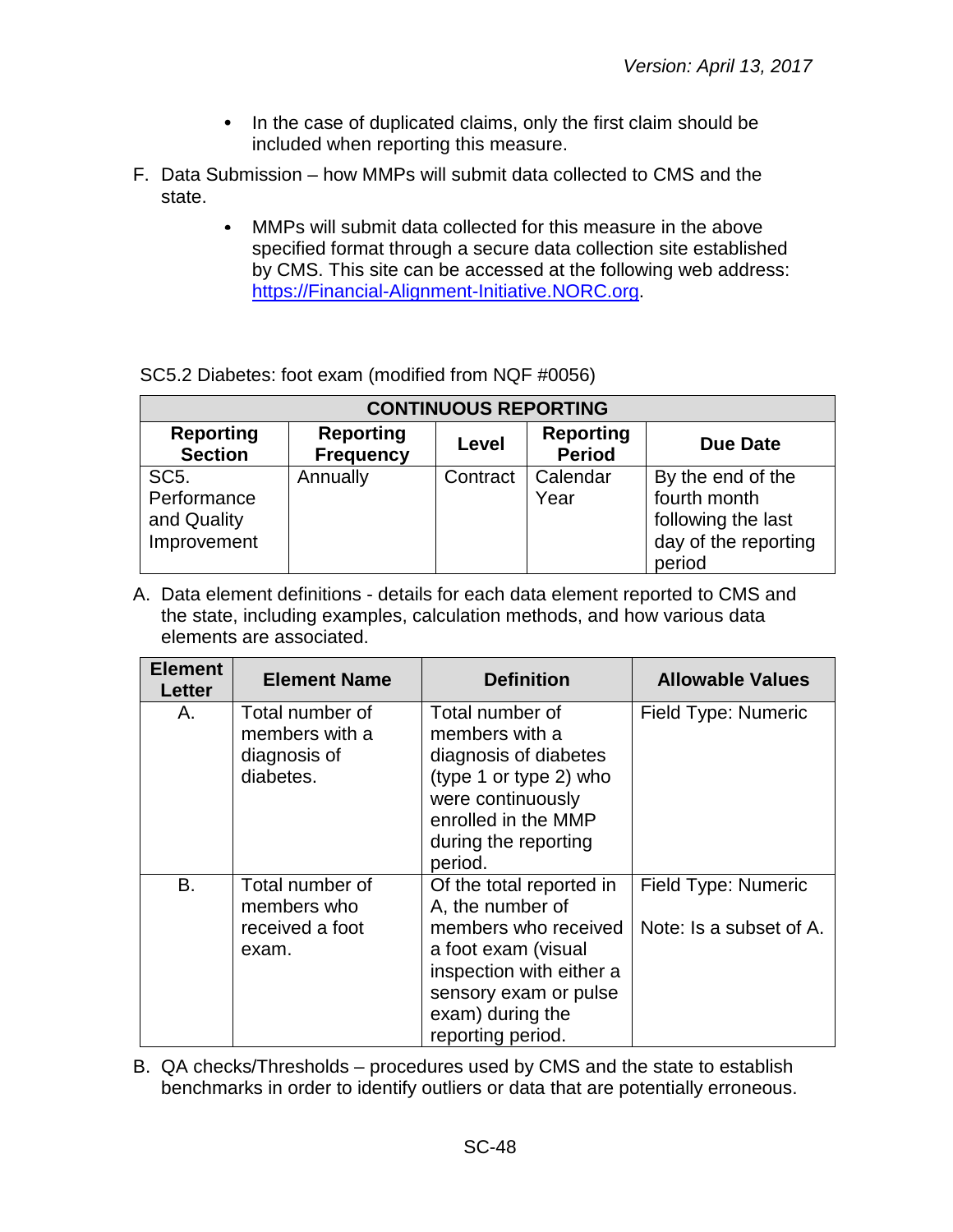- CMS and the state will perform an outlier analysis.
- As data are received from MMPs over time, CMS and the state will apply threshold checks.
- C. Edits and Validation checks validation checks that should be performed by each MMP prior to data submission.
	- Confirm those data elements listed above as subsets of other elements.
	- MMPs should validate that data element B is less than or equal to data element A.
	- All data elements should be positive values.
- D. Analysis how CMS and the state will evaluate reported data, as well as how other data sources may be monitored.
	- CMS and the state will evaluate the percentage of members with a diagnosis of diabetes (type 1 or type 2) who received a foot exam during the reporting period.
- E. Notes additional clarifications to a reporting section. This section incorporates previously answered frequently asked questions.
	- MMPs should include all members regardless of whether the  $\bullet$ member was enrolled through passive enrollment or opt-in enrollment. Medicaid-only members should not be included.
	- $\bullet$ Continuous enrollment is defined as no more than one gap in enrollment of up to 45 days during the reporting period (i.e., January through December). To determine continuous enrollment for a member for whom enrollment is verified monthly, the member may not have more than a 1-month gap in coverage (i.e., a member whose coverage lapses for 2 months [60 days] is not considered continuously enrolled).
	- A foot exam is a visual inspection with either a sensory exam or a pulse exam.
	- To identify members with diabetes, use the codes provided in the Diabetes value set *with* the Diabetes Encounter value set.
	- $\bullet$ The code to identify a foot exam is provided in the Foot Exam value set.
- F. Data Submission how MMPs will submit data collected to CMS and the state.
	- MMPs will submit data collected for this measure in the above  $\bullet$ specified format through a secure data collection site established by CMS. This site can be accessed at the following web address: [https://Financial-Alignment-Initiative.NORC.org.](https://financial-alignment-initiative.norc.org/)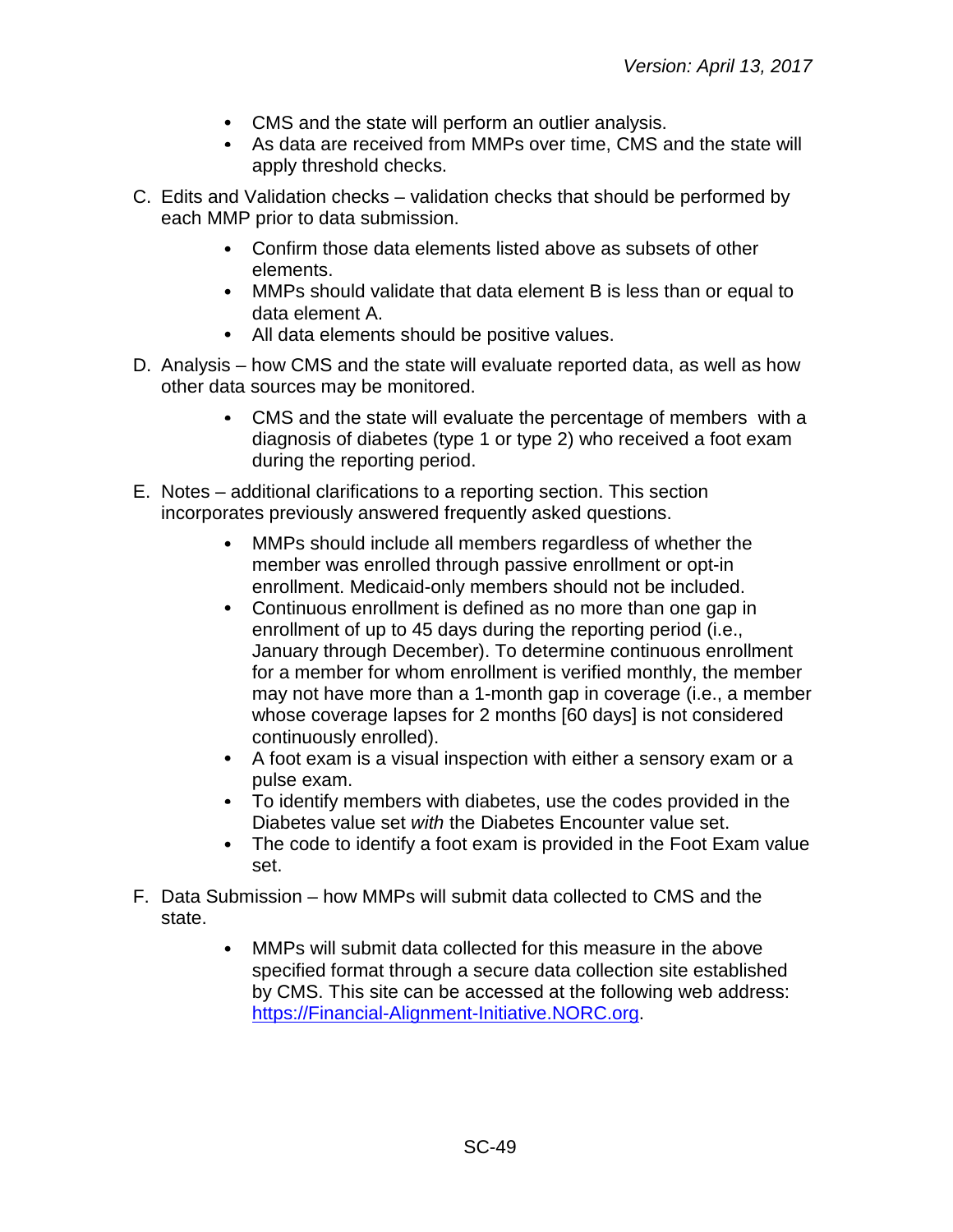# <span id="page-49-0"></span>**Section SCVI. Utilization**

- SC6.1 HCBS members who experienced an increase or decrease in authorized hours. – *Suspended*
- SC6.2 Unduplicated members receiving HCBS, unduplicated members receiving HCBS-like services, and unduplicated members receiving nursing facility services.

| <b>CONTINUOUS REPORTING</b>        |                                      |          |                                   |                                                                                           |
|------------------------------------|--------------------------------------|----------|-----------------------------------|-------------------------------------------------------------------------------------------|
| <b>Reporting</b><br><b>Section</b> | <b>Reporting</b><br><b>Frequency</b> | Level    | <b>Reporting</b><br><b>Period</b> | <b>Due Date</b>                                                                           |
| SC6. Utilization                   | Annually                             | Contract | <b>Calendar Year</b>              | By the end of the<br>fourth month<br>following the last<br>day of the reporting<br>period |

| <b>Element</b><br><b>Letter</b> | <b>Element Name</b>                           | <b>Definition</b>                                                                                                                                                                                             | <b>Allowable</b><br><b>Values</b>              |
|---------------------------------|-----------------------------------------------|---------------------------------------------------------------------------------------------------------------------------------------------------------------------------------------------------------------|------------------------------------------------|
| Α.                              | Total number of<br>members.                   | Total number of<br>members who were<br>continuously enrolled<br>in the MMP for six<br>months during the<br>reporting period.                                                                                  | Field Type: Numeric                            |
| B.                              | Total number of<br>members receiving<br>HCBS. | Of the total reported in<br>A, the number of<br>members receiving<br>HCBS during the<br>reporting period who<br>did not receive HCBS-<br>like or nursing facility<br>services during the<br>reporting period. | Field Type: Numeric<br>Note: Is a subset of A. |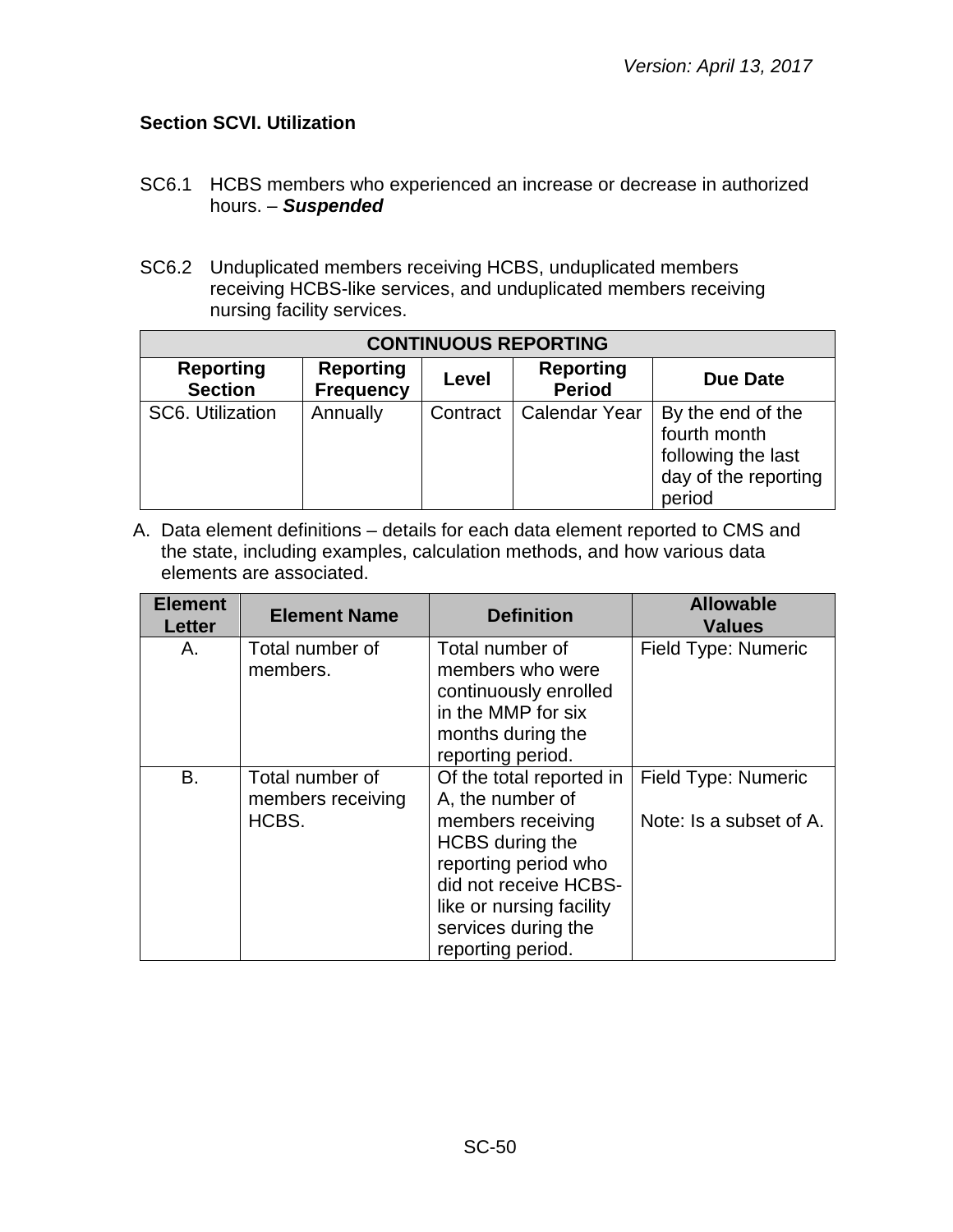| <b>Element</b><br><b>Letter</b> | <b>Element Name</b>                                                                                                        | <b>Definition</b>                                                                                                                                                                                                                            | <b>Allowable</b><br><b>Values</b>              |
|---------------------------------|----------------------------------------------------------------------------------------------------------------------------|----------------------------------------------------------------------------------------------------------------------------------------------------------------------------------------------------------------------------------------------|------------------------------------------------|
| C.                              | Total number of<br>members receiving<br><b>HCBS-like services.</b>                                                         | Of the total reported in<br>A, the number of<br>members receiving<br><b>HCBS-like services</b><br>during the reporting<br>period who did not<br>receive HCBS or<br>nursing facility<br>services during the<br>reporting period.              | Field Type: Numeric<br>Note: Is a subset of A. |
| D.                              | Total number of<br>members receiving<br>nursing facility<br>services.                                                      | Of the total reported in<br>A, the number of<br>members receiving<br>nursing facility<br>services during the<br>reporting period who<br>did not receive HCBS<br>or HCBS-like services<br>during the reporting<br>period.                     | Field Type: Numeric<br>Note: Is a subset of A. |
| Ε.                              | Total number of<br>members receiving<br>both HCBS and<br>nursing facility<br>services during the<br>reporting period.      | Of the total reported in<br>A, the number of<br>members receiving<br>both HCBS and<br>nursing facility<br>services during the<br>reporting period who<br>did not receive any<br><b>HCBS-like services</b><br>during the reporting<br>period. | Field Type: Numeric<br>Note: Is a subset of A. |
| F.                              | Total number of<br>members receiving<br>both HCBS-like and<br>nursing facility<br>services during the<br>reporting period. | Of the total reported in<br>A, the number of<br>members receiving<br>both HCBS-like and<br>nursing facility<br>services during the<br>reporting period who<br>did not receive any<br><b>HCBS</b> during the<br>reporting period              | Field Type: Numeric<br>Note: Is a subset of A. |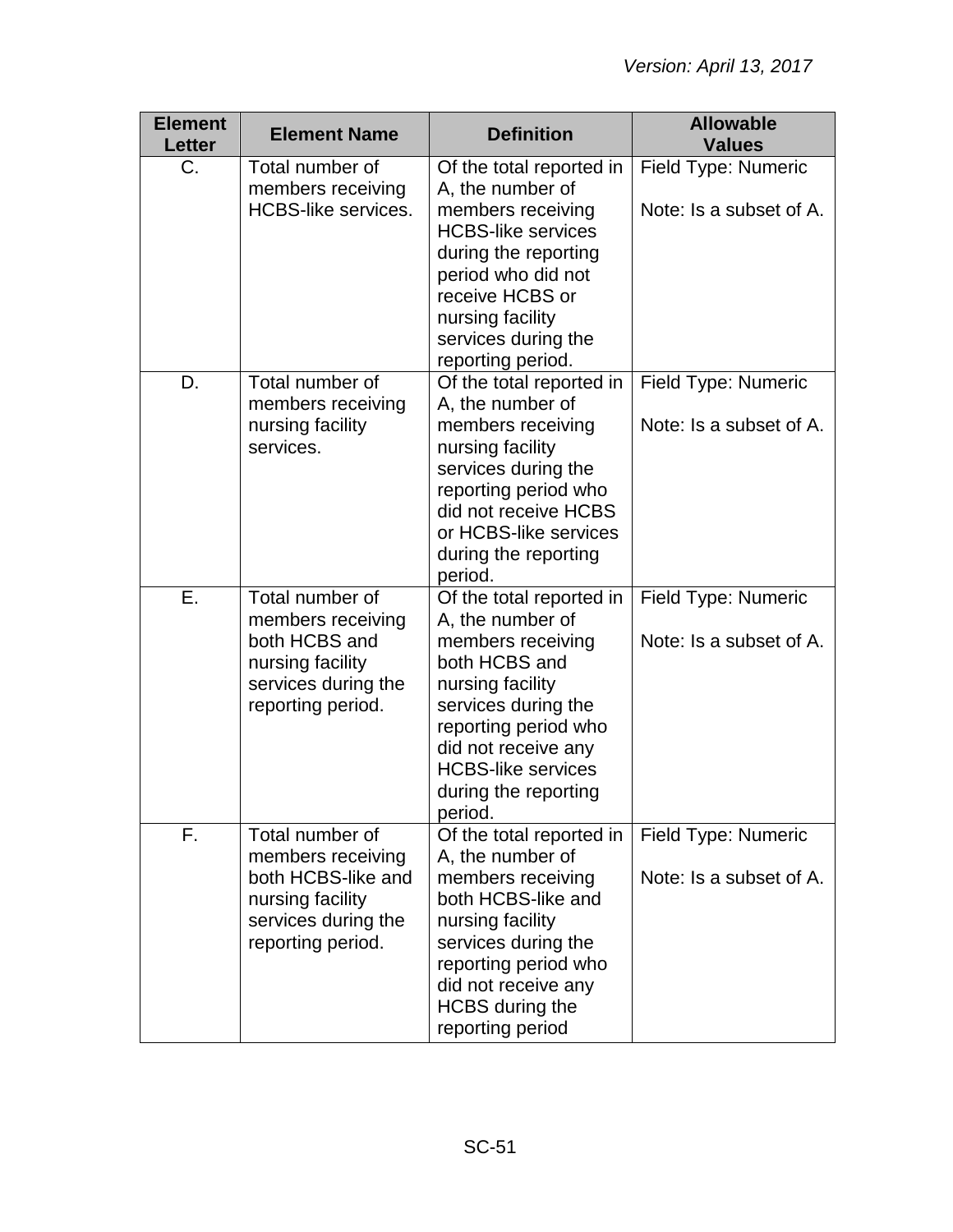| <b>Element</b><br><b>Letter</b> | <b>Element Name</b>                                                                                                          | <b>Definition</b>                                                                                                                                                                                                | <b>Allowable</b><br><b>Values</b>                     |
|---------------------------------|------------------------------------------------------------------------------------------------------------------------------|------------------------------------------------------------------------------------------------------------------------------------------------------------------------------------------------------------------|-------------------------------------------------------|
| G.                              | Total number of<br>members receiving<br>both HCBS and<br><b>HCBS-like services</b><br>during the reporting<br>period.        | Of the total reported in<br>A, the number of<br>members receiving<br>both HCBS and<br><b>HCBS-like services</b><br>during the reporting<br>period who did not<br>receive any nursing<br>facility services during | <b>Field Type: Numeric</b><br>Note: Is a subset of A. |
|                                 |                                                                                                                              | the reporting period                                                                                                                                                                                             |                                                       |
| Η.                              | Total number of<br>members receiving<br>HCBS, HCBS-like,<br>and nursing facility<br>services during the<br>reporting period. | Of the total reported in<br>A, the number of<br>members receiving<br>HCBS, HCBS-like<br>services, and nursing<br>facility services during<br>the reporting period                                                | Field Type: Numeric<br>Note: Is a subset of A.        |

B. QA checks/Thresholds – procedures used by CMS and the state to establish benchmarks in order to identify outliers or data that are potentially erroneous.

- CMS and the state will perform an outlier analysis.
- As data are received from MMPs over time, CMS and the state will consider applying threshold checks.
- C. Edits and Validation checks validation checks that should be performed by each MMP prior to data submission.
	- Confirm those data elements listed above as subsets of other elements.
	- MMPs should validate that data elements B, C, D, E, F, G, and H are less than or equal to data element A.
	- All data elements should be positive values.
- D. Analysis how CMS and the state will evaluate reported data, as well as how other data sources may be monitored. CMS and the state will obtain enrollment data and will evaluate the percentage of members receiving:
	- HBCS during the reporting period who did not receive HCBS-like or nursing facility services during the reporting period.
	- HCBS-like services during the reporting period who did not receive  $\bullet$ HCBS or nursing facility services during the reporting period.
	- Nursing facility services during the reporting period who did not  $\bullet$ receive HCBS or HCBS-like services during the reporting period.
	- Both HCBS and nursing facility services during the reporting period  $\bullet$ who did not receive HCBS-like services during the reporting period.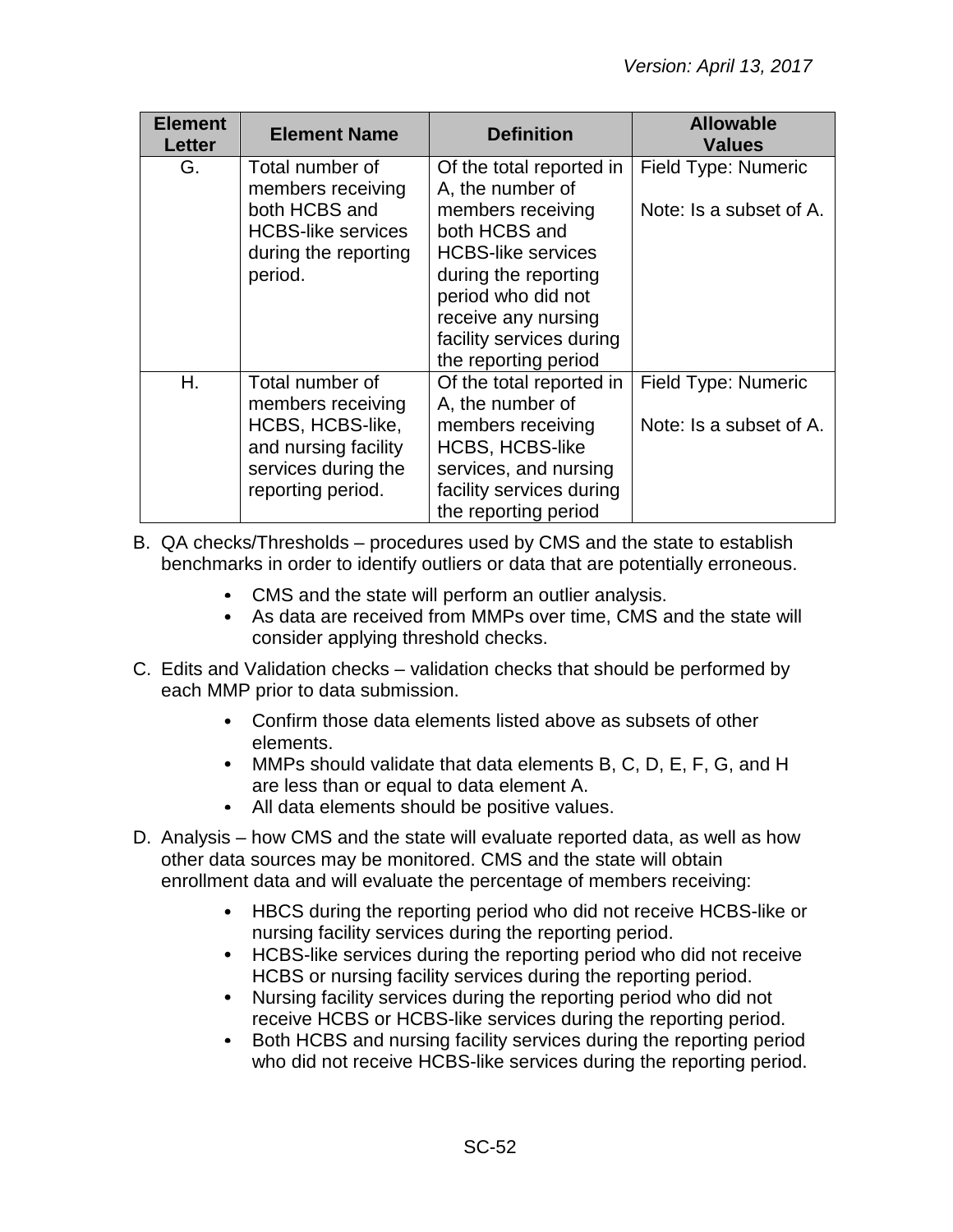- $\bullet$ Both HCBS-like services and nursing facility services during the reporting period who did not receive HBCS during the reporting period.
- $\bullet$ Both HCBS and HCBS-like services during the reporting period who did not receive any nursing facility services during the reporting period.
- HCBS, HCBS-like services, and nursing facility services during the  $\bullet$ reporting period.
- E. Notes additional clarifications to a reporting section. This section incorporates previously answered frequently asked questions.
	- MMPs should include all members regardless of whether the member was enrolled through passive enrollment or opt-in enrollment. Medicaid-only members should not be included.
	- $\bullet$ MMPs should include all members who meet the criteria outlined in data element A, regardless if they are disenrolled as of the end of the reporting period (i.e., include all members regardless if they are currently enrolled or disenrolled as of the last day of the reporting period).
	- $\bullet$ For purposes of reporting this measure, MMPs may utilize claims reconciliation reports generated by SCDHHS and the service authorization reports generated in Phoenix.
	- Members receiving HCBS should only be counted for data element B (unduplicated). Members receiving HCBS-like should only be counted for data element C (unduplicated). Members receiving nursing facility services should only be counted for data element D (unduplicated). Members receiving both HCBS and nursing facility services should only be counted for data element E (unduplicated). Members receiving both HCBS-like and nursing facility services should only be counted for data element F (unduplicated). Members receiving both HCBS and HCBS-like should only be counted for data element G (unduplicated). Members receiving HCBS, HCBS-like, and nursing facility services should only be counted for data element H (unduplicated). Data elements B, C,D, E, F, G, and H are mutually exclusive.
	- Unduplicated means a member should only be counted once for the type of service they receive. For example, if a member received nursing facility services in two different facilities during the reporting period, they would only count once towards members receiving nursing facility services during the reporting period (data element C).
	- Data elements C, F, G, and H apply only to those MMPs offering HCBS-like benefits.
	- $\bullet$ Include members who were receiving HCBS, HCBS-like, or nursing facility services for any length of time during the reporting period.
	- $\bullet$ HCBS refers to Home and Community Based Services. Additionally, HCBS are waiver-specific services provided to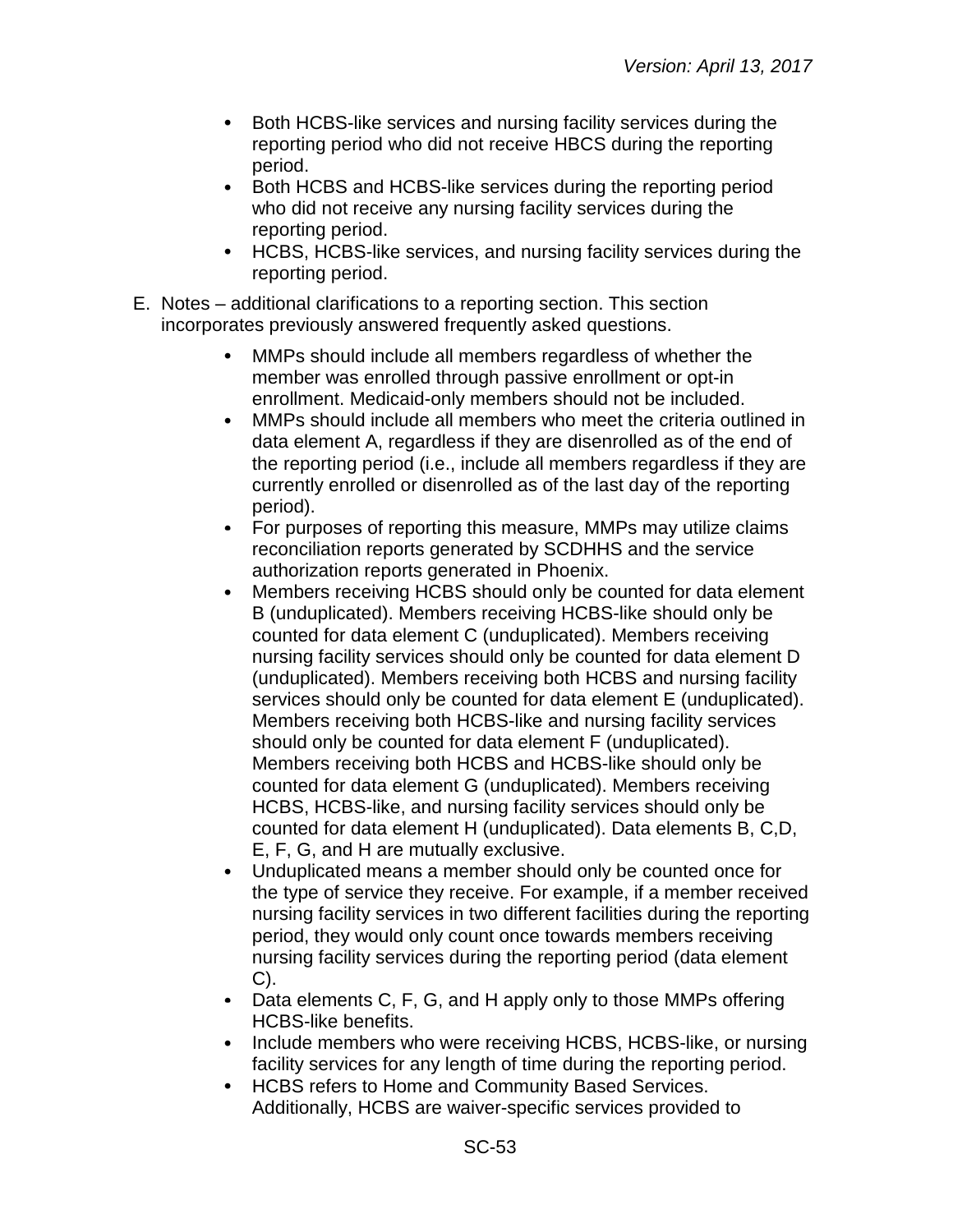individuals enrolled in the CLTC waiver programs. Services are listed at:

[https://www.scdhhs.gov/historic/insideDHHS/Bureaus/BureauofLon](https://www.scdhhs.gov/historic/insideDHHS/Bureaus/BureauofLongTermCareServices/CLTCOverview.html) [gTermCareServices/CLTCOverview.html](https://www.scdhhs.gov/historic/insideDHHS/Bureaus/BureauofLongTermCareServices/CLTCOverview.html) 

- HCBS-like services are services typically provided only under the CLTC waiver programs. When these services are provided to individuals who do not meet the level of care requirements to receive these services as part of the waiver, the services are considered "HCBS-like" services. Services are listed at: [https://www.scdhhs.gov/historic/insideDHHS/Bureaus/BureauofLon](https://www.scdhhs.gov/historic/insideDHHS/Bureaus/BureauofLongTermCareServices/CLTCOverview.html) [gTermCareServices/CLTCOverview.html](https://www.scdhhs.gov/historic/insideDHHS/Bureaus/BureauofLongTermCareServices/CLTCOverview.html)
- F. Data Submission how MMPs will submit data collected to CMS and the state.
	- MMPs will submit data collected for this measure in the above  $\bullet$ specified format through a secure data collection site established by CMS. This site can be accessed at the following web address: [https://Financial-Alignment-Initiative.NORC.org.](https://financial-alignment-initiative.norc.org/)

| <b>CONTINUOUS REPORTING</b>        |                                      |          |                                                                                                     |                                                                                           |  |
|------------------------------------|--------------------------------------|----------|-----------------------------------------------------------------------------------------------------|-------------------------------------------------------------------------------------------|--|
| <b>Reporting</b><br><b>Section</b> | <b>Reporting</b><br><b>Frequency</b> | Level    | <b>Reporting</b><br><b>Periods</b>                                                                  | <b>Due Date</b>                                                                           |  |
| SC6. Utilization                   | Quarterly                            | Contract | Current<br>Calendar<br>Quarter<br>Ex:<br>$1/1 - 3/31$<br>$4/1 - 6/30$<br>$7/1 - 9/30$<br>10/1-12/31 | By the end of the<br>second month<br>following the last<br>day of the reporting<br>period |  |

SC6.3 Palliative Care

| <b>Element</b><br><b>Letter</b> | <b>Element Name</b>                                                                   | <b>Definition</b>                                                                                                 | <b>Allowable</b><br><b>Values</b> |
|---------------------------------|---------------------------------------------------------------------------------------|-------------------------------------------------------------------------------------------------------------------|-----------------------------------|
| A.                              | Total number of<br>members enrolled<br>and eligible to<br>receive palliative<br>care. | Total number of<br>members enrolled and<br>eligible to receive<br>palliative care during<br>the reporting period. | Field Type: Numeric               |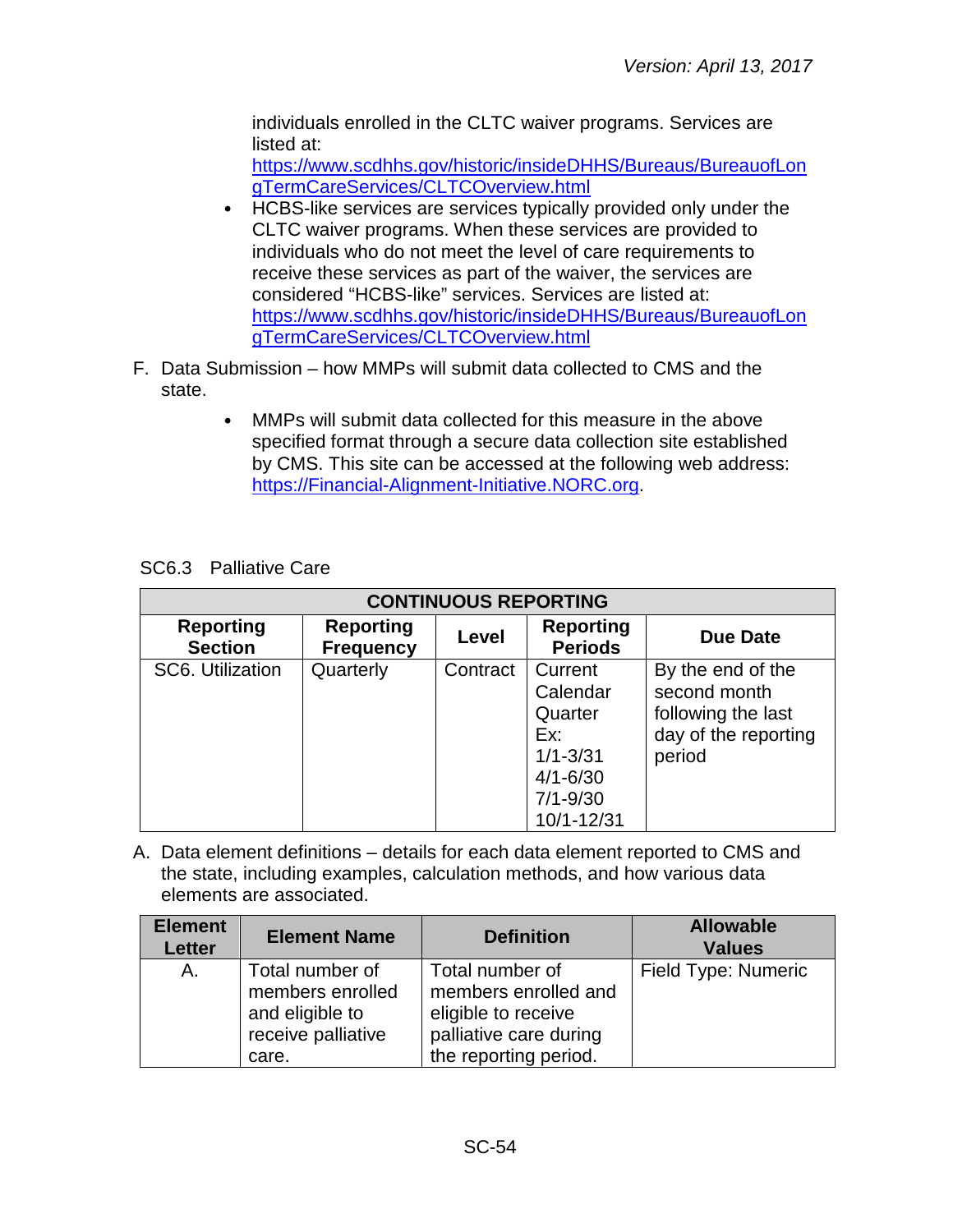| <b>Element</b><br><b>Letter</b> | <b>Element Name</b>                  | <b>Definition</b>                               | <b>Allowable</b><br><b>Values</b> |
|---------------------------------|--------------------------------------|-------------------------------------------------|-----------------------------------|
| В.                              | Total number of<br>members receiving | Total number of<br>members receiving            | Field Type: Numeric               |
|                                 | palliative care.                     | palliative care during<br>the reporting period. | Note: Is a subset of A.           |

- B. QA checks/Thresholds procedures used by CMS and the state to establish benchmarks in order to identify outliers or data that are potentially erroneous.
	- CMS and the state will perform an outlier analysis.
	- As data are received from MMPs over time, CMS and the state will apply threshold checks.
- C. Edits and Validation checks validation checks that should be performed by each MMP prior to data submission.
	- Confirm those data elements listed above as subsets of other elements.
	- MMPs should validate that data element B is less than or equal to data element A.
	- All data elements should be positive values.
- D. Analysis how CMS and the state will evaluate reported data, as well as how other data sources may be monitored.
	- CMS and the state will evaluate the percentage of eligible members receiving palliative care during the reporting period.
- E. Notes additional clarifications to a reporting section. This section incorporates previously answered frequently asked questions.
	- MMPs should include all members regardless of whether the member was enrolled through passive enrollment or opt-in enrollment. Medicaid-only members should not be included.
	- $\bullet$ MMPs should include all members who meet the criteria outlined in data element A, regardless if they are disenrolled as of the end of the reporting period (i.e., include all members regardless if they are currently enrolled or disenrolled as of the last day of the reporting period).
	- For data element A, MMPs should use any and all data available, including both claims and care management data (if necessary), to identify individuals who are eligible for palliative care services, as outlined in the South Carolina three-way contract. MMPs should include members who have a history of hospitalizations, a history of acute care utilization for pain and/or symptom management, or the recommendation of a physician or the multidisciplinary team to be eligible to receive palliative care services. Additionally, members may have at least one of the diagnoses listed in the Palliative Care value set. MMPs may also use the Charleston Co-morbidity Index